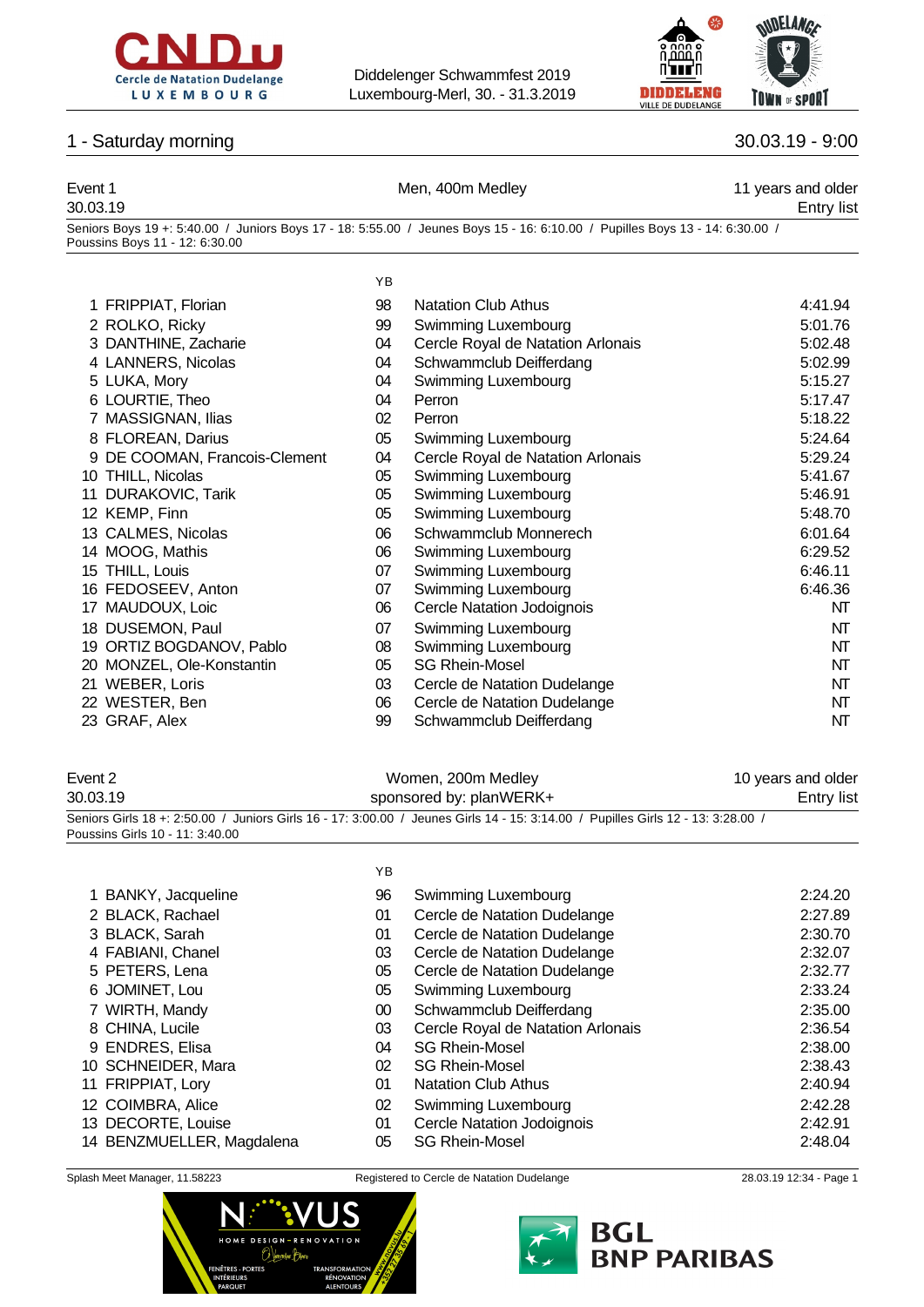

### Event 2, Women, 200m Medley

Diddelenger Schwammfest 2019 Luxembourg-Merl, 30. - 31.3.2019



|    | 15 BOUZIDI, Imene          | 05 | Schwammclub Monnerech               | 2:48.87 |
|----|----------------------------|----|-------------------------------------|---------|
|    | 16 SOFFIO, Mara            | 06 | Schwammclub Monnerech               | 2:50.30 |
|    | 17 SCHNEIDER, Kira         | 04 | <b>SG Rhein-Mosel</b>               | 2:50.46 |
|    | 18 SCHOENHERR, Sarah       | 04 | <b>SG Rhein-Mosel</b>               | 2:52.00 |
|    | 19 CALMES, Lara            | 04 | Schwammclub Monnerech               | 2:52.03 |
|    | 20 LEONARD, Lis            | 05 | Swimming Luxembourg                 | 2:52.39 |
|    | 21 PEDROSA ANTONIO, Monica | 03 | Cercle de Natation Diekirch         | 2:53.84 |
|    | 22 KROMBACH, Linda         | 07 | Swimming Luxembourg                 | 2:55.94 |
|    | 23 ELCHEROTH, Milly        | 03 | Swimming Club Redange               | 2:56.55 |
|    | 24 GILLET, Nohra           | 07 | <b>Club Natation Bastogne</b>       | 2:57.60 |
|    | 25 BERNARD, Camille        | 05 | Cercle Royal de Natation Arlonais   | 2:57.69 |
|    | 26 SAINTHUILLE, Louane     | 06 | Cercle Royal de Natation Arlonais   | 2:57.93 |
|    | 27 THILL, Gina             | 07 | Schwammclub Monnerech               | 3:01.06 |
|    | 28 SLAJS, Annabelle        | 07 | Cercle Royal de Natation Arlonais   | 3:02.42 |
|    | 29 WEBER, Elise            | 05 | Cercle Royal de Natation Arlonais   | 3:03.30 |
|    | 30 PHILIPPART, Lina        | 07 | Schwammclub Monnerech               | 3:03.87 |
|    |                            |    |                                     |         |
|    | 31 ERNENS, Chloe           | 05 | <b>Natation Club Athus</b>          | 3:05.43 |
|    | 32 CONTER, Anja            | 07 | Swimming Luxembourg                 | 3:07.00 |
|    | 33 MAHY, Jennifer          | 01 | <b>Cercle Natation Jodoignois</b>   | 3:07.33 |
|    | 34 ELCHEROTH, Niki         | 07 | Swimming Club Redange               | 3:08.14 |
|    | 35 BLESES, Joyce           | 08 | Swimming Club Le Dauphin Ettelbruck | 3:08.26 |
|    | 36 LINDMARK MELO, Maia     | 07 | Cercle de Natation Dudelange        | 3:08.41 |
|    | 37 CALMES, Liz             | 08 | Schwammclub Monnerech               | 3:10.35 |
|    | 38 REDING, Sevda           | 07 | Cercle de Natation Dudelange        | 3:12.03 |
|    | 39 KOENIG, Aurelie         | 07 | Swimming Club Redange               | 3:13.11 |
|    | 40 SCHILTZ, Marie          | 05 | <b>Natation Club Athus</b>          | 3:13.65 |
|    | 41 BALON, Flavie           | 04 | <b>Natation Club Athus</b>          | 3:14.17 |
|    | 42 PETESCH, Lea            | 07 | Schwammclub Monnerech               | 3:16.86 |
|    | 43 AHMED, Farida           | 07 | Swimming Luxembourg                 | 3:17.29 |
|    | 44 WEINANDY, Charlotte     | 09 | <b>SG Rhein-Mosel</b>               | 3:17.31 |
|    | 45 OLINGER, Tina           | 06 | Swimming Club Redange               | 3:20.14 |
|    | 46 BOUWMEISTER, Philine    | 07 | Swimming Luxembourg                 | 3:20.95 |
|    | 47 NTAGANDA, Sophie        | 07 | Swimming Luxembourg                 | 3:21.48 |
|    | 48 ETIENNE, Constance      | 06 | Cercle Natation Jodoignois          | 3:22.39 |
|    | 49 ALLAR, Maud             | 08 | Cercle Nautique Petange             | 3:22.70 |
|    | 50 BERTRANG, Marina        | 05 | Schwammclub Monnerech               | 3:23.28 |
|    | 51 BOKOVA, Marta           | 06 | Swimming Luxembourg                 | 3:23.98 |
|    | 52 MOUSEL, Sarah           | 07 | Swimming Luxembourg                 | 3:26.06 |
|    | 53 BERTRANG, Louana        | 06 | Schwammclub Monnerech               | 3:26.10 |
|    | 54 DE WAHA, Lina-Marie     | 07 | Cercle de Natation Diekirch         | 3:30.00 |
|    | 55 COLINET, Manon          | 07 | Cercle Natation Jodoignois          | 3:30.42 |
|    | 56 BURNIAUX, Clemence      | 06 | Cercle Natation Jodoignois          | 3:33.31 |
|    | 57 MARTUCCI, Sofia         | 08 | Schwammclub Deifferdang             | 3:34.07 |
|    | 58 BRANDAO, Lynn           | 05 | Schwammclub Monnerech               | 3:34.56 |
|    | 59 LENEAU, Camille         | 07 | Cercle Natation Jodoignois          | 3:40.48 |
|    | 60 MILANOVSKA, Maja        | 09 | Swimming Luxembourg                 | 3:43.43 |
| 61 | <b>SCHOMMER, Noemie</b>    | 08 | Swimming Club Saint Vith            | 3:51.10 |
|    |                            |    |                                     |         |
| 62 | COLINET, Charlotte         | 07 | Cercle Natation Jodoignois          | 3:51.29 |
|    | 63 BOUWMEISTER, Yfke       | 08 | Swimming Luxembourg                 | 3:52.33 |
|    | 64 KROMBACH, Eva           | 09 | Swimming Luxembourg                 | 3:54.55 |
|    | 65 BOUWMEISTER, Annebelle  | 08 | Swimming Luxembourg                 | 3:55.20 |
|    | 66 HEINEN, Maya            | 09 | Swimming Club Saint Vith            | 3:57.53 |
|    | 67 REUTER, Cynthia         | 09 | Swimming Club Saint Vith            | 3:57.82 |



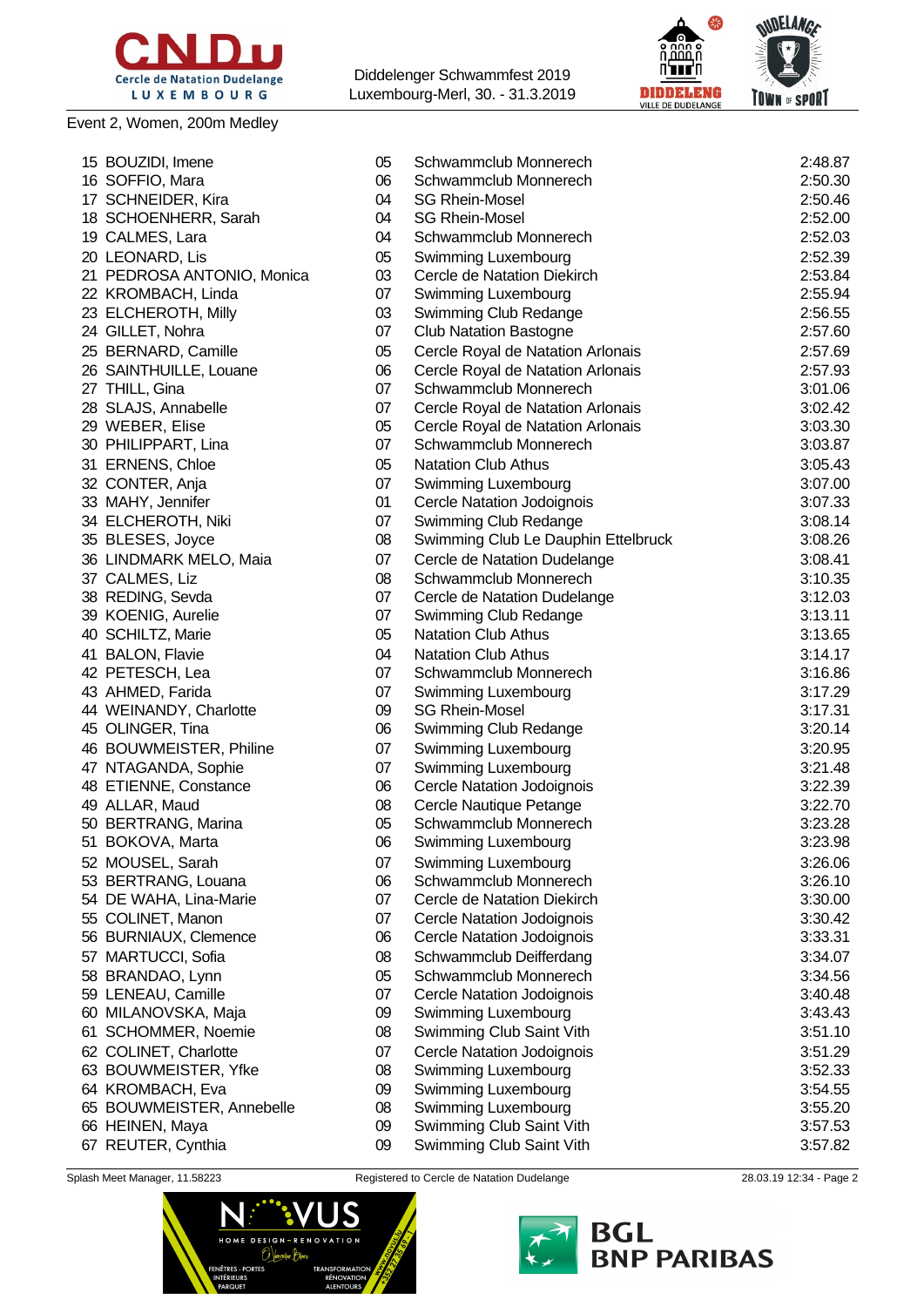

Event 2, Women, 200m Medley

Diddelenger Schwammfest 2019 Luxembourg-Merl, 30. - 31.3.2019



### 68 BOULANGER, Lucie 68 O8 Cercle Royal de Natation Arlonais 69 NT 69 THIRY, Alice **CREATE:** 08 Club Natation Bastogne **NT** NT DESTREE, Alixane 08 Natation Club Athus NT 71 REUTER, Elodie **1988 CONTER, Elodie** 1999 Swimming Club Saint Vith 1999 Swimming Club Saint Vith 1999 1999 NT LIU, Anna 09 SG Rhein-Mosel NT SIEBENS, Hanne 06 Cercle de Natation Dudelange NT 74 SELMANOVIC, Amina **07** Schwammclub Deifferdang **NT** 75 GARBUGLIO, Jaya Lavinia Schwammclub Monnerech NT

| Event 3  | Men, 50m Butterfly                                                                                                                      | 11 years and older |
|----------|-----------------------------------------------------------------------------------------------------------------------------------------|--------------------|
| 30.03.19 |                                                                                                                                         | Entry list         |
|          | Seniors Boys 19 +: 31.50 / Juniors Boys 17 - 18: 34.00 / Jeunes Boys 15 - 16: 36.50 / Pupilles Boys 13 - 14: 39.00 / Poussins Boys 11 - |                    |
| 12:42.00 |                                                                                                                                         |                    |

|                            | ΥB     |                                     |       |
|----------------------------|--------|-------------------------------------|-------|
| 1 VANDERSCHRICK, Stephan   | $00\,$ | Swimming Luxembourg                 | 26.89 |
| 2 DALEIDEN CIUFERRI, Ralph | 03     | Swimming Luxembourg                 | 26.93 |
| 3 ROLKO, Ricky             | 99     | Swimming Luxembourg                 | 27.11 |
| 4 BRANG, Tim               | 97     | <b>SG Rhein-Mosel</b>               | 27.59 |
| 5 DUBOS, Julien            | 99     | Cercle de Natation Diekirch         | 27.84 |
| 6 CONZEMIUS, Jerome        | 99     | Swimming Luxembourg                 | 27.93 |
| 7 GILLARD, Remi            | 03     | Cercle Royal de Natation Arlonais   | 28.09 |
| 8 SIMAO NOGUEIRA, Joao     | 04     | Schwammclub Deifferdang             | 28.38 |
| 9 MORIS, Cedric            | 98     | Swimming Club Le Dauphin Ettelbruck | 28.46 |
| 10 BOKOV, Rodion           | 03     | Swimming Luxembourg                 | 28.47 |
| 11 HAYRAPETYAN, Getjo      | $00\,$ | <b>SG Rhein-Mosel</b>               | 28.60 |
| 12 LUCARELLI, Riccardo     | 05     | Swimming Luxembourg                 | 28.64 |
| 13 LANNERS, Bob            | 02     | Schwammclub Deifferdang             | 28.77 |
| 14 COLLINET, Germain       | $00\,$ | Cercle Royal de Natation Arlonais   | 28.84 |
| 15 FLOREAN, Darius         | 05     | Swimming Luxembourg                 | 29.10 |
| 16 LESAGE, Christophe      | 02     | Swimming Luxembourg                 | 29.30 |
| 17 WIRTH, David            | 02     | Schwammclub Deifferdang             | 29.41 |
| 18 GRAF, Alex              | 99     | Schwammclub Deifferdang             | 29.80 |
| 19 BANKY, Jordan           | 01     | Swimming Luxembourg                 | 29.99 |
| 20 LOUTSCH, Baptiste       | 02     | <b>Club Natation Bastogne</b>       | 30.38 |
| 21 DAZY, Sam               | 03     | Cercle Royal de Natation Arlonais   | 30.77 |
| 22 MORARU, Matteo          | 04     | Swimming Luxembourg                 | 30.82 |
| 23 STACH, Jean             | 96     | <b>SG Rhein-Mosel</b>               | 30.85 |
| 24 DUBOS, Simon            | $00\,$ | Cercle de Natation Diekirch         | 30.86 |
| 25 CAILLIAU, Nils          | 01     | Swimming Club Redange               | 31.02 |
| 26 MULDER, Anael           | 02     | <b>Natation Club Athus</b>          | 31.21 |
| 27 WAKEFIELD, Andrew       | $00\,$ | Cercle de Natation Dudelange        | 31.94 |
| 28 FUCCI, Nicolo           | 03     | Cercle de Natation Dudelange        | 32.05 |
| 29 SUKHANOV, Maxim         | 04     | Cercle de Natation Dudelange        | 32.47 |
| 30 MILANOVSKI, Nikola      | 04     | Swimming Luxembourg                 | 32.97 |
| 31 COHNEN, Levy            | 03     | Swimming Club Saint Vith            | 33.08 |
| 32 MAAS-KOOB, Cedric       | 02     | Swimming Club Le Dauphin Ettelbruck | 33.47 |
| 33 PUETZ, Yann             | 02     | Swimming Luxembourg                 | 33.60 |
| 34 VIGUIER, Elyan          | 04     | Swimming Luxembourg                 | 33.74 |
| 35 KEMP, Finn              | 05     | Swimming Luxembourg                 | 34.90 |
| 36 BINSFELD, John-Glenn    | 02     | Cercle de Natation Dudelange        | 34.92 |
| 37 BOURGUIGNON, Benjamin   | 05     | Swimming Club Le Dauphin Ettelbruck | 35.68 |
|                            |        |                                     |       |



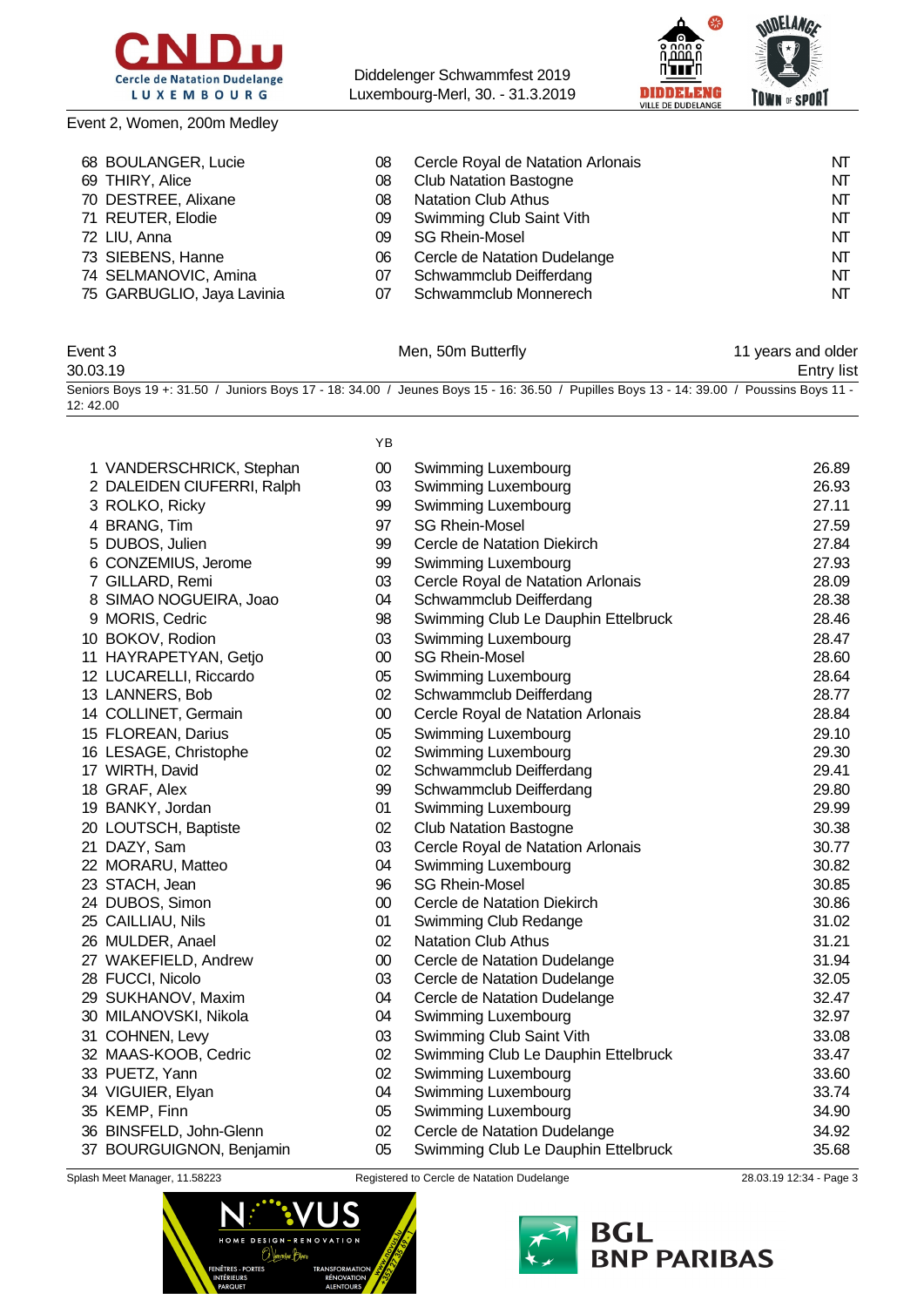

### Event 3, Men, 50m Butterfly



| 38 OLINGER, Liam             | 05 | Schwammclub Monnerech             | 36.07   |
|------------------------------|----|-----------------------------------|---------|
| 39 PALAGNIOUK, Romain        | 04 | Cercle Nautique Petange           | 36.34   |
| 40 DHONTE, Henri             | 04 | Swimming Luxembourg               | 36.45   |
| 41 PEUSCH, Kevin             | 06 | Swimming Luxembourg               | 36.98   |
| 42 NTAGANDA, Alexis          | 05 | Swimming Luxembourg               | 37.35   |
| 43 DECORTE, Lucien           | 05 | <b>Cercle Natation Jodoignois</b> | 37.72   |
| 44 THILL, Louis              | 07 | Swimming Luxembourg               | 37.95   |
| 45 TUCHILA, Ionut Alexandru  | 06 | Swimming Luxembourg               | 38.93   |
| 46 MONZEL, Ole-Konstantin    | 05 | <b>SG Rhein-Mosel</b>             | 39.00   |
| 47 SCHMIDT, Simon            | 05 | <b>SG Rhein-Mosel</b>             | 39.00   |
| 48 URBAIN, Raphael           | 08 | Swimming Club Saint Vith          | 42.08   |
| 49 KROMBACH, Alex            | 08 | Swimming Luxembourg               | 43.12   |
| COLIN, Mathias<br>50         | 05 | <b>Natation Club Athus</b>        | 43.49   |
| <b>ESCHETTE, Louis</b><br>51 | 07 | Cercle de Natation Wiltz          | 44.01   |
| 52 SZYBOWSKI, Jakub          | 07 | Cercle Nautique Petange           | 44.53   |
| 53 KRIES, Leo                | 08 | Swimming Luxembourg               | 44.69   |
| 54 ORTIZ BOGDANOV, Pablo     | 08 | Swimming Luxembourg               | 45.49   |
| 55 ANISKO, Leonard           | 08 | Cercle Nautique Petange           | 47.87   |
| 56 WEYLAND, Philippe         | 07 | Swimming Luxembourg               | 49.25   |
| 57 SAMMARCO, Andrea          | 08 | Swimming Luxembourg               | 52.35   |
| SCHARF, Herman<br>58         | 07 | Swimming Luxembourg               | 52.68   |
| 59 PASSER, Daniel            | 07 | Swimming Luxembourg               | 53.60   |
| 60 MOOG, Jules               | 08 | Swimming Luxembourg               | 56.13   |
| METZLER, Charles<br>61       | 08 | Swimming Luxembourg               | 57.76   |
| 62 BOURG, Nicolas            | 08 | Swimming Luxembourg               | 1:00.13 |
| 63 BADOT, Arthur             | 01 | Cercle de Natation Dudelange      | NT      |
| 64 BOZONCA, Gabriel          | 06 | Schwammclub Deifferdang           | NT      |
| 65 NAFFOUTI, Nael            | 05 | Cercle de Natation Wiltz          | NT      |
|                              |    |                                   |         |

| Event 4  | Women, 50m Freestyle                                                                                                                         | 10 years and older |
|----------|----------------------------------------------------------------------------------------------------------------------------------------------|--------------------|
| 30.03.19 | sponsored by: NATURATA                                                                                                                       | Entry list         |
|          | Seniors Girls 18 +: 31.50 / Juniors Girls 16 - 17: 34.00 / Jeunes Girls 14 - 15: 36.50 / Pupilles Girls 12 - 13: 39.00 / Poussins Girls 10 - |                    |
| 11:42.00 |                                                                                                                                              |                    |

#### YB

| 1 RICCI, Nicole          | 04 | Swimming Luxembourg               | 26.68 |
|--------------------------|----|-----------------------------------|-------|
| 2 RICCI, Giorgia Michela | 02 | Swimming Luxembourg               | 26.71 |
| 3 BANKY, Jacqueline      | 96 | Swimming Luxembourg               | 27.19 |
| 4 PEREZ GARCIA, Maria    | 02 | Cercle de Natation Dudelange      | 27.60 |
| 5 PETERS, Emma           | 03 | Cercle de Natation Dudelange      | 27.67 |
| 6 BENZMUELLER, Magdalena | 05 | <b>SG Rhein-Mosel</b>             | 27.97 |
| 7 WALLERIUS, Katharina   | 01 | <b>SG Rhein-Mosel</b>             | 28.20 |
| 8 FABIANI, Chanel        | 03 | Cercle de Natation Dudelange      | 28.63 |
| 9 BLACK, Rachael         | 01 | Cercle de Natation Dudelange      | 28.82 |
| 10 SCHNEIDER, Mara       | 02 | <b>SG Rhein-Mosel</b>             | 28.99 |
| 11 WALLERIUS, Theresa    | 03 | <b>SG Rhein-Mosel</b>             | 29.03 |
| 12 CHABOT, Amelie        | 04 | Perron                            | 29.08 |
| 13 HRIC, Laura           | 05 | Swimming Luxembourg               | 29.20 |
| 14 ENDRES, Elisa         | 04 | <b>SG Rhein-Mosel</b>             | 29.23 |
| 15 CHINA, Lucile         | 03 | Cercle Royal de Natation Arlonais | 29.65 |
| 16 SUBASSIC, lara        | 02 | Perron                            | 29.67 |
| 17 DECORTE, Louise       | 01 | Cercle Natation Jodoignois        | 29.69 |
|                          |    |                                   |       |



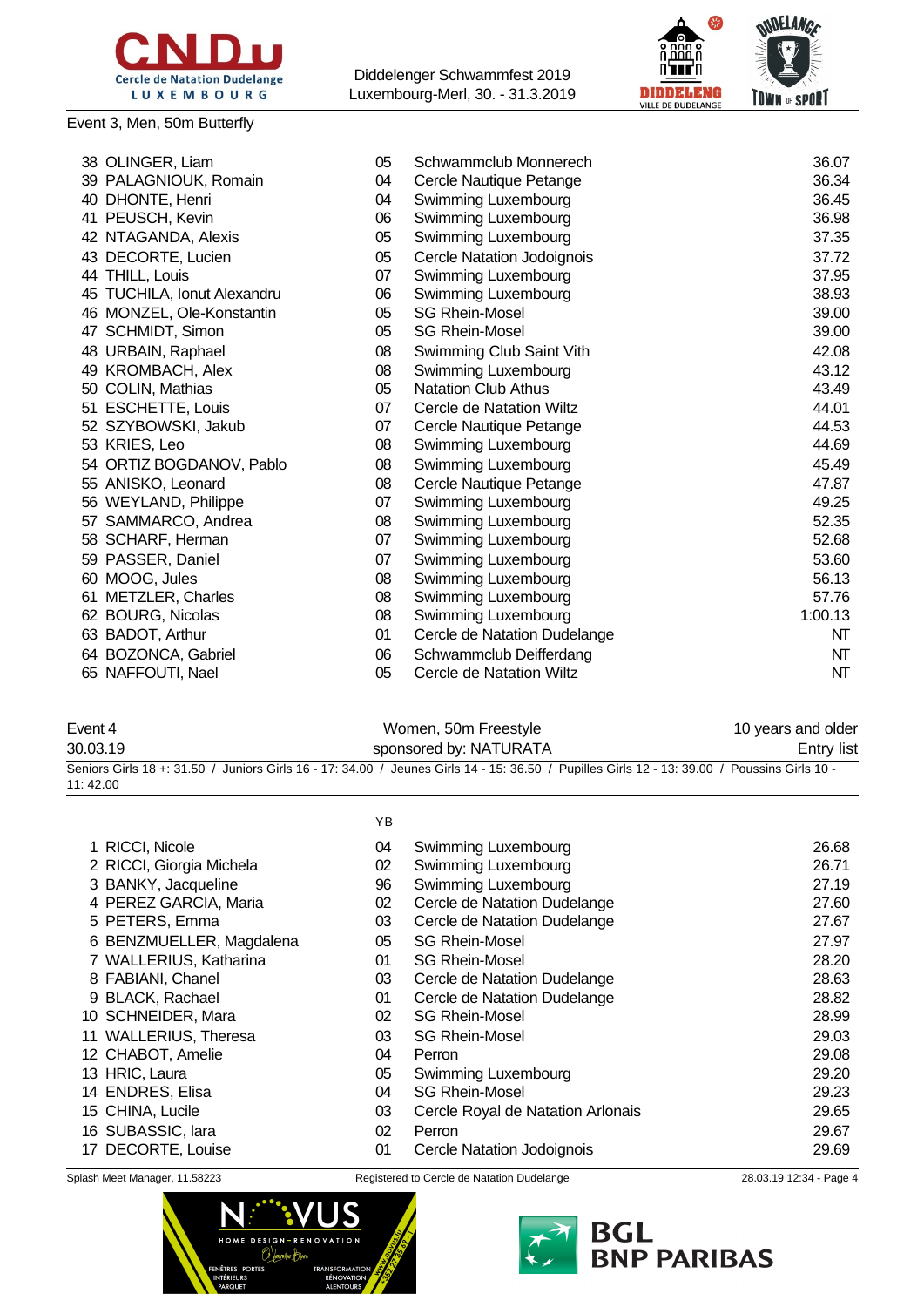

### Event 4, Women, 50m Freestyle

Diddelenger Schwammfest 2019 Luxembourg-Merl, 30. - 31.3.2019



| 18 WALLERIUS, Carlotta              | 06       | <b>SG Rhein-Mosel</b>                                      | 29.87          |
|-------------------------------------|----------|------------------------------------------------------------|----------------|
| 19 HERMES, Sophie                   | 02       | Swimming Club Redange                                      | 30.02          |
| 20 BORDONARO, Madeleine             | 06       | Cercle Royal de Natation Arlonais                          | 30.42          |
| 21 HAAG, Nora                       | 04       | Swimming Club Redange                                      | 30.42          |
| 22 WIRTH, Mandy                     | $00\,$   | Schwammclub Deifferdang                                    | 30.67          |
| 23 PHILIPPART, Lina                 | 07       | Schwammclub Monnerech                                      | 30.75          |
| 24 ELCHEROTH, Milly                 | 03       | Swimming Club Redange                                      | 30.91          |
| 25 KRISCHEL, Mara                   | 06       | <b>SG Rhein-Mosel</b>                                      | 30.98          |
| 26 PEDROSA ANTONIO, Monica          | 03       | Cercle de Natation Diekirch                                | 31.18          |
| 27 GLODT, Kelly                     | 02       | Swimming Club Redange                                      | 31.19          |
| 28 ARGUN, Linda                     | 02       | Swimming Club Saint Vith                                   | 31.21          |
| 29 YOSHIDA, Tomoyo                  | 02       | Cercle de Natation Dudelange                               | 31.32          |
| 30 LIESSE, Aurore                   | 06       | <b>Club Natation Bastogne</b>                              | 31.72          |
| 31 SAINTHUILLE, Maelle              | 01       | Cercle Royal de Natation Arlonais                          | 31.75          |
| 32 PETESCH, Lea                     | 07       | Schwammclub Monnerech                                      | 31.75          |
| 33 WYNS, Emmie                      | 03       | Cercle Royal de Natation Arlonais                          | 31.78          |
| 34 SCHOENHERR, Sarah                | 04       | <b>SG Rhein-Mosel</b>                                      | 31.82          |
| 35 CALMES, Lara                     | 04       | Schwammclub Monnerech                                      | 31.93          |
| 36 GEORGES, Madeleine               | 05       | <b>Natation Club Athus</b>                                 | 32.15          |
| 37 MAHY, Jennifer                   | 01       | <b>Cercle Natation Jodoignois</b>                          | 32.22          |
| 38 SOFFIO, Mara                     | 06       | Schwammclub Monnerech                                      | 32.22          |
| 39 HAHN, Lucie                      | 06       | <b>SG Rhein-Mosel</b>                                      | 32.37          |
| 40 BOUZIDI, Imene                   | 05       | Schwammclub Monnerech                                      | 32.46          |
| 41 HRIC, Nina                       | 08       | Swimming Luxembourg                                        | 32.59          |
| 42 BERNARD, Camille                 | 05       | Cercle Royal de Natation Arlonais                          | 32.61          |
| 43 CORREIA, Eva                     | 05       | Cercle de Natation Diekirch                                | 32.76          |
| 44 GRAAS, Isa-Ling                  | 03       | Cercle Royal de Natation Arlonais                          | 32.99          |
| 45 ETIENNE, Constance               | 06       | Cercle Natation Jodoignois                                 | 33.08          |
| 46 POPA, Sonia                      | 06       | Schwammclub Monnerech                                      | 33.39          |
| 47 SCHOLER, Amelie                  | 08       | Swimming Luxembourg                                        | 34.26          |
| 48 VAN RUYMBEKE, Julie              | 04       | Cercle Natation Jodoignois                                 | 34.46          |
| 49 ERNENS, Chloe                    | 05       | <b>Natation Club Athus</b>                                 | 34.57          |
|                                     |          |                                                            | 34.62          |
| 50 SAINTHUILLE, Louane              | 06       | Cercle Royal de Natation Arlonais<br><b>SG Rhein-Mosel</b> | 34.91          |
| 51 LANZ, Paula<br>52 WINKEL, Nadine | 06<br>04 | Schwammclub Deifferdang                                    | 35.07          |
| 53 GRUJIC-MARTINS, Teodora          | 09       |                                                            | 35.18          |
| 54 BOKOVA, Marta                    | 06       | Swimming Luxembourg                                        | 35.24          |
| 55 MOUSEL, Sarah                    |          | Swimming Luxembourg                                        |                |
| 56 AVEZ, Paule Audrey               | 07       | Swimming Luxembourg                                        | 35.60          |
|                                     | 08<br>05 | Cercle Nautique Petange<br><b>Natation Club Athus</b>      | 36.03<br>36.32 |
| 57 SCHILTZ, Marie<br>58 THILL, Gina | 07       | Schwammclub Monnerech                                      | 36.45          |
| 59 KOENIG, Aurelie                  | 07       | Swimming Club Redange                                      | 36.47          |
|                                     |          |                                                            |                |
| 60 BRANDAO, Lynn                    | 05       | Schwammclub Monnerech                                      | 36.53          |
| 61 OLIVERO, Francesca               | 08       | Swimming Luxembourg                                        | 36.59          |
| 62 HUMMER, Chriss                   | 03       | Schwammclub Deifferdang                                    | 36.59          |
| 63 BURNIAUX, Clemence               | 06<br>08 | Cercle Natation Jodoignois<br>Cercle Nautique Petange      | 36.60          |
| 64 ALLAR, Maud                      |          |                                                            | 36.89          |
| 65 AHMED, Farida                    | 07       | Swimming Luxembourg                                        | 37.00          |
| 66 COLINET, Manon                   | 07       | <b>Cercle Natation Jodoignois</b>                          | 37.01          |
| 67 BERTRANG, Marina                 | 05       | Schwammclub Monnerech                                      | 37.78          |
| 68 BOUWMEISTER, Philine             | 07       | Swimming Luxembourg                                        | 37.82          |
| 69 WEINANDY, Charlotte              | 09       | <b>SG Rhein-Mosel</b>                                      | 37.87          |
| 70 CONTER, Anja                     | 07       | Swimming Luxembourg                                        | 37.91          |



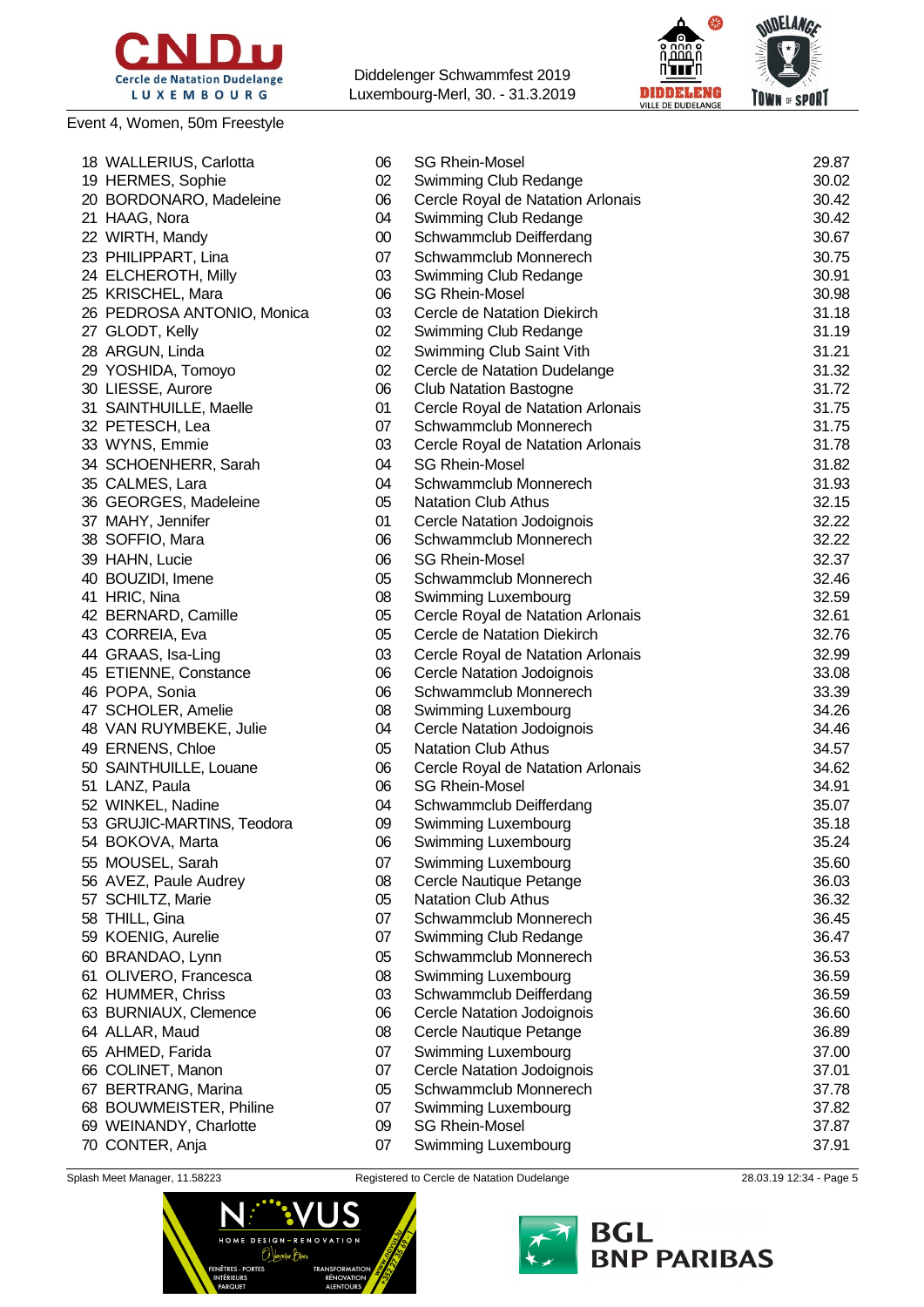

Event 4, Women, 50m Freestyle

Diddelenger Schwammfest 2019 Luxembourg-Merl, 30. - 31.3.2019



|    | 71 NTAGANDA, Sophie       | 07 | Swimming Luxembourg               | 38.32 |
|----|---------------------------|----|-----------------------------------|-------|
|    | 72 BERTRANG, Louana       | 06 | Schwammclub Monnerech             | 38.69 |
|    | 73 BOULANGER, Lucie       | 08 | Cercle Royal de Natation Arlonais | 38.73 |
|    | 74 DE WAHA, Lina-Marie    | 07 | Cercle de Natation Diekirch       | 38.90 |
|    | 75 SCHMIDT, Anna          | 07 | <b>SG Rhein-Mosel</b>             | 39.00 |
|    | 76 COLINET, Charlotte     | 07 | Cercle Natation Jodoignois        | 39.26 |
|    | 77 DEBERGH, Celestine     | 06 | <b>Natation Club Athus</b>        | 40.30 |
|    | 78 ELCHEROTH, Niki        | 07 | Swimming Club Redange             | 40.31 |
|    | 79 GEORGES, Violette      | 08 | <b>Natation Club Athus</b>        | 40.73 |
|    | 80 LIU, Anna              | 09 | <b>SG Rhein-Mosel</b>             | 40.74 |
|    | 81 DESTREE, Alixane       | 08 | <b>Natation Club Athus</b>        | 41.03 |
|    | 82 MILANOVSKA, Maja       | 09 | Swimming Luxembourg               | 41.95 |
|    | 83 LAMBIN, Elisa          | 09 | <b>Natation Club Athus</b>        | 42.47 |
|    | 84 BOUWMEISTER, Annebelle | 08 | Swimming Luxembourg               | 42.96 |
|    | 85 BOUWMEISTER, Yfke      | 08 | Swimming Luxembourg               | 44.50 |
|    | 86 KROMBACH, Eva          | 09 | Swimming Luxembourg               | 46.30 |
|    | 87 WEBER, Elise           | 05 | Cercle Royal de Natation Arlonais | NT    |
|    | 88 SIEBENS, Hanne         | 06 | Cercle de Natation Dudelange      | NT    |
|    | 89 WILTGEN, Pia           | 87 | Cercle de Natation Dudelange      | NT    |
|    | 90 SELMANOVIC, Amina      | 07 | Schwammclub Deifferdang           | NT    |
| 91 | GARBUGLIO, Jaya Lavinia   | 07 | Schwammclub Monnerech             | NT    |
|    | 92 REINESCH, Leeloo       | 07 | Schwammclub Monnerech             | NT    |

### Event 5 **Men, 200m Freestyle** 11 years and older 30.03.19 Sponsored by: atelier ANDRÉ Entry list Seniors Boys 19 +: 2:16.00 / Juniors Boys 17 - 18: 2:24.00 / Jeunes Boys 15 - 16: 2:40.00 / Pupilles Boys 13 - 14: 2:55.00 / Poussins Boys 11 - 12: 3:10.00

|    |                               | YB              |                                     |         |
|----|-------------------------------|-----------------|-------------------------------------|---------|
|    | 1 FABIANI, Remi               | 01              | Schwammclub Deifferdang             | 1:53.40 |
|    | 2 SAUBER, Bob                 | 01              | Swimming Club Redange               | 1:56.72 |
|    | 3 SCHMITZ, Jacques            | 02              | Swimming Club Redange               | 1:57.07 |
|    | 4 DALEIDEN CIUFERRI, Ralph    | 03              | Swimming Luxembourg                 | 2:00.74 |
|    | 5 FRIPPIAT, Florian           | 98              | <b>Natation Club Athus</b>          | 2:01.37 |
|    | 6 CONZEMIUS, Jerome           | 99              | Swimming Luxembourg                 | 2:04.12 |
|    | 7 DUBOS, Julien               | 99              | Cercle de Natation Diekirch         | 2:04.90 |
|    | 8 DE COOMAN, Francois-Clement | 04              | Cercle Royal de Natation Arlonais   | 2:07.66 |
|    | 9 MORARU, Matteo              | 04              | Swimming Luxembourg                 | 2:08.43 |
|    | 10 LANNERS, Nicolas           | 04              | Schwammclub Deifferdang             | 2:08.75 |
|    | 11 WIRTH, David               | 02              | Schwammclub Deifferdang             | 2:09.61 |
|    | 12 LESAGE, Christophe         | 02              | Swimming Luxembourg                 | 2:10.47 |
|    | 13 ADAMI, Mike                | 99              | Swimming Club Le Dauphin Ettelbruck | 2:10.64 |
|    | 14 SIMAO NOGUEIRA, Joao       | 04              | Schwammclub Deifferdang             | 2:11.53 |
|    | 15 MORIS, Cedric              | 98              | Swimming Club Le Dauphin Ettelbruck | 2:11.82 |
| 16 | CHANTRAINE, Owen              | 00 <sup>°</sup> | Perron                              | 2:13.42 |
|    | 17 SUKHANOV, Maxim            | 04              | Cercle de Natation Dudelange        | 2:15.92 |
| 18 | BINSFELD, John-Glenn          | 02              | Cercle de Natation Dudelange        | 2:17.52 |
| 19 | DECORTE, Lucien               | 05              | Cercle Natation Jodoignois          | 2:23.45 |
| 20 | PEUSCH, Kevin                 | 06              | Swimming Luxembourg                 | 2:23.80 |
| 21 | KIRCH, Paul                   | 05              | Cercle de Natation Dudelange        | 2:24.00 |
|    | 22 PUETZ, Yann                | 02              | Swimming Luxembourg                 | 2:27.38 |
|    | 23 VIGUIER, Elyan             | 04              | Swimming Luxembourg                 | 2:28.18 |
|    |                               |                 |                                     |         |



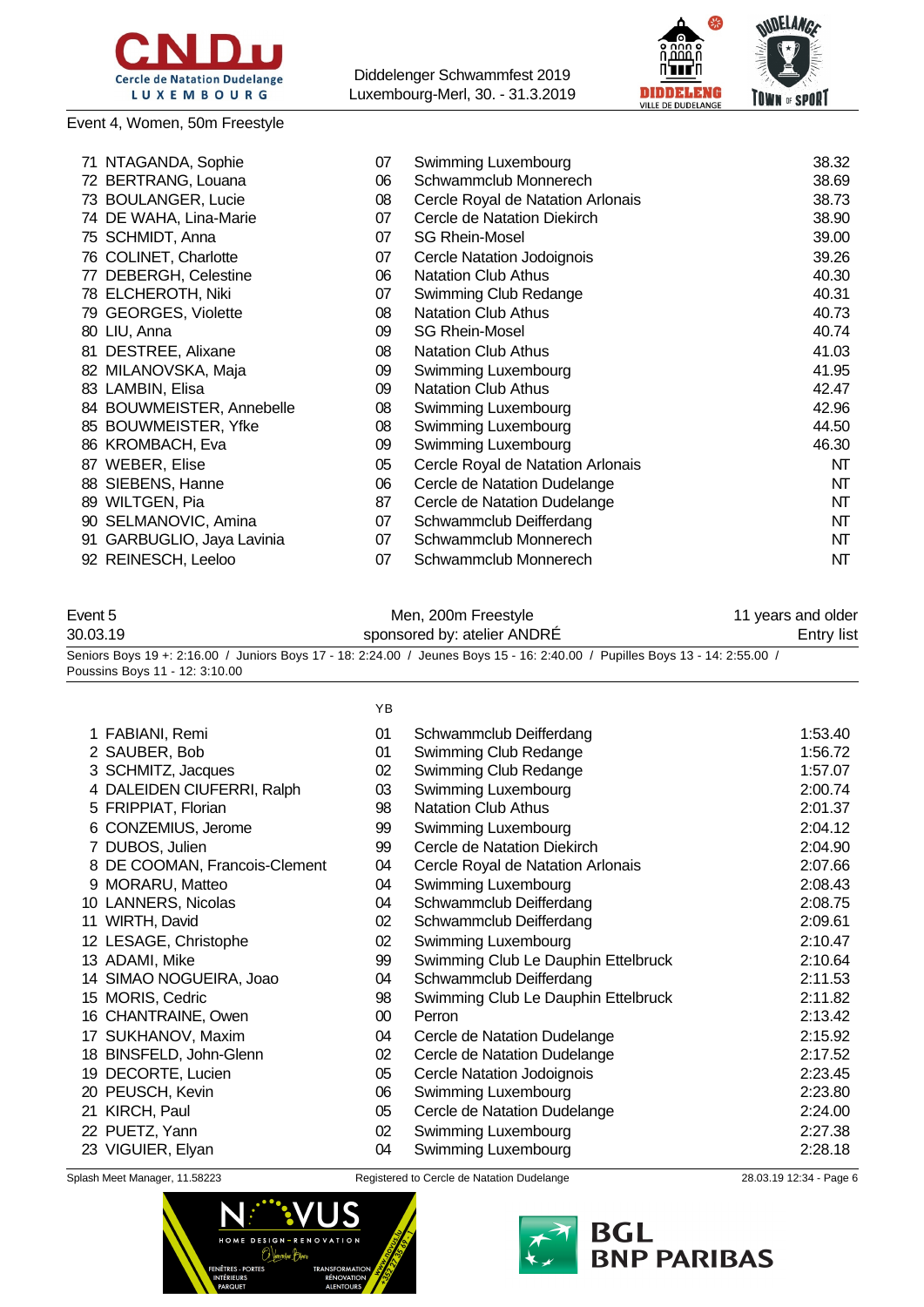

#### Event 5, Men, 200m Freestyle

Diddelenger Schwammfest 2019 Luxembourg-Merl, 30. - 31.3.2019



| 24 TRESSEL, Yannis          | 05 | Swimming Club Le Dauphin Ettelbruck | 2:29.38 |
|-----------------------------|----|-------------------------------------|---------|
| 25 FUCCI, Nicolo            | 03 | Cercle de Natation Dudelange        | 2:29.66 |
| 26 OLINGER, Liam            | 05 | Schwammclub Monnerech               | 2:31.13 |
| 27 MILANOVSKI, Nikola       | 04 | Swimming Luxembourg                 | 2:31.80 |
| 28 DHONTE, Henri            | 04 | Swimming Luxembourg                 | 2:39.20 |
| 29 FEDOSEEV, Anton          | 07 | Swimming Luxembourg                 | 2:41.93 |
| 30 BRANDSTAETTER, Laurenz   | 05 | <b>SG Rhein-Mosel</b>               | 2:46.72 |
| 31 LANZ, Timothee           | 08 | <b>SG Rhein-Mosel</b>               | 2:47.52 |
| 32 SCHMIDT, Simon           | 05 | <b>SG Rhein-Mosel</b>               | 2:50.00 |
| 33 THILL, Louis             | 07 | Swimming Luxembourg                 | 2:51.03 |
| 34 COLIN, Mathias           | 05 | <b>Natation Club Athus</b>          | 2:51.65 |
| 35 TUCHILA, Ionut Alexandru | 06 | Swimming Luxembourg                 | 2:52.22 |
| 36 DUSEMON, Paul            | 07 | Swimming Luxembourg                 | 2:53.84 |
| 37 MILANOVSKI, Stefan       | 06 | Swimming Luxembourg                 | 2:54.66 |
| 38 FLEISCHER, Jan           | 06 | <b>SG Rhein-Mosel</b>               | 2:55.00 |
| 39 WEYLAND, Philippe        | 07 | Swimming Luxembourg                 | 3:02.92 |
| 40 ORTIZ BOGDANOV, Pablo    | 08 | Swimming Luxembourg                 | 3:05.16 |
| 41 PUETZ, Jonah             | 07 | Swimming Club Le Dauphin Ettelbruck | 3:06.97 |
| 42 MONZEL, Anton-Maximilian | 07 | <b>SG Rhein-Mosel</b>               | 3:07.26 |
| 43 MOOG, Jules              | 08 | Swimming Luxembourg                 | 3:09.94 |
| 44 BOURG, Nicolas           | 08 | Swimming Luxembourg                 | 3:11.00 |
| 45 KRIES, Leo               | 08 | Swimming Luxembourg                 | 3:11.12 |
| 46 SCHARF, Herman           | 07 | Swimming Luxembourg                 | 3:11.30 |
| 47 KROMBACH, Alex           | 08 | Swimming Luxembourg                 | 3:18.19 |
| 48 PASSER, Daniel           | 07 | Swimming Luxembourg                 | 3:29.81 |
| 49 KACHURA, Dinis           | 04 | Cercle de Natation Diekirch         | 3:30.00 |
| 50 SAMMARCO, Andrea         | 08 | Swimming Luxembourg                 | 3:30.43 |
| 51 METZLER, Charles         | 08 | Swimming Luxembourg                 | 3:30.90 |
| 52 HANNARD, Flavio          | 07 | Cercle Royal de Natation Arlonais   | NT      |
| 53 BADOT, Arthur            | 01 | Cercle de Natation Dudelange        | NT      |
|                             |    |                                     |         |

## Event 6 **Event 6** Nomen, 100m Butterfly **10** years and older

30.03.19 Entry list Seniors Girls 18 +: 1:19.00 / Juniors Girls 16 - 17: 1:22.00 / Jeunes Girls 14 - 15: 1:28.00 / Pupilles Girls 12 - 13: 1:35.00 / Poussins Girls 10 - 11: 1:42.00

|                          | YB     |                              |         |
|--------------------------|--------|------------------------------|---------|
| 1 PETERS, Lena           | 05     | Cercle de Natation Dudelange | 1:04.54 |
| 2 PEREZ GARCIA, Maria    | 02     | Cercle de Natation Dudelange | 1:05.67 |
| 3 PETERS, Emma           | 03     | Cercle de Natation Dudelange | 1:06.61 |
| 4 RICCI, Giorgia Michela | 02     | Swimming Luxembourg          | 1:09.00 |
| 5 COIMBRA, Alice         | 02     | Swimming Luxembourg          | 1:09.99 |
| 6 BLACK, Sarah           | 01     | Cercle de Natation Dudelange | 1:10.00 |
| 7 JOMINET, Lou           | 05     | Swimming Luxembourg          | 1:10.27 |
| 8 ARGUN, Laura           | 02     | Swimming Club Saint Vith     | 1:10.33 |
| 9 URBAIN, Lara           | 05     | Swimming Club Saint Vith     | 1:13.13 |
| 10 FRIPPIAT, Lory        | 01     | <b>Natation Club Athus</b>   | 1:13.62 |
| 11 MORALES LANG, Paula   | 99     | <b>SG Rhein-Mosel</b>        | 1:14.36 |
| 12 GEORGES, Madeleine    | 05     | <b>Natation Club Athus</b>   | 1:15.30 |
| 13 ARGUN, Linda          | 02     | Swimming Club Saint Vith     | 1:15.68 |
| 14 WIRTH, Mandy          | $00\,$ | Schwammclub Deifferdang      | 1:16.71 |
| 15 REINESCH, Leeloo      | 07     | Schwammclub Monnerech        | 1:17.46 |



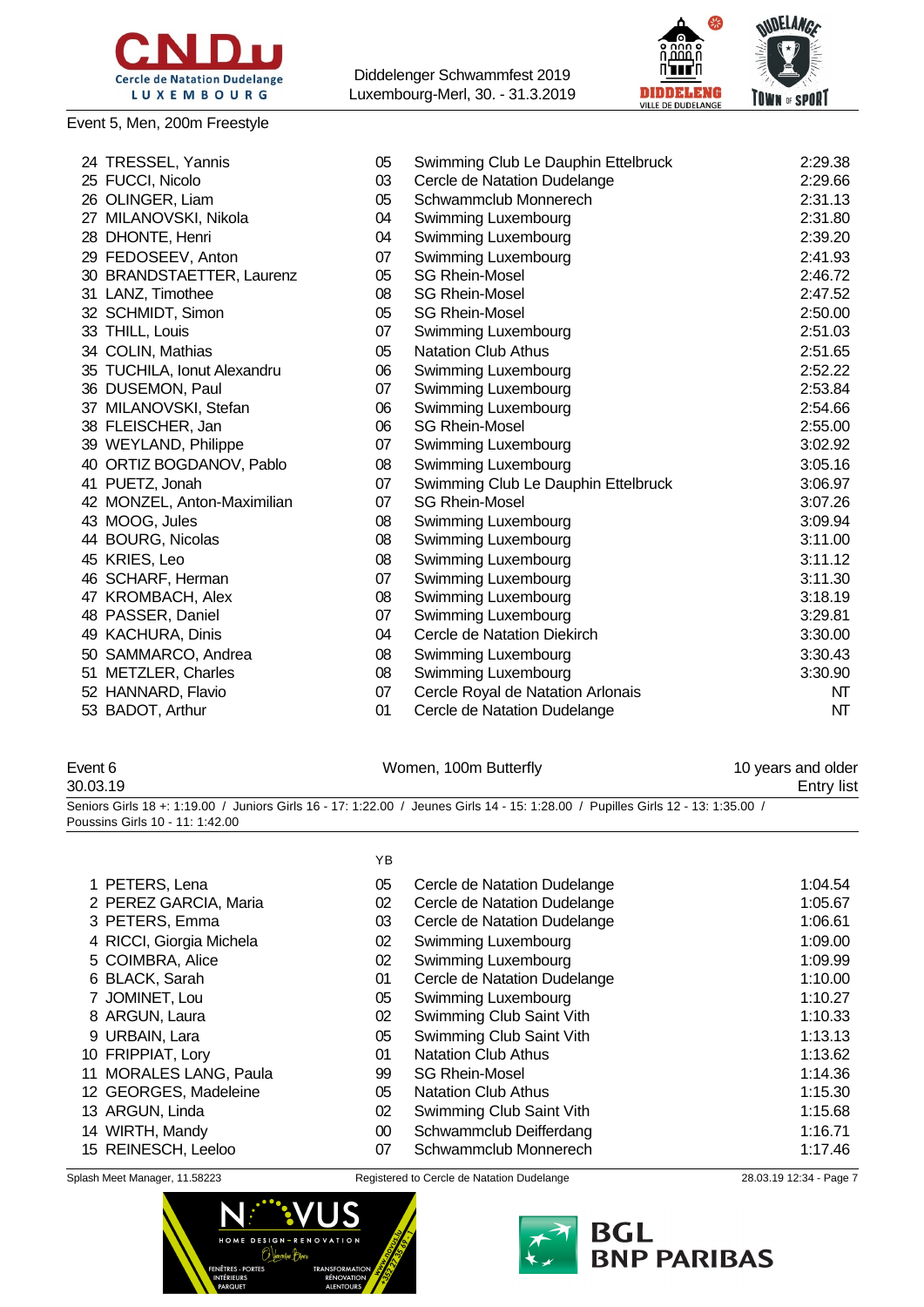

#### Event 6, Women, 100m Butterfly

Diddelenger Schwammfest 2019 Luxembourg-Merl, 30. - 31.3.2019



| 16 SOFFIO, Mara            | 06 | Schwammclub Monnerech               | 1:17.58 |
|----------------------------|----|-------------------------------------|---------|
| 17 BORDONARO, Madeleine    | 06 | Cercle Royal de Natation Arlonais   | 1:19.40 |
| 18 PHILIPPART, Lina        | 07 | Schwammclub Monnerech               | 1:19.56 |
| 19 SLAJS, Emilie           | 03 | Cercle Royal de Natation Arlonais   | 1:23.16 |
| 20 KRISCHEL, Mara          | 06 | <b>SG Rhein-Mosel</b>               | 1:26.17 |
| 21 HAAG, Nora              | 04 | Swimming Club Redange               | 1:26.56 |
| 22 LEONARD, Lis            | 05 | Swimming Luxembourg                 | 1:27.98 |
| 23 KROMBACH, Linda         | 07 | Swimming Luxembourg                 | 1:29.19 |
| 24 SCHOLER, Amelie         | 08 | Swimming Luxembourg                 | 1:31.03 |
| 25 BLESES, Joyce           | 08 | Swimming Club Le Dauphin Ettelbruck | 1:36.50 |
| 26 GRUJIC-MARTINS, Teodora | 09 | Swimming Luxembourg                 | 1:39.57 |
| 27 PETESCH, Lea            | 07 | Schwammclub Monnerech               | 1:39.95 |
| 28 HRIC, Nina              | 08 | Swimming Luxembourg                 | 1:41.19 |
| 29 THIRY, Alice            | 08 | <b>Club Natation Bastogne</b>       | NT      |
| 30 LAMBIN, Elisa           | 09 | <b>Natation Club Athus</b>          | NT      |
| 31 BOUWMEISTER, Philine    | 07 | Swimming Luxembourg                 | NT      |
| 32 MOUSEL, Sarah           | 07 | Swimming Luxembourg                 | NT      |
| 33 OLIVERO, Francesca      | 08 | Swimming Luxembourg                 | NT      |
| 34 LINDMARK MELO, Maia     | 07 | Cercle de Natation Dudelange        | NT      |
| 35 REDING, Sevda           | 07 | Cercle de Natation Dudelange        | NT      |
| 36 MARTUCCI, Sofia         | 08 | Schwammclub Deifferdang             | NT      |
| 37 CALMES, Liz             | 08 | Schwammclub Monnerech               | NT      |
|                            |    |                                     |         |

Event 7 The Communication of Men, 100m Breaststroke 11 years and older 30.03.19 Entry list Seniors Boys 19 +: 1:18.00 / Juniors Boys 17 - 18: 1:22.00 / Jeunes Boys 15 - 16: 1:30.00 / Pupilles Boys 13 - 14: 1:40.00 / Poussins Boys 11 - 12: 1:50.00

|                           | YB              |                                     |         |
|---------------------------|-----------------|-------------------------------------|---------|
| 1 ROLKO, Ricky            | 99              | Swimming Luxembourg                 | 1:05.82 |
| 2 VAN DEN BOSSCHE, Yann   | 01              | Swimming Luxembourg                 | 1:05.89 |
| 3 WALTZING, Loic          | 00              | Schwammclub Deifferdang             | 1:11.11 |
| 4 DAZY, Sam               | 03              | Cercle Royal de Natation Arlonais   | 1:12.24 |
| 5 LANNERS, Bob            | 02              | Schwammclub Deifferdang             | 1:12.76 |
| 6 BANKY, Jordan           | 01              | Swimming Luxembourg                 | 1:14.21 |
| 7 MAAS-KOOB, Cedric       | 02              | Swimming Club Le Dauphin Ettelbruck | 1:14.41 |
| 8 HAYRAPETYAN, Getjo      | 00 <sup>°</sup> | <b>SG Rhein-Mosel</b>               | 1:15.00 |
| 9 COLLINET, Germain       | 00              | Cercle Royal de Natation Arlonais   | 1:15.43 |
| 10 LUKA, Mory             | 04              | Swimming Luxembourg                 | 1:15.90 |
| LUCARELLI, Riccardo<br>11 | 05              | Swimming Luxembourg                 | 1:15.92 |
| 12 CHANTRAINE, Owen       | $00\,$          | Perron                              | 1:16.53 |
| 13 COHNEN, Levy           | 03              | Swimming Club Saint Vith            | 1:16.54 |
| 14 DUBOS, Simon           | 00 <sup>°</sup> | Cercle de Natation Diekirch         | 1:18.64 |
| 15 MASSIGNAN, Ilias       | 02 <sub>2</sub> | Perron                              | 1:19.02 |
| 16 LOUTSCH, Baptiste      | 02              | <b>Club Natation Bastogne</b>       | 1:19.25 |
| LOURTIE, Theo<br>17       | 04              | Perron                              | 1:19.86 |
| 18 STACH, Jean            | 96              | <b>SG Rhein-Mosel</b>               | 1:20.08 |
| 19 BOURGUIGNON, Benjamin  | 05              | Swimming Club Le Dauphin Ettelbruck | 1:20.54 |
| 20 BOKOV, Rodion          | 03              | Swimming Luxembourg                 | 1:21.18 |
| 21 LINDMARK MELO, Hugo    | 04              | Cercle de Natation Dudelange        | 1:24.26 |
| 22 GILLARD, Remi          | 03              | Cercle Royal de Natation Arlonais   | 1:25.04 |
| 23 BRANDSTAETTER, Laurenz | 05              | <b>SG Rhein-Mosel</b>               | 1:26.48 |



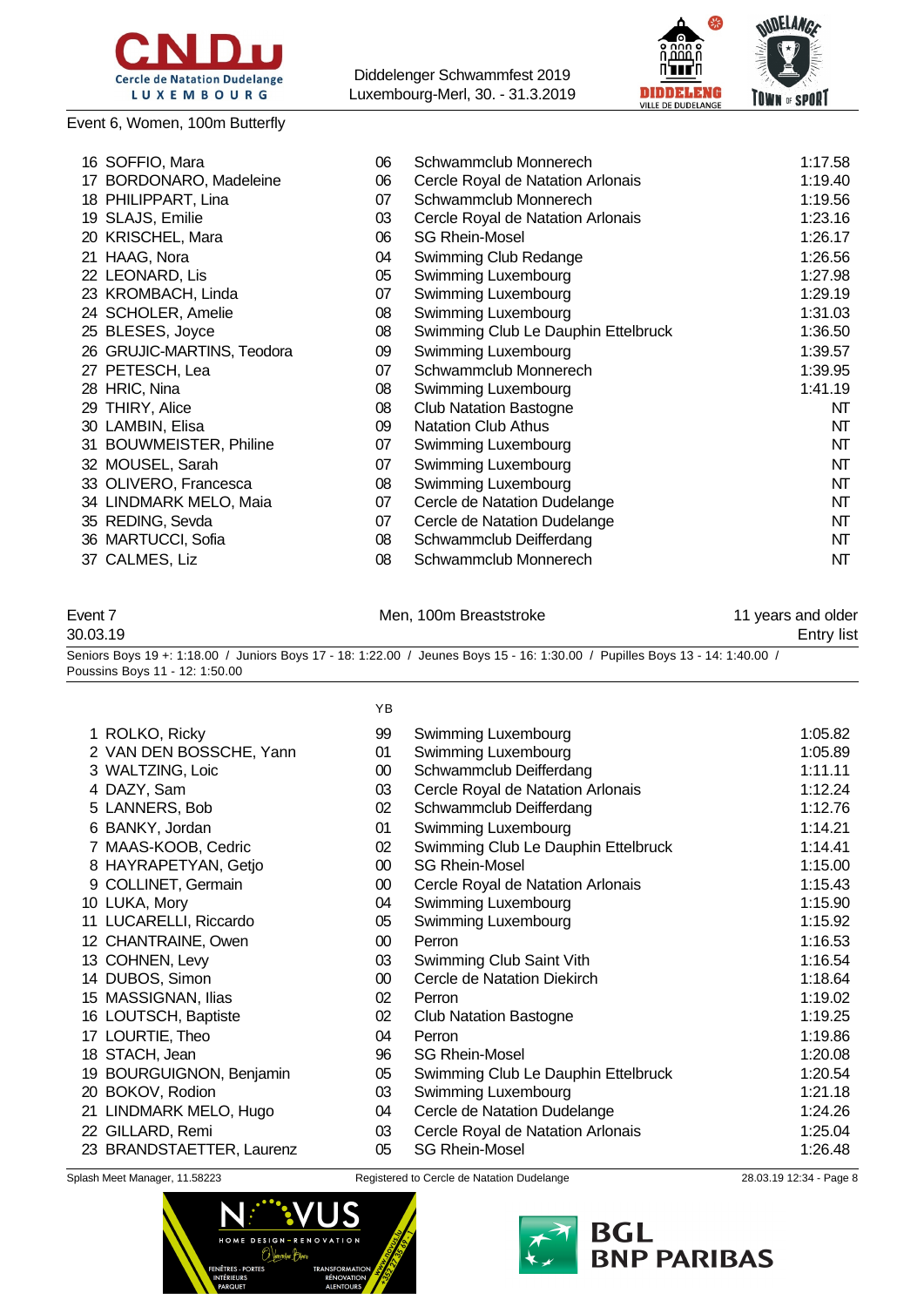

#### Event 7, Men, 100m Breaststroke

Diddelenger Schwammfest 2019 Luxembourg-Merl, 30. - 31.3.2019



|    | 24 THILL, Nicolas    | 05 | Swimming Luxembourg                 | 1:27.20 |
|----|----------------------|----|-------------------------------------|---------|
|    | 25 WEBER, Loris      | 03 | Cercle de Natation Dudelange        | 1:27.52 |
|    | 26 KIRCH, Paul       | 05 | Cercle de Natation Dudelange        | 1:29.54 |
|    | 27 CALMES, Nicolas   | 06 | Schwammclub Monnerech               | 1:29.92 |
|    | 28 DELIEGE, Brice    | 04 | <b>Natation Club Athus</b>          | 1:30.61 |
|    | 29 OLINGER, Liam     | 05 | Schwammclub Monnerech               | 1:30.64 |
|    | 30 MAUDOUX, Loic     | 06 | Cercle Natation Jodoignois          | 1:30.85 |
|    | 31 FEDOSEEV, Anton   | 07 | Swimming Luxembourg                 | 1:32.93 |
|    | 32 MOOG, Mathis      | 06 | Swimming Luxembourg                 | 1:39.65 |
|    | 33 LANZ, Timothee    | 08 | <b>SG Rhein-Mosel</b>               | 1:39.69 |
|    | 34 NTAGANDA, Alexis  | 05 | Swimming Luxembourg                 | 1:39.78 |
|    | 35 KACHURA, Dinis    | 04 | Cercle de Natation Diekirch         | 1:40.00 |
|    | 36 SCHOENHERR, Paul  | 07 | <b>SG Rhein-Mosel</b>               | 1:40.43 |
|    | 37 TRESSEL, Yannis   | 05 | Swimming Club Le Dauphin Ettelbruck | 1:41.27 |
|    | 38 PUETZ, Jonah      | 07 | Swimming Club Le Dauphin Ettelbruck | 1:44.55 |
|    | 39 BOURG, Nicolas    | 08 | Swimming Luxembourg                 | 1:45.84 |
|    | 40 DUSEMON, Paul     | 07 | Swimming Luxembourg                 | 1:48.55 |
|    | 41 KRIES, Leo        | 08 | Swimming Luxembourg                 | 1:52.99 |
|    | 42 PASSER, Daniel    | 07 | Swimming Luxembourg                 | 1:53.65 |
|    | 43 SAMMARCO, Andrea  | 08 | Swimming Luxembourg                 | 1:53.76 |
|    | 44 METZLER, Charles  | 08 | Swimming Luxembourg                 | 1:54.58 |
|    | 45 ANISKO, Leonard   | 08 | Cercle Nautique Petange             | 1:57.91 |
|    | 46 SZYBOWSKI, Jakub  | 07 | Cercle Nautique Petange             | 1:59.47 |
|    | 47 WEYLAND, Philippe | 07 | Swimming Luxembourg                 | 2:00.57 |
|    | 48 MOOG, Jules       | 08 | Swimming Luxembourg                 | 2:07.43 |
| 49 | SCHARF, Herman       | 07 | Swimming Luxembourg                 | 2:14.72 |
|    | 50 KROMBACH, Alex    | 08 | Swimming Luxembourg                 | 2:27.86 |
|    | 51 NAFFOUTI, Nael    | 05 | Cercle de Natation Wiltz            | NT      |
|    |                      |    |                                     |         |

| Event 8                          | Women, 800m Freestyle                                                                                                                | 10 years and older |
|----------------------------------|--------------------------------------------------------------------------------------------------------------------------------------|--------------------|
| 30.03.19                         | sponsored by: Sport Team                                                                                                             | Entry list         |
|                                  | Seniors Girls 18 +: 11:00.00 / Juniors Girls 16 - 17: 11:30.00 / Jeunes Girls 14 - 15: 12:30.00 / Pupilles Girls 12 - 13: 13:30.00 / |                    |
| Poussins Girls 10 - 11: 13:30.00 |                                                                                                                                      |                    |

|                          | YB |                                   |          |
|--------------------------|----|-----------------------------------|----------|
| 1 CHABOT, Amelie         | 04 | Perron                            | 9:44.13  |
| 2 HRIC, Laura            | 05 | Swimming Luxembourg               | 9:56.09  |
| 3 SLAJS, Emilie          | 03 | Cercle Royal de Natation Arlonais | 9:58.42  |
| 4 LIESSE, Aurore         | 06 | <b>Club Natation Bastogne</b>     | 10:26.61 |
| 5 SCHNEIDER, Kira        | 04 | <b>SG Rhein-Mosel</b>             | 10:32.00 |
| 6 WILTGEN, Pia           | 87 | Cercle de Natation Dudelange      | 10:39.46 |
| 7 GILLET, Nohra          | 07 | <b>Club Natation Bastogne</b>     | 10:44.16 |
| 8 BENZMUELLER, Magdalena | 05 | <b>SG Rhein-Mosel</b>             | 10:50.00 |
| 9 SLAJS, Annabelle       | 07 | Cercle Royal de Natation Arlonais | 11:47.44 |
| 10 VAN RUYMBEKE, Julie   | 04 | Cercle Natation Jodoignois        | 11:52.58 |
| 11 HAHN, Lucie           | 06 | <b>SG Rhein-Mosel</b>             | 12:07.04 |
| 12 BALON, Flavie         | 04 | <b>Natation Club Athus</b>        | 12:09.37 |
| 13 DEBERGH, Celestine    | 06 | <b>Natation Club Athus</b>        | 13:29.16 |
| 14 GEORGES, Violette     | 08 | <b>Natation Club Athus</b>        | 14:23.57 |
|                          |    |                                   |          |

- 15 SAINTHUILLE, Maelle 101 Cercle Royal de Natation Arlonais 15 SAINTHUILLE, Maelle
- 16 CONTER, Anja **16 CONTER, Anja 16 CONTER, Anja 16 CONTER**, Anja 1991 NT
- 17 LINDMARK MELO, Maia  $17$  Cercle de Natation Dudelange NT
- 



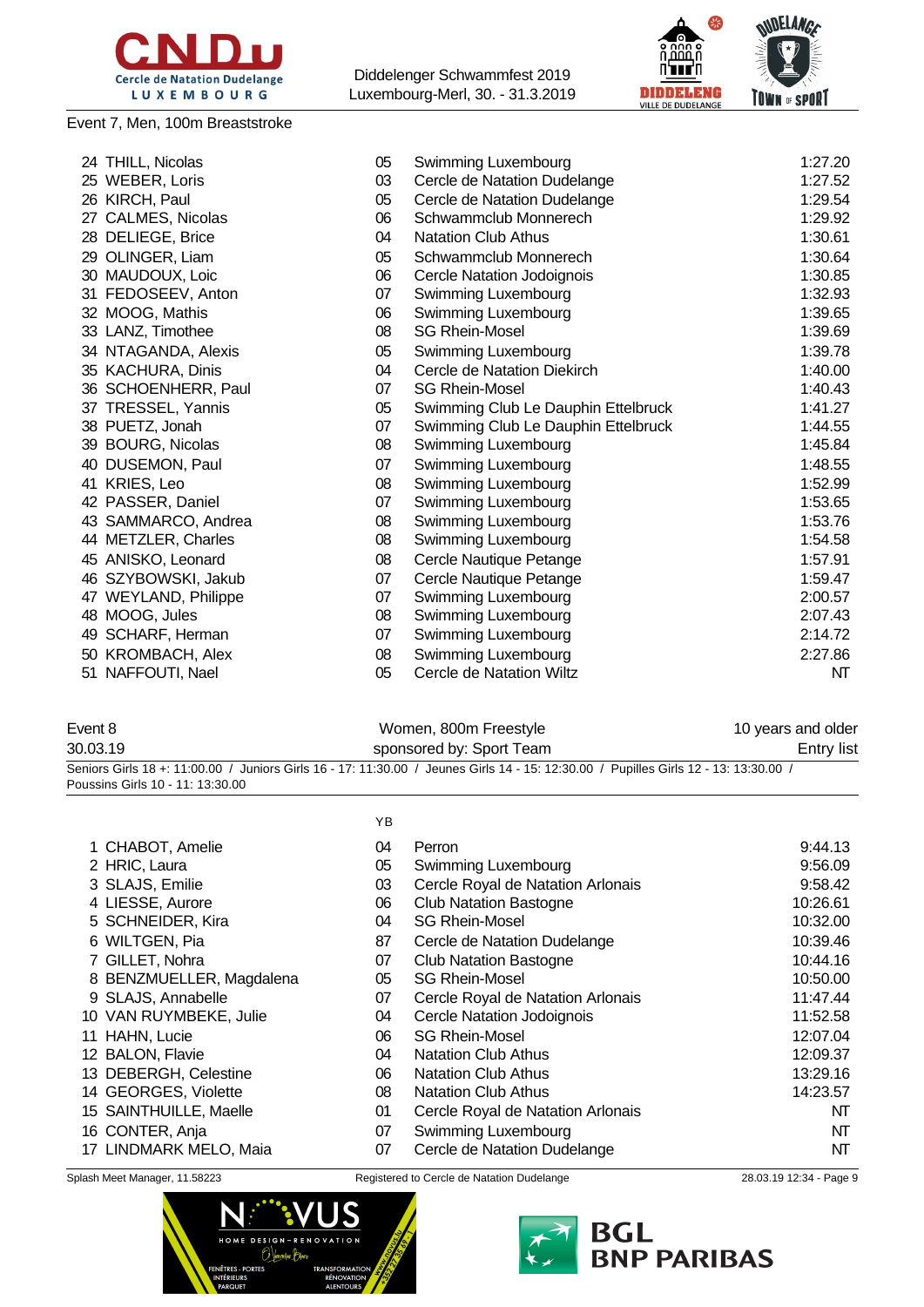



### Event 8, Women, 800m Freestyle

### 18 POPA, Sonia **NT** 06 Schwammclub Monnerech NT

| Event 9<br>30.03.19             | Men, 1500m Freestyle                                                                                                             | 11 years and older<br>Entry list |
|---------------------------------|----------------------------------------------------------------------------------------------------------------------------------|----------------------------------|
| Poussins Boys 11 - 12: 23:00.00 | Seniors Boys 19 +: 18:30.00 / Juniors Boys 17 - 18: 20:00.00 / Jeunes Boys 15 - 16: 21:30.00 / Pupilles Boys 13 - 14: 23:00.00 / |                                  |

YB

| 1 VANDERSCHRICK, Stephan | 00 | Swimming Luxembourg               | 16:46.99 |
|--------------------------|----|-----------------------------------|----------|
| 2 DANTHINE, Zacharie     | 04 | Cercle Royal de Natation Arlonais | 17:07.83 |
| 3 MULDER, Anael          | 02 | <b>Natation Club Athus</b>        | 17:40.51 |
| 4 DELIEGE, Brice         | 04 | <b>Natation Club Athus</b>        | 21:23.74 |
| 5 ESCHETTE, Louis        | 07 | Cercle de Natation Wiltz          | NT       |
| 6 KIRCH, Paul            | 05 | Cercle de Natation Dudelange      | NT       |
| 7 WESTER, Ben            | 06 | Cercle de Natation Dudelange      | NT       |
| 8 BOZONCA, Gabriel       | 06 | Schwammclub Deifferdang           | NT       |



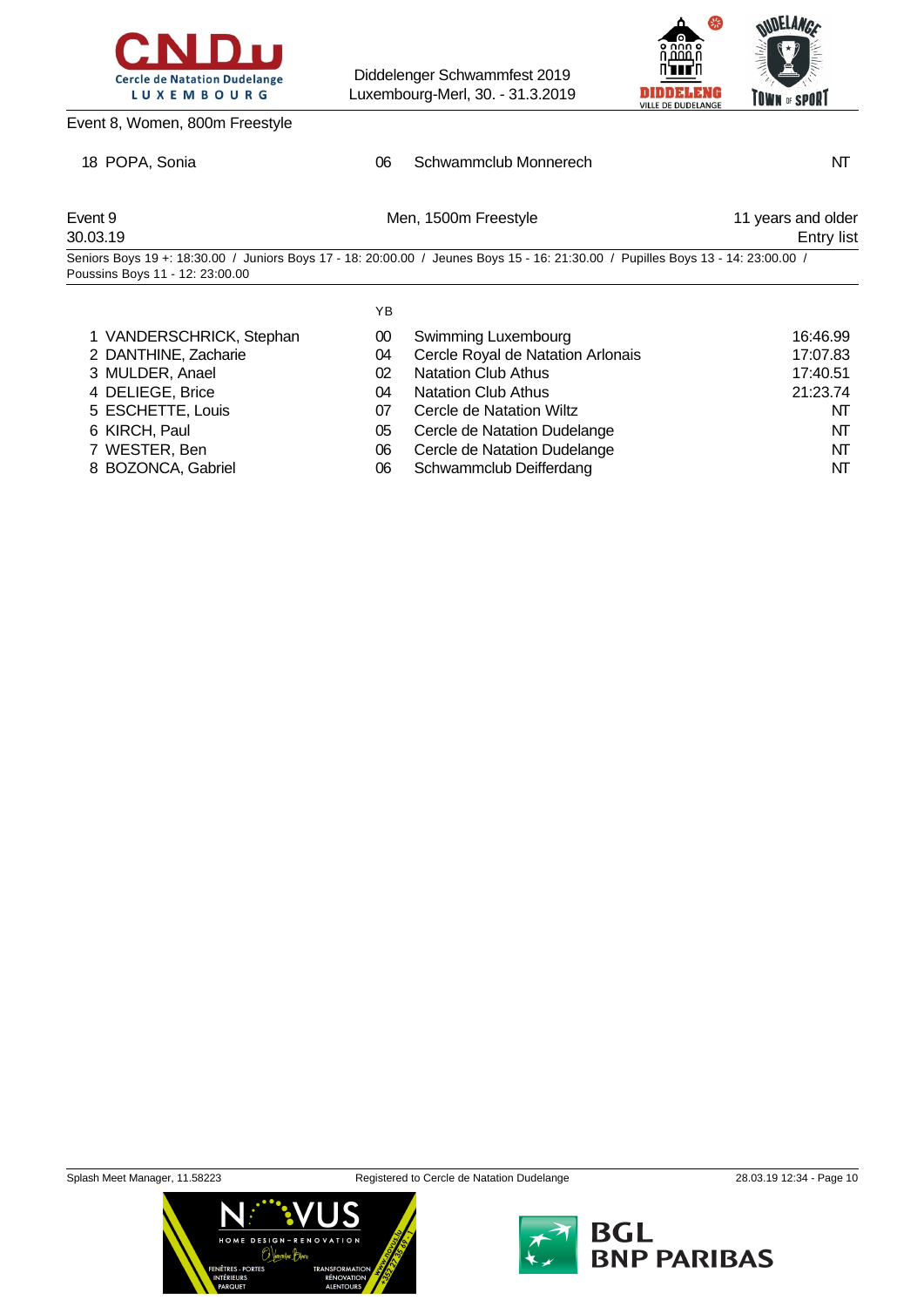



| 2 - Saturday afternoon         | 30.03.19 - 14:30 |                                                                                                                              |                                  |
|--------------------------------|------------------|------------------------------------------------------------------------------------------------------------------------------|----------------------------------|
| Event 10<br>30.03.19           |                  | Men, 200m Backstroke                                                                                                         | 11 years and older<br>Entry list |
| Poussins Boys 11 - 12: 3:35.00 |                  | Seniors Boys 19 +: 2:40.00 / Juniors Boys 17 - 18: 2:48.00 / Jeunes Boys 15 - 16: 3:04.00 / Pupilles Boys 13 - 14: 3:20.00 / |                                  |
|                                | YB               |                                                                                                                              |                                  |
| 1 FRIPPIAT, Florian            | 98               | <b>Natation Club Athus</b>                                                                                                   | 2:08.36                          |
| 2 WALTZING, Florian            | 97               | Schwammclub Deifferdang                                                                                                      | 2:16.12                          |
| 3 DALEIDEN CIUFERRI, Ralph     | 03               | Swimming Luxembourg                                                                                                          | 2:20.36                          |
| 4 WALTZING, Loic               | $00\,$           | Schwammclub Deifferdang                                                                                                      | 2:21.00                          |
| 5 DANTHINE, Zacharie           | 04               | Cercle Royal de Natation Arlonais                                                                                            | 2:24.64                          |
| 6 LOURTIE, Theo                | 04               | Perron                                                                                                                       | 2:26.63                          |
| 7 BOURCKEL, Mike               | 03               | Cercle de Natation Wiltz                                                                                                     | 2:28.46                          |
| 8 GRAF, Alex                   | 99               | Schwammclub Deifferdang                                                                                                      | 2:28.98                          |
| 9 FABER, Pol                   | 03               | Swimming Club Le Dauphin Ettelbruck                                                                                          | 2:29.10                          |
| 10 LESAGE, Christophe          | 02               | Swimming Luxembourg                                                                                                          | 2:30.42                          |
| 11 DE COOMAN, Francois-Clement | 04               | Cercle Royal de Natation Arlonais                                                                                            | 2:31.15                          |
| 12 MULDER, Anael               | 02               | <b>Natation Club Athus</b>                                                                                                   | 2:31.78                          |
| 13 KIRCH, Felix                | 03               | Cercle de Natation Dudelange                                                                                                 | 2:32.68                          |
| 14 THILL, Nicolas              | 05               | Swimming Luxembourg                                                                                                          | 2:34.28                          |
| 15 MORARU, Matteo              | 04               | Swimming Luxembourg                                                                                                          | 2:34.51                          |
| 16 JAAS, Jeff                  | 04               | Swimming Club Le Dauphin Ettelbruck                                                                                          | 2:38.93                          |
| 17 BOKOV, Rodion               | 03               | Swimming Luxembourg                                                                                                          | 2:39.45                          |
| 18 LUCARELLI, Riccardo         | 05               | Swimming Luxembourg                                                                                                          | 2:39.74                          |
| 19 DURAKOVIC, Tarik            | 05               | Swimming Luxembourg                                                                                                          | 2:41.10                          |
| 20 PALAGNIOUK, Romain          | 04               | Cercle Nautique Petange                                                                                                      | 2:41.77                          |
| 21 FLOREAN, Darius             | 05               | Swimming Luxembourg                                                                                                          | 2:42.95                          |
| 22 DECORTE, Lucien             | 05               | Cercle Natation Jodoignois                                                                                                   | 2:43.23                          |
| 23 HOLLERICH, Tom              | 06               | Swimming Club Le Dauphin Ettelbruck                                                                                          | 2:45.87                          |
| 24 LUKA, Mory                  | 04               | Swimming Luxembourg                                                                                                          | 2:51.31                          |

- KIRCH, Paul 05 Cercle de Natation Dudelange 2:51.73
- SUKHANOV, Maxim 04 Cercle de Natation Dudelange 2:51.79
- CALMES, Nicolas 06 Schwammclub Monnerech 2:51.93
- CHAUSSARD, Albert 07 Cercle de Natation Dudelange 2:54.08
- OLINGER, Liam 05 Schwammclub Monnerech 2:54.35
- WESTER, Ben 06 Cercle de Natation Dudelange 2:56.07
- BRANDSTAETTER, Laurenz 05 SG Rhein-Mosel 3:00.00
- MILANOVSKI, Nikola 04 Swimming Luxembourg 3:02.18
- NTAGANDA, Alexis 05 Swimming Luxembourg 3:04.52
- URBAIN, Raphael 08 Swimming Club Saint Vith 3:05.51
- SCHOENHERR, Paul 07 SG Rhein-Mosel 3:05.59
- MOOG, Mathis 06 Swimming Luxembourg 3:06.35
- 37 ANISKO, Leonard **3:10.00** O8 Cercle Nautique Petange 3:10.00
- TUCHILA, Ionut Alexandru 06 Swimming Luxembourg 3:19.98
- MILANOVSKI, Stefan 06 Swimming Luxembourg 3:20.00
- ESCHETTE, Louis 07 Cercle de Natation Wiltz NT
- BOZONCA, Gabriel 06 Schwammclub Deifferdang NT
- 42 LEY, Jamie **18 Community 19 Community Club Le Dauphin Ettelbruck** 19 Communisty Club Le Dauphin Ettelbruck 19 Communisty NT
- 43 NAFFOUTI, Nael 05 Cercle de Natation Wiltz CHAPT NT





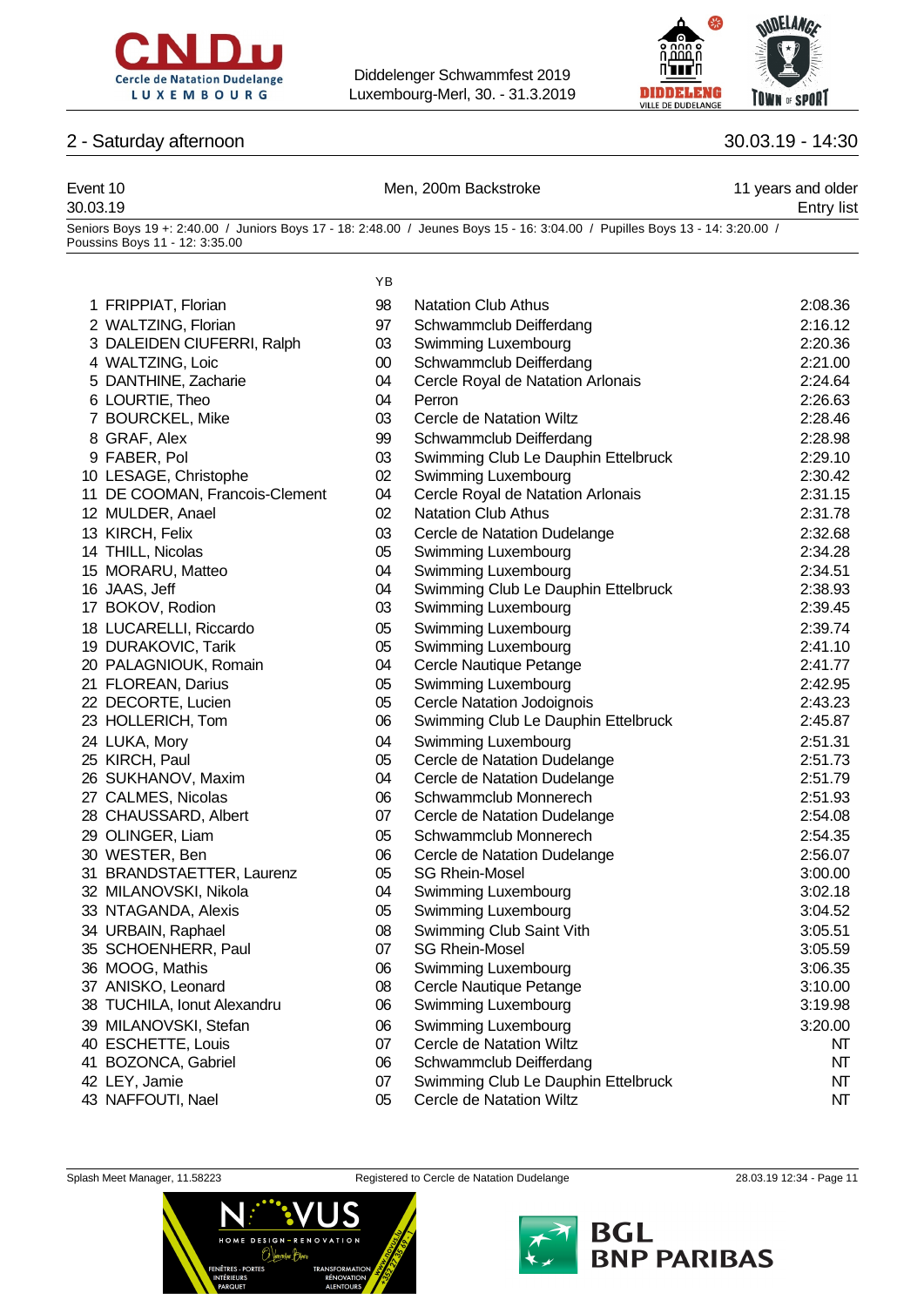



Event 11 **Event 11** Nomen, 200m Breaststroke **10** years and older

30.03.19 Entry list

Seniors Girls 18 +: 3:08.00 / Juniors Girls 16 - 17: 3:14.00 / Jeunes Girls 14 - 15: 3:30.00 / Pupilles Girls 12 - 13: 3:45.00 / Poussins Girls 10 - 11: 4:00.00

|                            | ΥB |                                     |         |
|----------------------------|----|-------------------------------------|---------|
| 1 GASPARD, Marie           | 05 | <b>Club Natation Bastogne</b>       | 2:43.25 |
| 2 HRIC, Laura              | 05 | Swimming Luxembourg                 | 2:49.60 |
| 3 MORALES LANG, Paula      | 99 | <b>SG Rhein-Mosel</b>               | 2:56.08 |
| 4 CHINA, Lucile            | 03 | Cercle Royal de Natation Arlonais   | 2:56.14 |
| 5 BORDONARO, Madeleine     | 06 | Cercle Royal de Natation Arlonais   | 2:56.69 |
| 6 SCHNEIDER, Mara          | 02 | <b>SG Rhein-Mosel</b>               | 2:58.85 |
| 7 PEDROSA ANTONIO, Monica  | 03 | Cercle de Natation Diekirch         | 2:59.45 |
| 8 HAAG, Nora               | 04 | Swimming Club Redange               | 3:01.24 |
| 9 WALLERIUS, Carlotta      | 06 | <b>SG Rhein-Mosel</b>               | 3:04.50 |
| 10 CALMES, Lara            | 04 | Schwammclub Monnerech               | 3:06.24 |
| 11 KETTENMEYER, Yin        | 06 | Swimming Club Le Dauphin Ettelbruck | 3:06.65 |
| 12 KROMBACH, Linda         | 07 | Swimming Luxembourg                 | 3:19.85 |
| 13 SAINTHUILLE, Louane     | 06 | Cercle Royal de Natation Arlonais   | 3:20.93 |
| 14 WYNS, Emmie             | 03 | Cercle Royal de Natation Arlonais   | 3:24.59 |
| 15 LANZ, Paula             | 06 | <b>SG Rhein-Mosel</b>               | 3:27.48 |
| 16 LENEAU, Camille         | 07 | <b>Cercle Natation Jodoignois</b>   | 3:32.41 |
| 17 WEBER, Elise            | 05 | Cercle Royal de Natation Arlonais   | 3:36.20 |
| 18 BERTRANG, Marina        | 05 | Schwammclub Monnerech               | 3:41.00 |
| 19 WINKEL, Nadine          | 04 | Schwammclub Deifferdang             | 3:41.59 |
| 20 WEINANDY, Charlotte     | 09 | <b>SG Rhein-Mosel</b>               | 3:42.74 |
| 21 BOKOVA, Marta           | 06 | Swimming Luxembourg                 | 3:44.35 |
| 22 SCHMIDT, Anna           | 07 | <b>SG Rhein-Mosel</b>               | 3:45.00 |
| 23 BURNIAUX, Clemence      | 06 | <b>Cercle Natation Jodoignois</b>   | 3:46.05 |
| 24 COLINET, Charlotte      | 07 | <b>Cercle Natation Jodoignois</b>   | 3:47.58 |
| 25 SCHOMMER, Noemie        | 08 | Swimming Club Saint Vith            | 4:10.48 |
| 26 REUTER, Cynthia         | 09 | Swimming Club Saint Vith            | 4:14.90 |
| 27 HEINEN, Maya            | 09 | Swimming Club Saint Vith            | 4:15.20 |
| 28 REUTER, Elodie          | 09 | Swimming Club Saint Vith            | 4:20.78 |
| 29 BERNARD, Camille        | 05 | Cercle Royal de Natation Arlonais   | NT      |
| 30 BOULANGER, Lucie        | 08 | Cercle Royal de Natation Arlonais   | NT      |
| 31 LEONARD, Alice          | 06 | Cercle Royal de Natation Arlonais   | NT      |
| 32 DESTREE, Alixane        | 08 | <b>Natation Club Athus</b>          | NT      |
| 33 GEORGES, Violette       | 08 | <b>Natation Club Athus</b>          | NT      |
| 34 GARBUGLIO, Jaya Lavinia | 07 | Schwammclub Monnerech               | NT      |
| 35 REINESCH, Leeloo        | 07 | Schwammclub Monnerech               | NT      |
| 36 CORBEEL BASTIN, Ava     | 07 | Swimming Club Le Dauphin Ettelbruck | NT      |





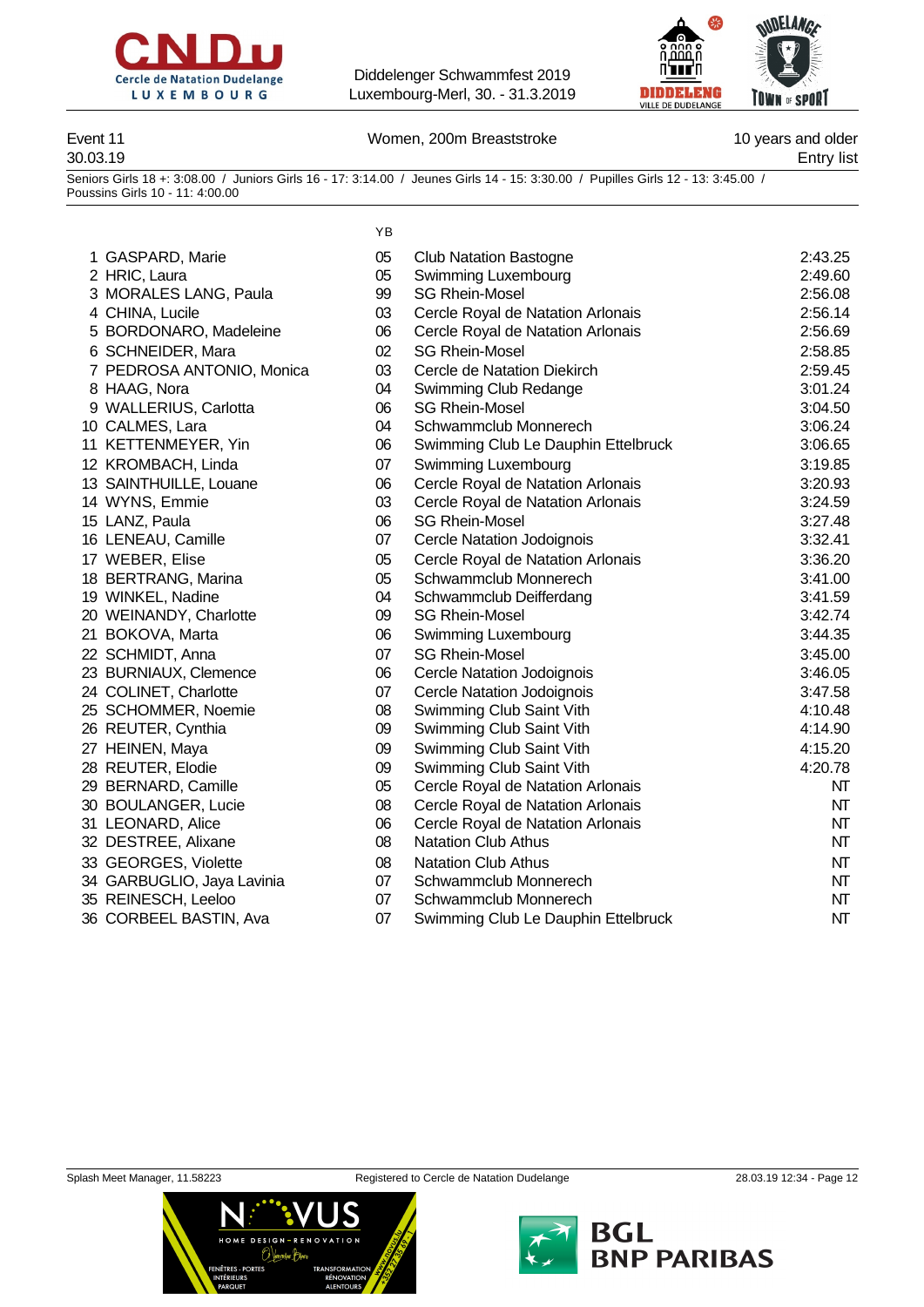



### Event 12 **Event 12** Men, 50m Breaststroke **11** years and older

30.03.19 Entry list

Seniors Boys 19 +: 37.50 / Juniors Boys 17 - 18: 40.00 / Jeunes Boys 15 - 16: 42.50 / Pupilles Boys 13 - 14: 45.00 / Poussins Boys 11 - 12: 48.00

YB

| 1 ROLKO, Ricky            | 99       | Swimming Luxembourg                                | 30.34 |
|---------------------------|----------|----------------------------------------------------|-------|
| 2 MORIS, Cedric           | 98       | Swimming Club Le Dauphin Ettelbruck                | 31.62 |
| 3 WALTZING, Loic          | $00\,$   | Schwammclub Deifferdang                            | 32.32 |
| 4 LANNERS, Bob            | 02       | Schwammclub Deifferdang                            | 32.79 |
| 5 COLLINET, Germain       | $00\,$   | Cercle Royal de Natation Arlonais                  | 33.02 |
| 6 BANKY, Jordan           | 01       | Swimming Luxembourg                                | 33.06 |
| 7 DAZY, Sam               | 03       | Cercle Royal de Natation Arlonais                  | 33.56 |
| 8 HAYRAPETYAN, Getjo      | $00\,$   | <b>SG Rhein-Mosel</b>                              | 33.74 |
| 9 DUBOS, Julien           | 99       | Cercle de Natation Diekirch                        | 33.88 |
| 10 MAAS-KOOB, Cedric      | 02       | Swimming Club Le Dauphin Ettelbruck                | 34.01 |
| 11 BOKOV, Rodion          | 03       | Swimming Luxembourg                                | 34.14 |
|                           |          |                                                    | 34.36 |
| 12 KETTENMEYER, Yul       | 03       | Swimming Club Le Dauphin Ettelbruck                |       |
| 13 CHANTRAINE, Owen       | 00       | Perron                                             | 34.57 |
| 14 LUCARELLI, Riccardo    | 05       | Swimming Luxembourg                                | 34.75 |
| 15 VANDERSCHRICK, Stephan | $00\,$   | Swimming Luxembourg                                | 34.81 |
| 16 STACH, Jean            | 96       | <b>SG Rhein-Mosel</b>                              | 35.62 |
| 17 DUBOS, Simon           | 00       | Cercle de Natation Diekirch                        | 35.76 |
| 18 MASSIGNAN, Ilias       | 02       | Perron                                             | 36.07 |
| 19 LOUTSCH, Baptiste      | 02       | <b>Club Natation Bastogne</b>                      | 36.27 |
| 20 BOURGUIGNON, Benjamin  | 05       | Swimming Club Le Dauphin Ettelbruck                | 36.68 |
| 21 LINDMARK MELO, Hugo    | 04       | Cercle de Natation Dudelange                       | 38.80 |
| 22 GILLARD, Remi          | 03       | Cercle Royal de Natation Arlonais                  | 39.08 |
| 23 PALAGNIOUK, Romain     | 04       | Cercle Nautique Petange                            | 39.23 |
| 24 WEBER, Loris           | 03       | Cercle de Natation Dudelange                       | 39.31 |
| 25 DELIEGE, Brice         | 04       | <b>Natation Club Athus</b>                         | 40.38 |
| 26 KEMP, Finn             | 05       | Swimming Luxembourg                                | 40.91 |
| 27 JAAS, Jeff             | 04       | Swimming Club Le Dauphin Ettelbruck                | 40.98 |
| 28 MILANOVSKI, Nikola     | 04       | Swimming Luxembourg                                | 41.17 |
| 29 CHAUSSARD, Albert      | 07       | Cercle de Natation Dudelange                       | 41.24 |
| 30 MAUDOUX, Loic          | 06       | <b>Cercle Natation Jodoignois</b>                  | 41.26 |
| 31 SCHMIDT, Simon         | 05       | <b>SG Rhein-Mosel</b>                              | 42.00 |
| 32 KIRCH, Paul            | 05       | Cercle de Natation Dudelange                       | 42.17 |
| 33 VIGUIER, Elyan         | 04       | Swimming Luxembourg                                | 42.39 |
| 34 DHONTE, Henri          | 04       | Swimming Luxembourg                                | 42.47 |
| 35 FUCCI, Nicolo          | 03       | Cercle de Natation Dudelange                       | 43.12 |
| 36 NTAGANDA, Alexis       | 05       | Swimming Luxembourg                                | 43.90 |
| 37 OLINGER, Liam          | 05       | Schwammclub Monnerech                              | 44.25 |
| 38 MOOG, Mathis           | 06       | Swimming Luxembourg                                | 44.44 |
| 39 JAAS, Tom              | 06       | Swimming Club Le Dauphin Ettelbruck                | 44.69 |
| 40 PEUSCH, Kevin          |          |                                                    | 44.84 |
|                           | 06<br>04 | Swimming Luxembourg<br>Cercle de Natation Diekirch |       |
| 41 KACHURA, Dinis         |          |                                                    | 45.00 |
| 42 CAILLIAU, Nils         | 01       | Swimming Club Redange                              | 45.71 |
| 43 LANZ, Timothee         | 08       | <b>SG Rhein-Mosel</b>                              | 46.28 |
| 44 PUETZ, Jonah           | 07       | Swimming Club Le Dauphin Ettelbruck                | 46.33 |
| 45 COLIN, Mathias         | 05       | <b>Natation Club Athus</b>                         | 47.17 |
| 46 BINSFELD, John-Glenn   | 02       | Cercle de Natation Dudelange                       | 48.04 |
| 47 ANISKO, Leonard        | 08       | Cercle Nautique Petange                            | 51.24 |
| 48 SZYBOWSKI, Jakub       | 07       | Cercle Nautique Petange                            | 51.85 |



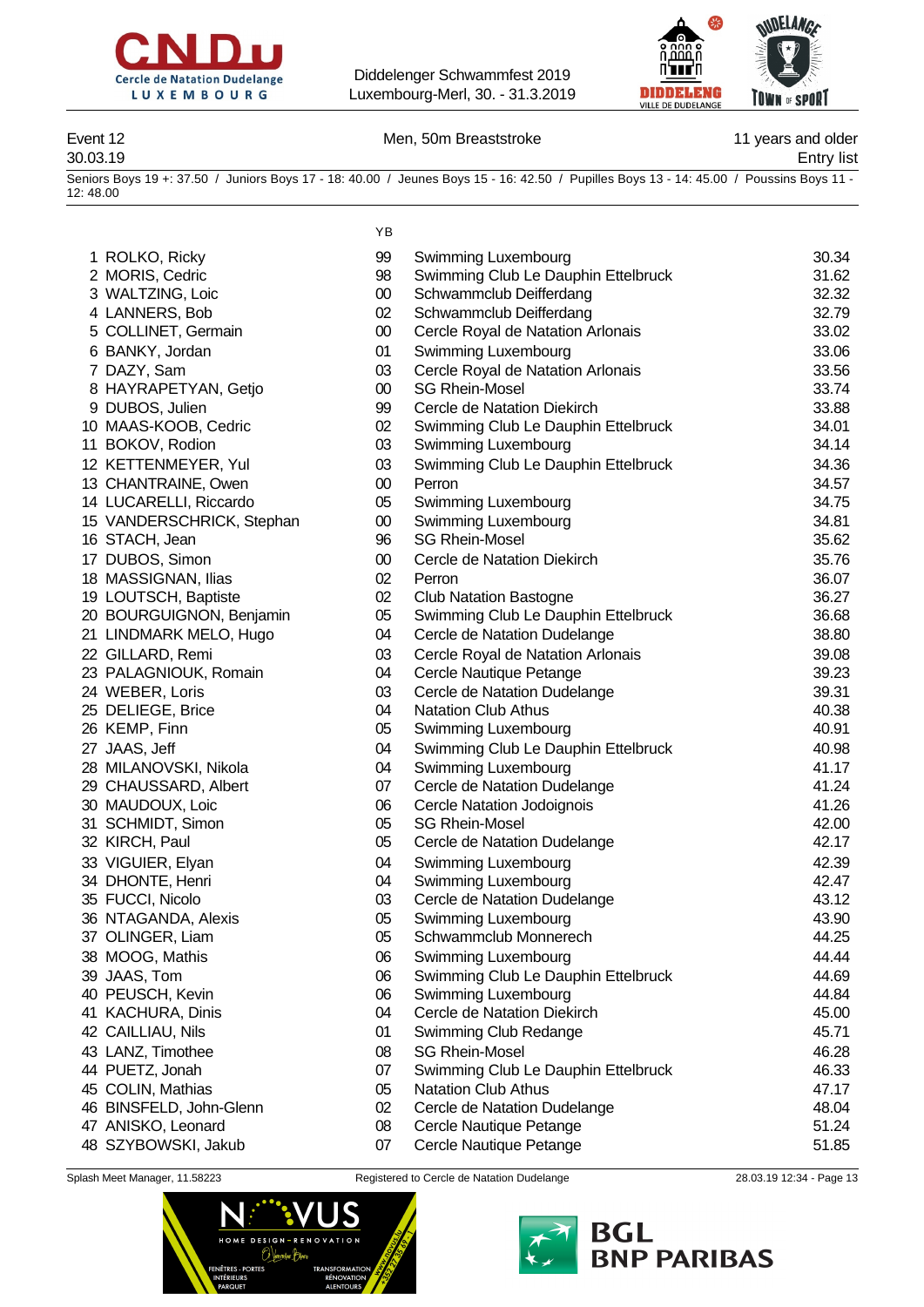

Event 12, Men, 50m Breaststroke

Diddelenger Schwammfest 2019 Luxembourg-Merl, 30. - 31.3.2019



### 49 ARNAUDIES, David 
20 Cercle de Natation Dudelange

NT 50 LEBEDEV, Sasha Cercle de Natation Dudelange NT 51 MORAIS GRAVATO, Diogo  $08$  Cercle de Natation Dudelange NT NT 52 BOZONCA, Gabriel **12 CONTER 100 SCHWAMMCLUA Deifferdang** NT BRANDAO, Lyam 08 Schwammclub Monnerech NT 54 FERAGOTTO, Noe  $\qquad \qquad$  01 Swimming Club Le Dauphin Ettelbruck NT 55 JAAS, Joe **18 Constructs Constructs Constructs** O6 Swimming Club Le Dauphin Ettelbruck NT

| Event 13 | Women, 50m Backstroke                                                                                                                        | 10 years and older |
|----------|----------------------------------------------------------------------------------------------------------------------------------------------|--------------------|
| 30.03.19 | sponsored by: NATURATA                                                                                                                       | Entry list         |
| 11:47.50 | Seniors Girls 18 +: 37.00 / Juniors Girls 16 - 17: 39.50 / Jeunes Girls 14 - 15: 42.00 / Pupilles Girls 12 - 13: 44.50 / Poussins Girls 10 - |                    |

YB

| 1 BANKY, Jacqueline      | 96     | Swimming Luxembourg                 | 30.48 |
|--------------------------|--------|-------------------------------------|-------|
| 2 FABER, Maiti           | 01     | Swimming Club Le Dauphin Ettelbruck | 31.64 |
| 3 RICCI, Giorgia Michela | 02     | Swimming Luxembourg                 | 31.69 |
| 4 BLACK, Sarah           | 01     | Cercle de Natation Dudelange        | 31.71 |
| 5 BLACK, Rachael         | 01     | Cercle de Natation Dudelange        | 32.09 |
| 6 ARGUN, Laura           | 02     | Swimming Club Saint Vith            | 32.53 |
| 7 PEREZ GARCIA, Maria    | 02     | Cercle de Natation Dudelange        | 32.87 |
| 8 WALLERIUS, Katharina   | 01     | <b>SG Rhein-Mosel</b>               | 33.63 |
| 9 WIRTH, Mandy           | $00\,$ | Schwammclub Deifferdang             | 33.63 |
| 10 HAMEN SAIEG, Yael     | 01     | Swimming Luxembourg                 | 33.74 |
| 11 SUBASSIC, lara        | 02     | Perron                              | 34.62 |
| 12 FABIANI, Chanel       | 03     | Cercle de Natation Dudelange        | 34.62 |
| 13 GASPARD, Marie        | 05     | <b>Club Natation Bastogne</b>       | 35.12 |
| 14 FRIPPIAT, Lory        | 01     | <b>Natation Club Athus</b>          | 35.23 |
| 15 ENDRES, Elisa         | 04     | <b>SG Rhein-Mosel</b>               | 35.77 |
| 16 SOFFIO, Mara          | 06     | Schwammclub Monnerech               | 36.00 |
| 17 GLODT, Kelly          | 02     | Swimming Club Redange               | 36.14 |
| 18 URBAIN, Lara          | 05     | Swimming Club Saint Vith            | 36.17 |
| 19 CALMES, Lara          | 04     | Schwammclub Monnerech               | 36.26 |
| 20 KRISCHEL, Mara        | 06     | <b>SG Rhein-Mosel</b>               | 36.50 |
| 21 SCHNEIDER, Kira       | 04     | <b>SG Rhein-Mosel</b>               | 37.12 |
| 22 PETESCH, Lea          | 07     | Schwammclub Monnerech               | 37.41 |
| 23 KETTENMEYER, Ly       | 04     | Swimming Club Le Dauphin Ettelbruck | 37.41 |
| 24 SAINTHUILLE, Maelle   | 01     | Cercle Royal de Natation Arlonais   | 37.66 |
| 25 HERMES, Sophie        | 02     | Swimming Club Redange               | 38.00 |
| 26 WYNS, Emmie           | 03     | Cercle Royal de Natation Arlonais   | 38.12 |
| 27 GRAAS, Isa-Ling       | 03     | Cercle Royal de Natation Arlonais   | 38.20 |
| 28 HAAG, Nora            | 04     | Swimming Club Redange               | 38.36 |
| 29 CORREIA, Eva          | 05     | Cercle de Natation Diekirch         | 38.81 |
| 30 REINESCH, Leeloo      | 07     | Schwammclub Monnerech               | 38.81 |
| 31 ETIENNE, Constance    | 06     | Cercle Natation Jodoignois          | 39.47 |
| 32 GEORGES, Madeleine    | 05     | <b>Natation Club Athus</b>          | 39.86 |
| 33 POPA, Sonia           | 06     | Schwammclub Monnerech               | 39.86 |
| 34 BOUZIDI, Imene        | 05     | Schwammclub Monnerech               | 40.66 |
| 35 ERNENS, Chloe         | 05     | <b>Natation Club Athus</b>          | 40.68 |
| 36 VAN RUYMBEKE, Julie   | 04     | <b>Cercle Natation Jodoignois</b>   | 41.21 |
| 37 AVEZ, Paule Audrey    | 08     | Cercle Nautique Petange             | 41.96 |
| 38 KOENIG, Aurelie       | 07     | Swimming Club Redange               | 41.97 |



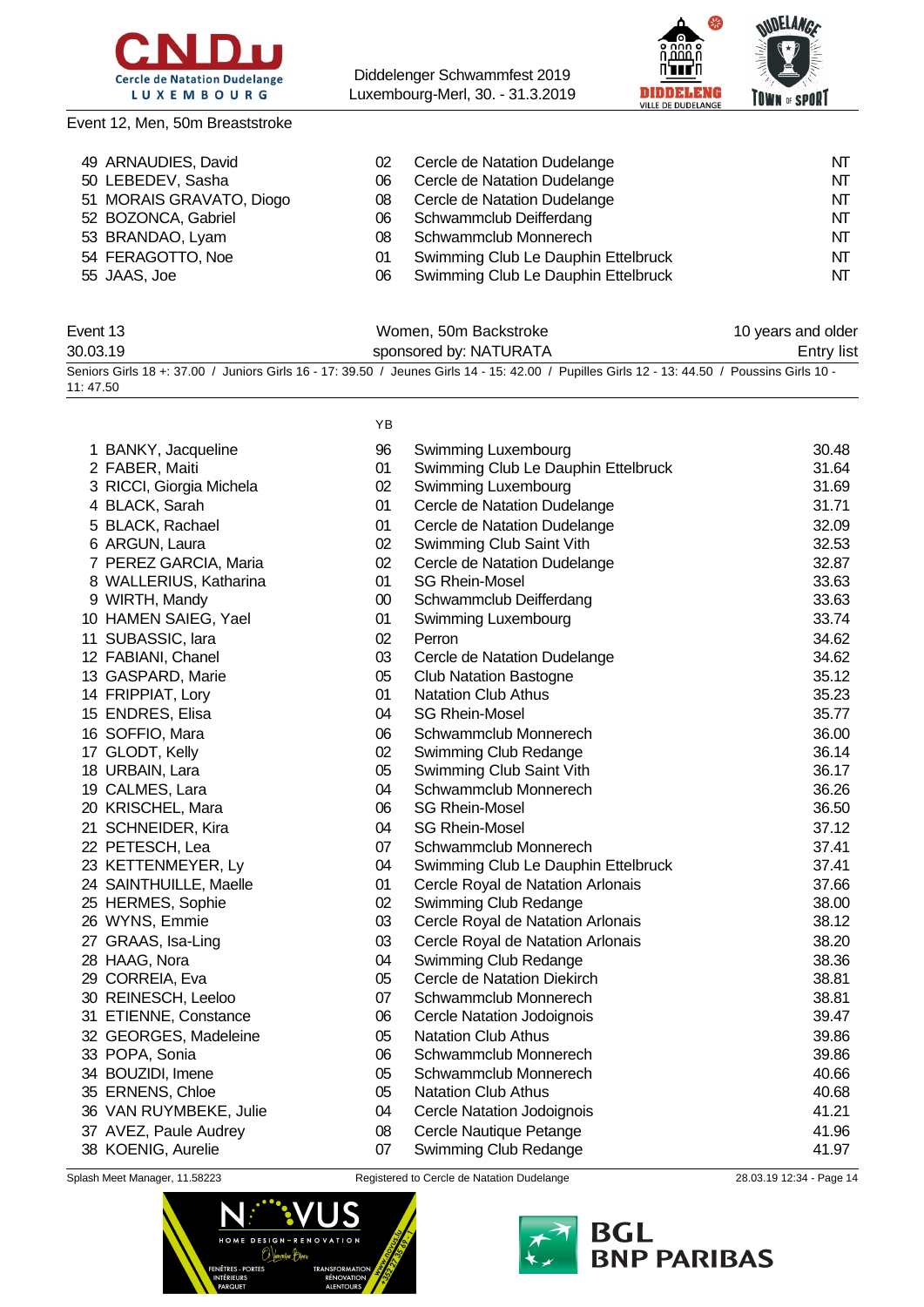

Event 13, Women, 50m Backstroke

Diddelenger Schwammfest 2019 Luxembourg-Merl, 30. - 31.3.2019



| 39 PHILIPPART, Lina           | 07 | Schwammclub Monnerech               | 42.30 |
|-------------------------------|----|-------------------------------------|-------|
| 40 HUMMER, Chriss             | 03 | Schwammclub Deifferdang             | 42.34 |
| <b>BALON, Flavie</b><br>41    | 04 | <b>Natation Club Athus</b>          | 42.38 |
| 42 HRIC, Nina                 | 08 | Swimming Luxembourg                 | 42.77 |
| 43 ELCHEROTH, Niki            | 07 | Swimming Club Redange               | 43.77 |
| 44 NTAGANDA, Sophie           | 07 | Swimming Luxembourg                 | 44.29 |
| SCHMIDT, Anna<br>45           | 07 | <b>SG Rhein-Mosel</b>               | 44.50 |
| 46 BERTRANG, Louana           | 06 | Schwammclub Monnerech               | 44.88 |
| <b>BOULANGER, Lucie</b><br>47 | 08 | Cercle Royal de Natation Arlonais   | 45.20 |
| 48 LINDMARK MELO, Maia        | 07 | Cercle de Natation Dudelange        | 45.71 |
| 49 DE WAHA, Lina-Marie        | 07 | Cercle de Natation Diekirch         | 47.16 |
| 50 LIU, Anna                  | 09 | <b>SG Rhein-Mosel</b>               | 47.50 |
| 51 DEBERGH, Celestine         | 06 | <b>Natation Club Athus</b>          | 49.05 |
| 52 LAMBIN, Elisa              | 09 | <b>Natation Club Athus</b>          | 50.90 |
| 53 SCHILTZ, Marie             | 05 | <b>Natation Club Athus</b>          | 51.23 |
| 54 LEONARD, Alice             | 06 | Cercle Royal de Natation Arlonais   | NT    |
| 55 WEBER, Elise               | 05 | Cercle Royal de Natation Arlonais   | NT    |
| 56 THIRY, Alice               | 08 | <b>Club Natation Bastogne</b>       | NT    |
| 57 SELMANOVIC, Amina          | 07 | Schwammclub Deifferdang             | NT    |
| 58 GOUILLART, Ivana           | 05 | Schwammclub Monnerech               | NT    |
| GHIRELLI, Lynn<br>59          | 08 | Swimming Club Le Dauphin Ettelbruck | NT    |
|                               |    |                                     |       |

| Event 14                       | Men, 200m Butterfly                                                                                                          | 11 years and older |
|--------------------------------|------------------------------------------------------------------------------------------------------------------------------|--------------------|
| 30.03.19                       | sponsored by: Ford Collé                                                                                                     | Entry list         |
|                                | Seniors Boys 19 +: 2:40.00 / Juniors Boys 17 - 18: 2:50.00 / Jeunes Boys 15 - 16: 3:07.00 / Pupilles Boys 13 - 14: 3:25.00 / |                    |
| Poussins Boys 11 - 12: 3:40.00 |                                                                                                                              |                    |

|                        | YB |                                     |         |
|------------------------|----|-------------------------------------|---------|
| 1 LANNERS, Nicolas     | 04 | Schwammclub Deifferdang             | 2:19.59 |
| 2 DUBOS, Julien        | 99 | Cercle de Natation Diekirch         | 2:19.60 |
| 3 SIMAO NOGUEIRA, Joao | 04 | Schwammclub Deifferdang             | 2:23.81 |
| 4 FLOREAN, Darius      | 05 | Swimming Luxembourg                 | 2:32.53 |
| 5 JAAS, Jeff           | 04 | Swimming Club Le Dauphin Ettelbruck | 2:32.96 |
| 6 DURAKOVIC, Tarik     | 05 | Swimming Luxembourg                 | 2:45.12 |
| 7 KEMP, Finn           | 05 | <b>Swimming Luxembourg</b>          | 3:24.57 |
| 8 JAAS, Tom            | 06 | Swimming Club Le Dauphin Ettelbruck | NT      |
|                        |    |                                     |         |
|                        |    |                                     |         |

| Event 15                        | Women, 400m Freestyle                                                                                                            | 10 years and older |
|---------------------------------|----------------------------------------------------------------------------------------------------------------------------------|--------------------|
| 30.03.19                        |                                                                                                                                  | <b>Entry list</b>  |
|                                 | Seniors Girls 18 +: 5:20.00 / Juniors Girls 16 - 17: 5:35.00 / Jeunes Girls 14 - 15: 5:55.00 / Pupilles Girls 12 - 13: 6:15.00 / |                    |
| Poussins Girls 10 - 11: 6:15.00 |                                                                                                                                  |                    |

|                          | YB |                                   |         |
|--------------------------|----|-----------------------------------|---------|
| 1 BANKY, Jacqueline      | 96 | Swimming Luxembourg               | 4:33.32 |
| 2 PETERS, Emma           | 03 | Cercle de Natation Dudelange      | 4:39.00 |
| 3 CHINA, Lucile          | 03 | Cercle Royal de Natation Arlonais | 4:42.44 |
| 4 CHABOT, Amelie         | 04 | Perron                            | 4:44.79 |
| 5 PETERS, Lena           | 05 | Cercle de Natation Dudelange      | 4:44.81 |
| 6 SCHNEIDER, Mara        | 02 | <b>SG Rhein-Mosel</b>             | 4:50.78 |
| 7 WALLERIUS, Theresa     | 03 | <b>SG Rhein-Mosel</b>             | 4:53.24 |
| 8 BENZMUELLER, Magdalena | 05 | <b>SG Rhein-Mosel</b>             | 4:53.51 |



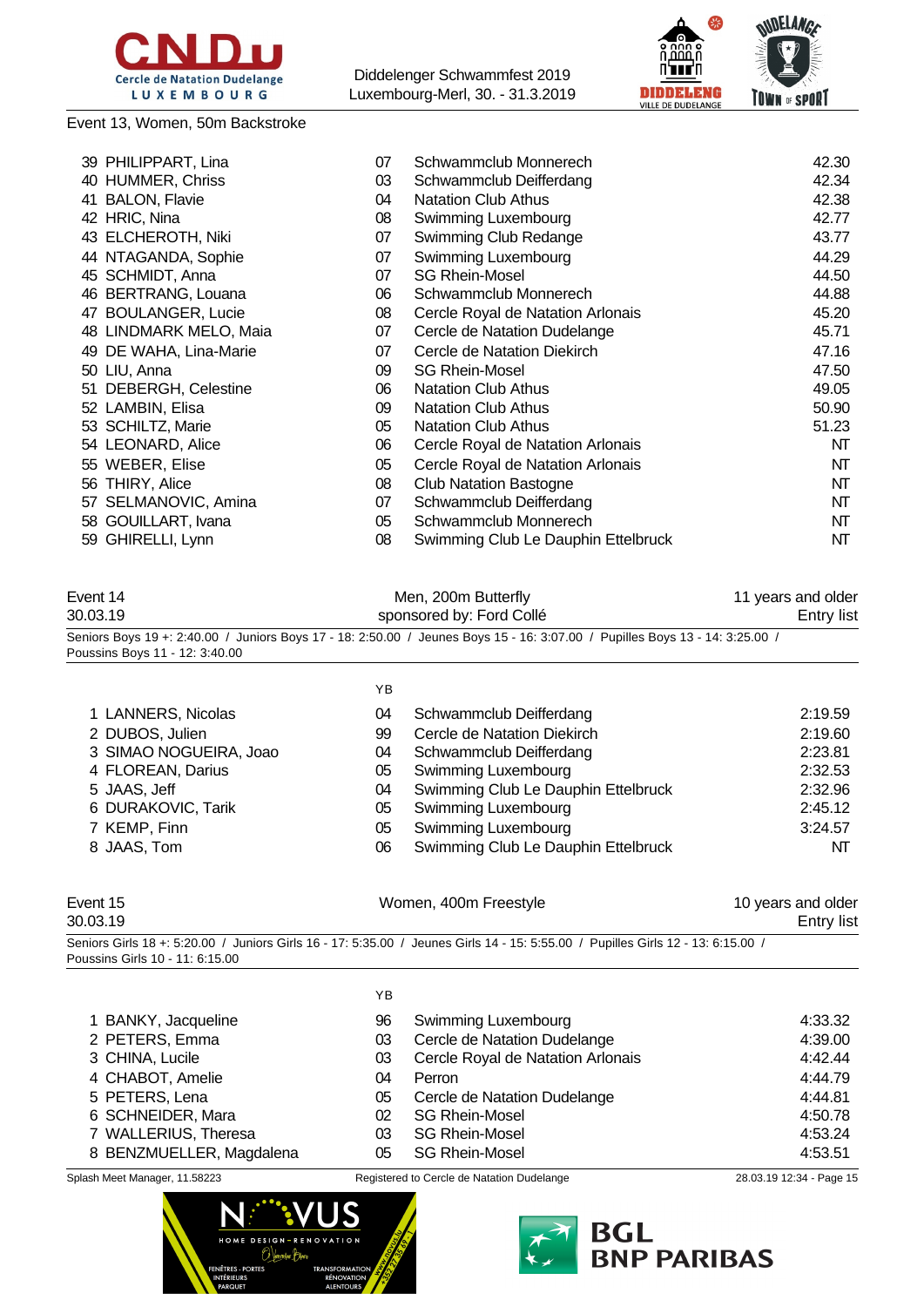

Event 15, Women, 400m Freestyle

Diddelenger Schwammfest 2019 Luxembourg-Merl, 30. - 31.3.2019



| 9 SLAJS, Emilie                | 03 | Cercle Royal de Natation Arlonais   | 4:54.07 |
|--------------------------------|----|-------------------------------------|---------|
| 10 KETTENMEYER-REULAND, Carole | 78 | Swimming Club Le Dauphin Ettelbruck | 4:55.23 |
| 11 LIESSE, Aurore              | 06 | <b>Club Natation Bastogne</b>       | 4:58.59 |
| 12 WALLERIUS, Katharina        | 01 | <b>SG Rhein-Mosel</b>               | 4:59.86 |
| 13 DECORTE, Louise             | 01 | Cercle Natation Jodoignois          | 5:11.28 |
| 14 BOUZIDI, Imene              | 05 | Schwammclub Monnerech               | 5:11.49 |
| 15 ARGUN, Linda                | 02 | Swimming Club Saint Vith            | 5:11.86 |
| 16 BORDONARO, Madeleine        | 06 | Cercle Royal de Natation Arlonais   | 5:12.01 |
| 17 WALLERIUS, Carlotta         | 06 | <b>SG Rhein-Mosel</b>               | 5:12.60 |
| 18 LEONARD, Lis                | 05 | Swimming Luxembourg                 | 5:12.91 |
| 19 GILLET, Nohra               | 07 | <b>Club Natation Bastogne</b>       | 5:14.51 |
| 20 CORREIA, Eva                | 05 | Cercle de Natation Diekirch         | 5:18.33 |
| 21 SOFFIO, Mara                | 06 | Schwammclub Monnerech               | 5:19.66 |
| 22 SCHOENHERR, Sarah           | 04 | <b>SG Rhein-Mosel</b>               | 5:20.00 |
| 23 CALMES, Lara                | 04 | Schwammclub Monnerech               | 5:24.60 |
| 24 MAHY, Jennifer              | 01 | Cercle Natation Jodoignois          | 5:26.00 |
| 25 SLAJS, Annabelle            | 07 | Cercle Royal de Natation Arlonais   | 5:28.24 |
| 26 KRISCHEL, Mara              | 06 | <b>SG Rhein-Mosel</b>               | 5:30.00 |
| 27 THILL, Gina                 | 07 | Schwammclub Monnerech               | 5:31.77 |
| 28 KROMBACH, Linda             | 07 | Swimming Luxembourg                 | 5:34.62 |
| 29 HAHN, Lucie                 | 06 | <b>SG Rhein-Mosel</b>               | 5:35.48 |
| 30 BOKOVA, Marta               | 06 | Swimming Luxembourg                 | 5:37.10 |
| 31 KETTENMEYER, Yin            | 06 | Swimming Club Le Dauphin Ettelbruck | 5:40.31 |
| 32 PEDROSA ANTONIO, Monica     | 03 | Cercle de Natation Diekirch         | 5:48.82 |
| 33 KOENIG, Aurelie             | 07 | Swimming Club Redange               | 5:49.94 |
| 34 NTAGANDA, Sophie            | 07 | Swimming Luxembourg                 | 5:51.68 |
| 35 SCHILTZ, Marie              | 05 | <b>Natation Club Athus</b>          | 5:56.68 |
| 36 PETESCH, Lea                | 07 | Schwammclub Monnerech               | 6:07.72 |
| 37 BLESES, Joyce               | 08 | Swimming Club Le Dauphin Ettelbruck | 6:09.04 |
| 38 COLINET, Manon              | 07 | <b>Cercle Natation Jodoignois</b>   | 6:36.28 |
| 39 REDING, Sevda               | 07 | Cercle de Natation Dudelange        | NT      |
| 40 SIEBENS, Hanne              | 06 | Cercle de Natation Dudelange        | NT      |
| 41 MARTUCCI, Sofia             | 08 | Schwammclub Deifferdang             | NT      |
| 42 CALMES, Liz                 | 08 | Schwammclub Monnerech               | NT      |
| 43 THINNES, Lena               | 07 | Schwammclub Monnerech               | NT      |
| 44 GHIRELLI, Lynn              | 08 | Swimming Club Le Dauphin Ettelbruck | NT      |

| Event 16                                                                                                                     | Men, 100m Freestyle | 11 years and older |
|------------------------------------------------------------------------------------------------------------------------------|---------------------|--------------------|
| 30.03.19                                                                                                                     |                     | Entry list         |
| / Seniors Boys 19 +: 1:02.00 / Juniors Boys 17 - 18: 1:05.00 / Jeunes Boys 15 - 16: 1:11.00 / Pupilles Boys 13 - 14: 1:20.00 |                     |                    |

Poussins Boys 11 - 12: 1:30.00

|                            | YB. |                                   |       |
|----------------------------|-----|-----------------------------------|-------|
| 1 VANDERSCHRICK, Stephan   | 00  | Swimming Luxembourg               | 52.65 |
| 2 FRIPPIAT, Florian        | 98  | <b>Natation Club Athus</b>        | 53.53 |
| 3 BRANG, Tim               | 97  | <b>SG Rhein-Mosel</b>             | 54.94 |
| 4 DALEIDEN CIUFERRI, Ralph | 03  | Swimming Luxembourg               | 55.34 |
| 5 CONZEMIUS, Jerome        | 99  | Swimming Luxembourg               | 56.15 |
| 6 ROLKO, Ricky             | 99  | Swimming Luxembourg               | 56.20 |
| 7 COLLINET, Germain        | 00  | Cercle Royal de Natation Arlonais | 56.50 |
| 8 DUBOS, Julien            | 99  | Cercle de Natation Diekirch       | 56.82 |
| 9 WALTZING, Florian        | 97  | Schwammclub Deifferdang           | 57.15 |



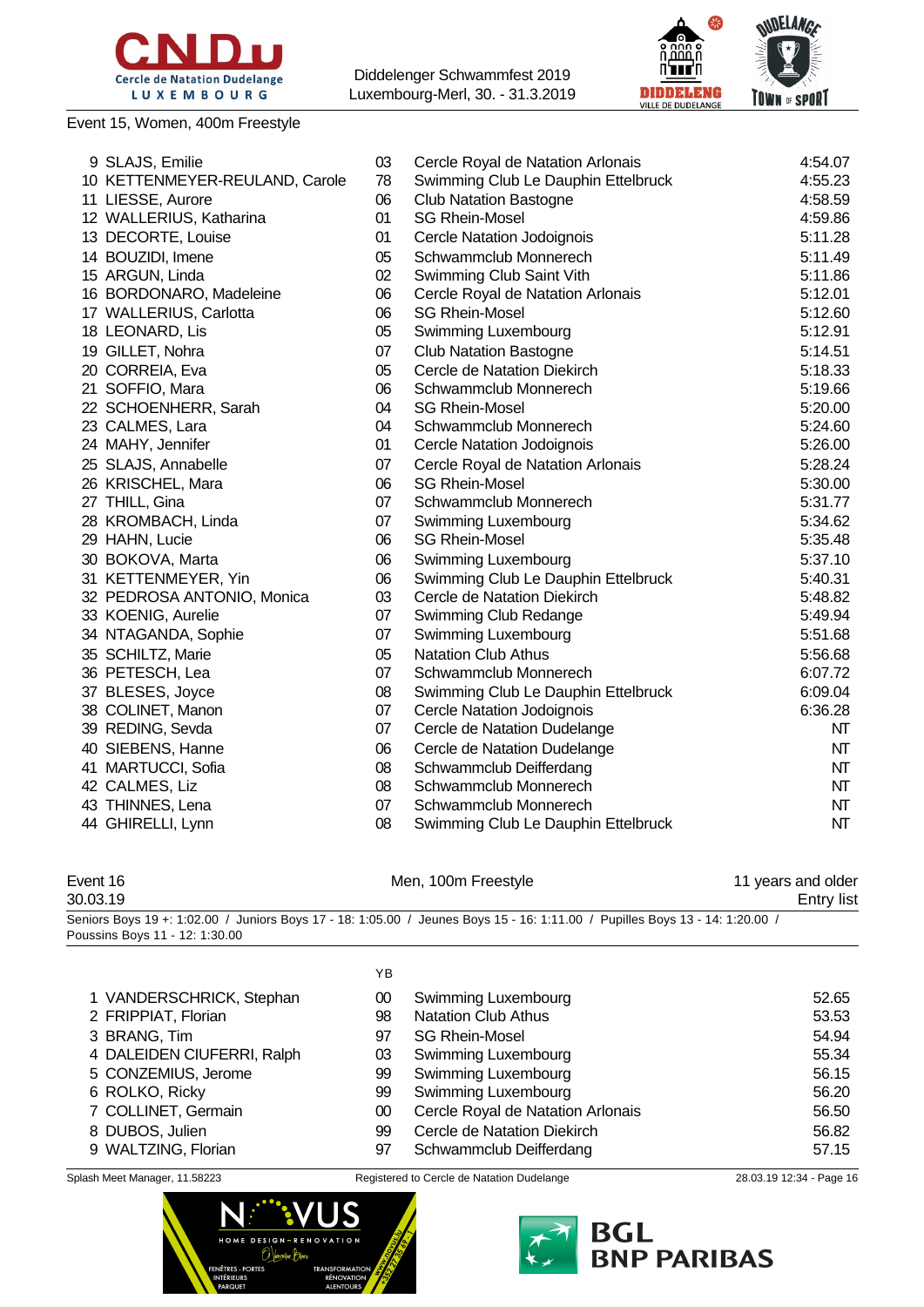

### Event 16, Men, 100m Freestyle

Diddelenger Schwammfest 2019 Luxembourg-Merl, 30. - 31.3.2019



|                                   | 98     |                                                | 57.49   |
|-----------------------------------|--------|------------------------------------------------|---------|
| 10 MORIS, Cedric<br>11 GRAF, Alex | 99     | Swimming Club Le Dauphin Ettelbruck            | 57.59   |
| 12 BANKY, Jordan                  | 01     | Schwammclub Deifferdang<br>Swimming Luxembourg | 57.75   |
|                                   | 04     |                                                | 57.82   |
| 13 DE COOMAN, Francois-Clement    |        | Cercle Royal de Natation Arlonais              |         |
| 14 HAYRAPETYAN, Getjo             | $00\,$ | <b>SG Rhein-Mosel</b>                          | 57.82   |
| 15 WIRTH, David                   | 02     | Schwammclub Deifferdang                        | 58.08   |
| 16 BOURCKEL, Mike                 | 03     | Cercle de Natation Wiltz                       | 58.24   |
| 17 LANNERS, Nicolas               | 04     | Schwammclub Deifferdang                        | 58.51   |
| 18 KETTENMEYER, Yul               | 03     | Swimming Club Le Dauphin Ettelbruck            | 59.23   |
| 19 LOURTIE, Theo                  | 04     | Perron                                         | 59.24   |
| 20 DANTHINE, Zacharie             | 04     | Cercle Royal de Natation Arlonais              | 59.33   |
| 21 WAKEFIELD, Andrew              | $00\,$ | Cercle de Natation Dudelange                   | 59.35   |
| 22 MORARU, Matteo                 | 04     | Swimming Luxembourg                            | 59.53   |
| 23 GILLARD, Remi                  | 03     | Cercle Royal de Natation Arlonais              | 59.54   |
| 24 LESAGE, Christophe             | 02     | Swimming Luxembourg                            | 59.58   |
| 25 CAILLIAU, Nils                 | 01     | Swimming Club Redange                          | 59.94   |
| 26 COHNEN, Levy                   | 03     | Swimming Club Saint Vith                       | 1:00.05 |
| 27 MULDER, Anael                  | 02     | <b>Natation Club Athus</b>                     | 1:00.33 |
| 28 CHANTRAINE, Owen               | $00\,$ | Perron                                         | 1:00.45 |
| 29 LOUTSCH, Baptiste              | 02     | <b>Club Natation Bastogne</b>                  | 1:00.46 |
| 30 FABER, Pol                     | 03     | Swimming Club Le Dauphin Ettelbruck            | 1:00.51 |
| 31 KIRCH, Felix                   | 03     | Cercle de Natation Dudelange                   | 1:00.56 |
| 32 LANNERS, Bob                   | 02     | Schwammclub Deifferdang                        | 1:00.60 |
| 33 LUKA, Mory                     | 04     | Swimming Luxembourg                            | 1:00.90 |
| 34 SIMAO NOGUEIRA, Joao           | 04     | Schwammclub Deifferdang                        | 1:00.93 |
| 35 BINSFELD, John-Glenn           | 02     | Cercle de Natation Dudelange                   | 1:01.57 |
| 36 SUKHANOV, Maxim                | 04     | Cercle de Natation Dudelange                   | 1:01.72 |
| 37 MASSIGNAN, Ilias               | 02     | Perron                                         | 1:02.57 |
| 38 DAZY, Sam                      | 03     | Cercle Royal de Natation Arlonais              | 1:03.12 |
| 39 DUBOS, Simon                   | $00\,$ | Cercle de Natation Diekirch                    | 1:03.40 |
| 40 VIGUIER, Elyan                 | 04     |                                                | 1:03.52 |
|                                   |        | Swimming Luxembourg                            |         |
| 41 PALAGNIOUK, Romain             | 04     | Cercle Nautique Petange                        | 1:04.04 |
| 42 DECORTE, Lucien                | 05     | Cercle Natation Jodoignois                     | 1:04.61 |
| 43 THILL, Nicolas                 | 05     | Swimming Luxembourg                            | 1:04.85 |
| 44 MAUDOUX, Loic                  | 06     | <b>Cercle Natation Jodoignois</b>              | 1:05.51 |
| 45 KIRCH, Paul                    | 05     | Cercle de Natation Dudelange                   | 1:05.78 |
| 46 FUCCI, Nicolo                  | 03     | Cercle de Natation Dudelange                   | 1:06.23 |
| 47 LINDMARK MELO, Hugo            | 04     | Cercle de Natation Dudelange                   | 1:06.41 |
| 48 MAAS-KOOB, Cedric              | 02     | Swimming Club Le Dauphin Ettelbruck            | 1:06.50 |
| 49 PEUSCH, Kevin                  | 06     | Swimming Luxembourg                            | 1:06.51 |
| 50 PUETZ, Yann                    | 02     | Swimming Luxembourg                            | 1:06.58 |
| 51 BOURGUIGNON, Benjamin          | 05     | Swimming Club Le Dauphin Ettelbruck            | 1:07.61 |
| 52 CALMES, Nicolas                | 06     | Schwammclub Monnerech                          | 1:08.22 |
| 53 BRANDSTAETTER, Laurenz         | 05     | <b>SG Rhein-Mosel</b>                          | 1:08.98 |
| 54 WEBER, Loris                   | 03     | Cercle de Natation Dudelange                   | 1:09.00 |
| 55 WESTER, Ben                    | 06     | Cercle de Natation Dudelange                   | 1:09.91 |
| 56 DHONTE, Henri                  | 04     | Swimming Luxembourg                            | 1:10.42 |
| 57 HOLLERICH, Tom                 | 06     | Swimming Club Le Dauphin Ettelbruck            | 1:10.93 |
| 58 JAAS, Tom                      | 06     | Swimming Club Le Dauphin Ettelbruck            | 1:11.00 |
| 59 OLINGER, Liam                  | 05     | Schwammclub Monnerech                          | 1:11.02 |
| 60 JAAS, Joe                      | 06     | Swimming Club Le Dauphin Ettelbruck            | 1:13.02 |
| 61 DELIEGE, Brice                 | 04     | <b>Natation Club Athus</b>                     | 1:14.94 |
| 62 COLIN, Mathias                 | 05     | <b>Natation Club Athus</b>                     | 1:17.83 |



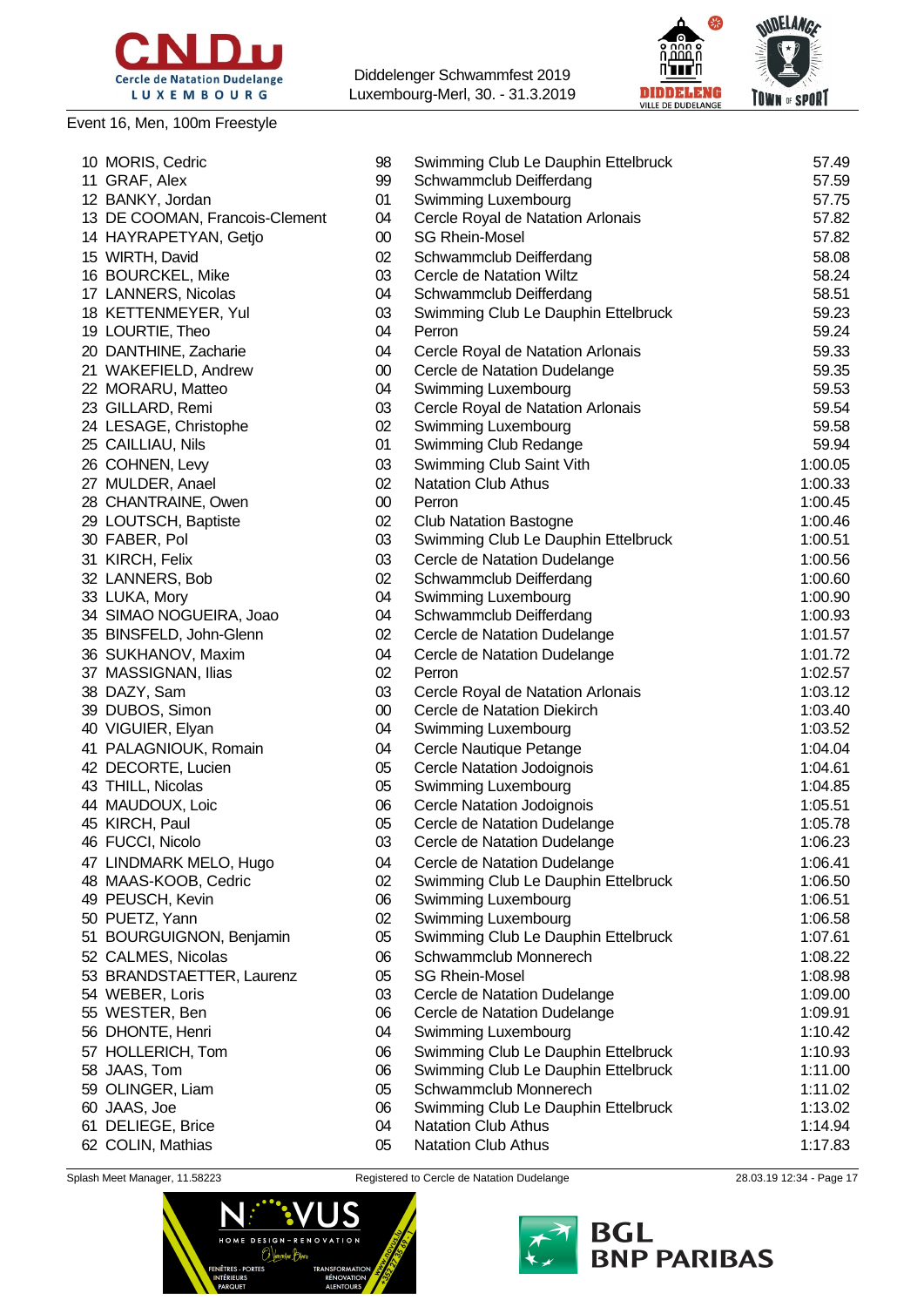

Event 16, Men, 100m Freestyle

Diddelenger Schwammfest 2019 Luxembourg-Merl, 30. - 31.3.2019



| 07                                                                                                                                                                                                                                                                                                                                                                                                                                 | Cercle de Natation Wiltz            | 1:18.23 |
|------------------------------------------------------------------------------------------------------------------------------------------------------------------------------------------------------------------------------------------------------------------------------------------------------------------------------------------------------------------------------------------------------------------------------------|-------------------------------------|---------|
| 05                                                                                                                                                                                                                                                                                                                                                                                                                                 | <b>SG Rhein-Mosel</b>               | 1:18.36 |
| 06                                                                                                                                                                                                                                                                                                                                                                                                                                 | Swimming Luxembourg                 | 1:18.83 |
| 08                                                                                                                                                                                                                                                                                                                                                                                                                                 | <b>SG Rhein-Mosel</b>               | 1:19.53 |
| 06                                                                                                                                                                                                                                                                                                                                                                                                                                 | Swimming Luxembourg                 | 1:19.71 |
| 07                                                                                                                                                                                                                                                                                                                                                                                                                                 | Swimming Club Le Dauphin Ettelbruck | 1:20.43 |
| 07                                                                                                                                                                                                                                                                                                                                                                                                                                 | <b>SG Rhein-Mosel</b>               | 1:23.64 |
| 04                                                                                                                                                                                                                                                                                                                                                                                                                                 | Cercle de Natation Diekirch         | 1:25.00 |
| 08                                                                                                                                                                                                                                                                                                                                                                                                                                 | Cercle Nautique Petange             | 1:32.33 |
| 06                                                                                                                                                                                                                                                                                                                                                                                                                                 | <b>SG Rhein-Mosel</b>               | 1:35.24 |
| 07                                                                                                                                                                                                                                                                                                                                                                                                                                 | Cercle Nautique Petange             | 1:35.72 |
| 07                                                                                                                                                                                                                                                                                                                                                                                                                                 | Swimming Club Le Dauphin Ettelbruck | 1:36.59 |
| 07                                                                                                                                                                                                                                                                                                                                                                                                                                 | Cercle Royal de Natation Arlonais   | NT      |
| 02                                                                                                                                                                                                                                                                                                                                                                                                                                 | Cercle de Natation Dudelange        | NT      |
| 06                                                                                                                                                                                                                                                                                                                                                                                                                                 | Cercle de Natation Dudelange        | NT      |
| 08                                                                                                                                                                                                                                                                                                                                                                                                                                 | Cercle de Natation Dudelange        | NT      |
| 08                                                                                                                                                                                                                                                                                                                                                                                                                                 | Schwammclub Monnerech               | NT      |
| 01                                                                                                                                                                                                                                                                                                                                                                                                                                 | Swimming Club Le Dauphin Ettelbruck | NT      |
| 05                                                                                                                                                                                                                                                                                                                                                                                                                                 | Cercle de Natation Wiltz            | NT      |
| 63 ESCHETTE, Louis<br>64 SCHMIDT, Simon<br>65 TUCHILA, Ionut Alexandru<br>66 LANZ, Timothee<br>67 MILANOVSKI, Stefan<br>68 LEY, Jamie<br>69 SCHOENHERR, Paul<br>70 KACHURA, Dinis<br>71 ANISKO, Leonard<br>72 FLEISCHER, Jan<br>73 SZYBOWSKI, Jakub<br>74 PUETZ, Jonah<br>75 HANNARD, Flavio<br>76 ARNAUDIES, David<br>77 LEBEDEV, Sasha<br>78 MORAIS GRAVATO, Diogo<br>79 BRANDAO, Lyam<br>80 FERAGOTTO, Noe<br>81 NAFFOUTI, Nael |                                     |         |

| Event 17                        | Women, 100m Backstroke                                                                                                           | 10 years and older |
|---------------------------------|----------------------------------------------------------------------------------------------------------------------------------|--------------------|
| 30.03.19                        |                                                                                                                                  | Entry list         |
| Poussins Girls 10 - 11: 1:42.00 | Seniors Girls 18 +: 1:19.00 / Juniors Girls 16 - 17: 1:22.00 / Jeunes Girls 14 - 15: 1:28.00 / Pupilles Girls 12 - 13: 1:34.00 / |                    |

|                           | ΥB |                                     |         |
|---------------------------|----|-------------------------------------|---------|
| 1 BANKY, Jacqueline       | 96 | Swimming Luxembourg                 | 1:05.20 |
| 2 BLACK, Sarah            | 01 | Cercle de Natation Dudelange        | 1:07.87 |
| 3 RICCI, Giorgia Michela  | 02 | Swimming Luxembourg                 | 1:08.11 |
| 4 BLACK, Rachael          | 01 | Cercle de Natation Dudelange        | 1:08.18 |
| 5 FABER, Maiti            | 01 | Swimming Club Le Dauphin Ettelbruck | 1:08.44 |
| 6 FABIANI, Chanel         | 03 | Cercle de Natation Dudelange        | 1:10.69 |
| 7 ARGUN, Laura            | 02 | Swimming Club Saint Vith            | 1:11.10 |
| 8 GASPARD, Marie          | 05 | <b>Club Natation Bastogne</b>       | 1:13.78 |
| 9 ENDRES, Elisa           | 04 | <b>SG Rhein-Mosel</b>               | 1:15.57 |
| 10 HRIC, Laura            | 05 | Swimming Luxembourg                 | 1:15.60 |
| 11 URBAIN, Lara           | 05 | Swimming Club Saint Vith            | 1:16.08 |
| CHABOT, Amelie<br>12.     | 04 | Perron                              | 1:16.13 |
| 13 MORALES LANG, Paula    | 99 | <b>SG Rhein-Mosel</b>               | 1:16.64 |
| 14 HAMEN SAIEG, Yael      | 01 | Swimming Luxembourg                 | 1:16.73 |
| 15 FRIPPIAT, Lory         | 01 | <b>Natation Club Athus</b>          | 1:16.94 |
| 16 SUBASSIC, lara         | 02 | Perron                              | 1:16.98 |
| SAINTHUILLE, Maelle<br>17 | 01 | Cercle Royal de Natation Arlonais   | 1:18.99 |
| 18 KETTENMEYER, Ly        | 04 | Swimming Club Le Dauphin Ettelbruck | 1:19.79 |
| 19 WYNS, Emmie            | 03 | Cercle Royal de Natation Arlonais   | 1:20.99 |
| GEORGES, Madeleine<br>20  | 05 | <b>Natation Club Athus</b>          | 1:21.78 |
| 21 CORREIA, Eva           | 05 | Cercle de Natation Diekirch         | 1:23.07 |
| 22 ERNENS, Chloe          | 05 | <b>Natation Club Athus</b>          | 1:23.61 |
| 23 LEONARD, Lis           | 05 | Swimming Luxembourg                 | 1:24.32 |
| 24 HRIC, Nina             | 08 | Swimming Luxembourg                 | 1:24.78 |
| 25 BALON, Flavie          | 04 | <b>Natation Club Athus</b>          | 1:25.34 |
| 26 VAN RUYMBEKE, Julie    | 04 | Cercle Natation Jodoignois          | 1:25.72 |
|                           |    |                                     |         |



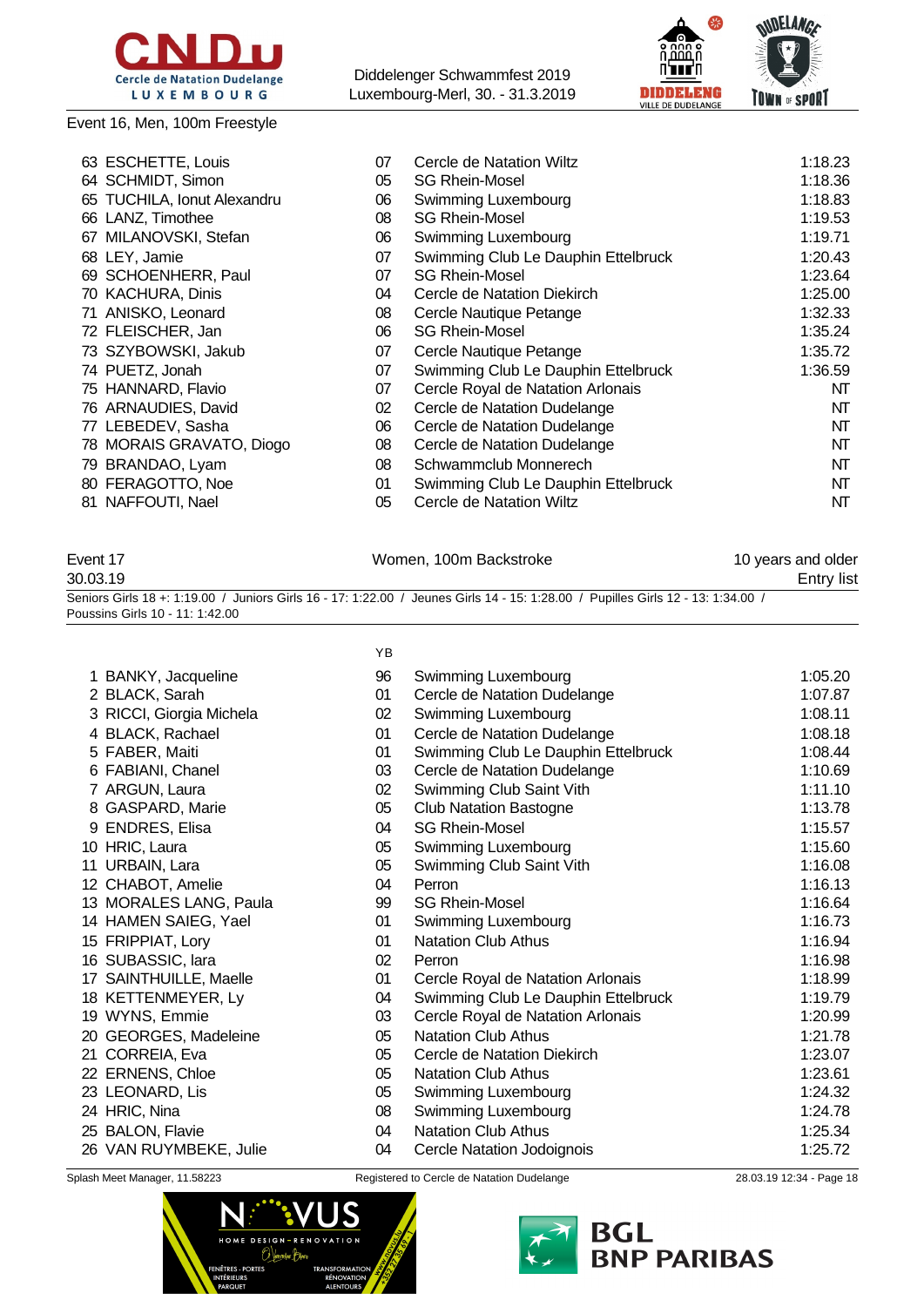

Event 17, Women, 100m Backstroke



| 27 ETIENNE, Constance      | 06 | Cercle Natation Jodoignois          | 1:25.83 |
|----------------------------|----|-------------------------------------|---------|
| 28 PHILIPPART, Lina        | 07 | Schwammclub Monnerech               | 1:26.47 |
| 29 KROMBACH, Linda         | 07 | Swimming Luxembourg                 | 1:27.63 |
| 30 THILL, Gina             | 07 | Schwammclub Monnerech               | 1:29.97 |
| 31 ELCHEROTH, Niki         | 07 | Swimming Club Redange               | 1:30.54 |
| 32 OLINGER, Tina           | 06 | Swimming Club Redange               | 1:31.00 |
| 33 BOULANGER, Lucie        | 08 | Cercle Royal de Natation Arlonais   | 1:31.86 |
| 34 HUMMER, Chriss          | 03 | Schwammclub Deifferdang             | 1:33.12 |
| 35 THIRY, Alice            | 08 | <b>Club Natation Bastogne</b>       | 1:33.83 |
| 36 LANZ, Paula             | 06 | <b>SG Rhein-Mosel</b>               | 1:34.00 |
| 37 LENEAU, Camille         | 07 | Cercle Natation Jodoignois          | 1:34.25 |
| 38 BERTRANG, Louana        | 06 | Schwammclub Monnerech               | 1:35.76 |
| 39 WEINANDY, Charlotte     | 09 | <b>SG Rhein-Mosel</b>               | 1:36.91 |
| 40 BRANDAO, Lynn           | 05 | Schwammclub Monnerech               | 1:37.55 |
| 41 HEINEN, Maya            | 09 | Swimming Club Saint Vith            | 1:38.87 |
| 42 CALMES, Liz             | 08 | Schwammclub Monnerech               | 1:41.39 |
| 43 DE WAHA, Lina-Marie     | 07 | Cercle de Natation Diekirch         | 1:42.49 |
| 44 REUTER, Cynthia         | 09 | Swimming Club Saint Vith            | 1:44.27 |
| 45 LAMBIN, Elisa           | 09 | <b>Natation Club Athus</b>          | 1:45.43 |
| 46 SCHOMMER, Noemie        | 08 | Swimming Club Saint Vith            | 1:47.13 |
| 47 THINNES, Lena           | 07 | Schwammclub Monnerech               | 1:47.62 |
| 48 DEBERGH, Celestine      | 06 | <b>Natation Club Athus</b>          | 1:50.49 |
| 49 AVEZ, Paule Audrey      | 08 | Cercle Nautique Petange             | 1:51.05 |
| 50 GEORGES, Violette       | 08 | <b>Natation Club Athus</b>          | 1:53.16 |
| 51 DESTREE, Alixane        | 08 | Natation Club Athus                 | 1:53.82 |
| 52 REUTER, Elodie          | 09 | Swimming Club Saint Vith            | 2:06.15 |
| 53 GRAAS, Isa-Ling         | 03 | Cercle Royal de Natation Arlonais   | NT      |
| 54 LIU, Anna               | 09 | <b>SG Rhein-Mosel</b>               | NT      |
| 55 LINDMARK MELO, Maia     | 07 | Cercle de Natation Dudelange        | NT      |
| 56 REDING, Sevda           | 07 | Cercle de Natation Dudelange        | NT      |
| 57 SIEBENS, Hanne          | 06 | Cercle de Natation Dudelange        | NT      |
| 58 MARTUCCI, Sofia         | 08 | Schwammclub Deifferdang             | NT      |
| 59 SELMANOVIC, Amina       | 07 | Schwammclub Deifferdang             | NT      |
| 60 WINKEL, Nadine          | 04 | Schwammclub Deifferdang             | NT      |
| 61 GARBUGLIO, Jaya Lavinia | 07 | Schwammclub Monnerech               | NT      |
| 62 GOUILLART, Ivana        | 05 | Schwammclub Monnerech               | NΤ      |
| 63 POPA, Sonia             | 06 | Schwammclub Monnerech               | NT      |
| 64 CORBEEL BASTIN, Ava     | 07 | Swimming Club Le Dauphin Ettelbruck | NT      |
|                            |    |                                     |         |





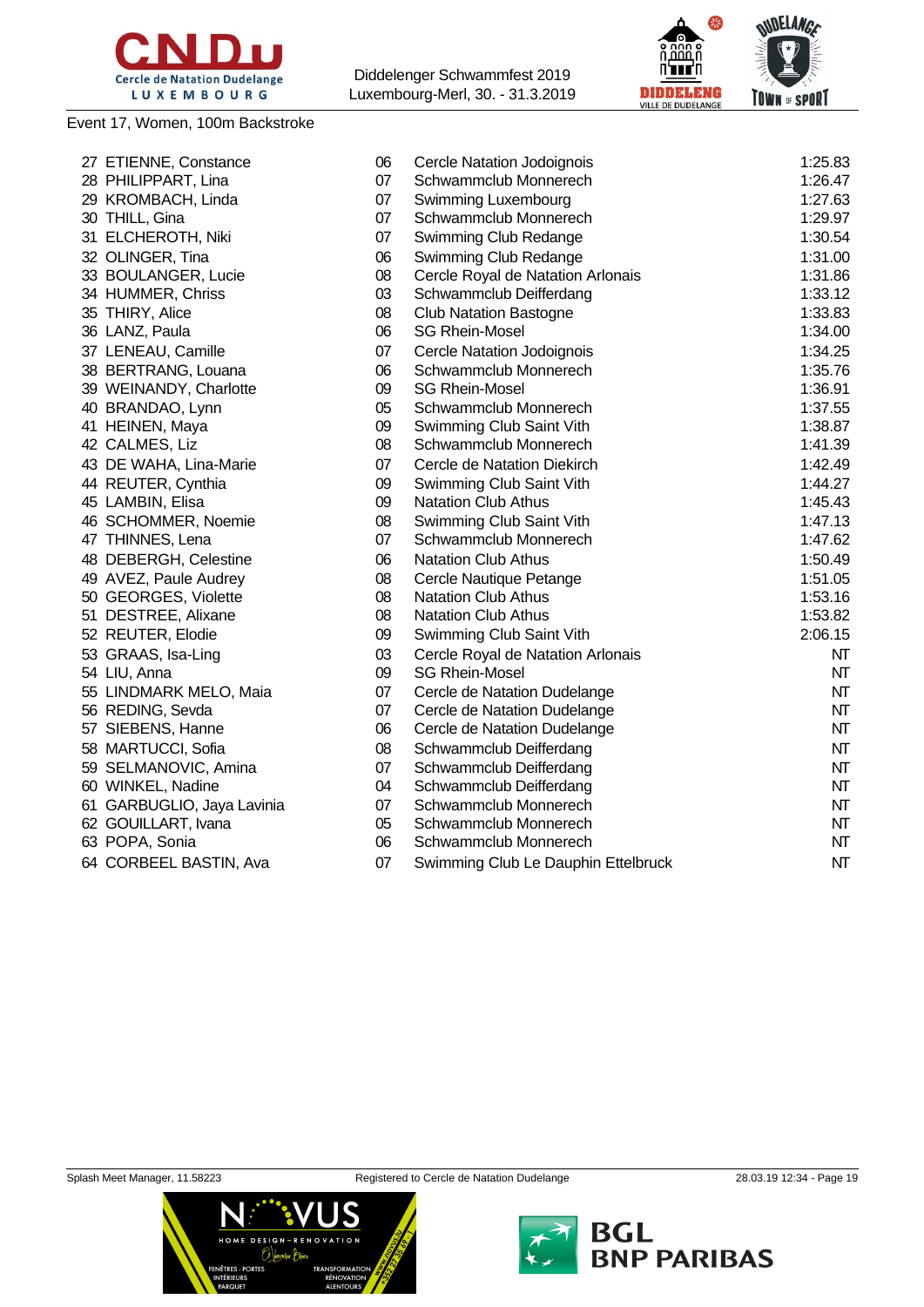



### 3 - Sunday morning 31.03.19 - 9:00

| Event 18<br>31.03.19 |                                 |    | Women, 400m Medley                                                                                                               | 10 years and older<br><b>Entry list</b> |
|----------------------|---------------------------------|----|----------------------------------------------------------------------------------------------------------------------------------|-----------------------------------------|
|                      | Poussins Girls 10 - 11: 6:50.00 |    | Seniors Girls 18 +: 6:05.00 / Juniors Girls 16 - 17: 6:20.00 / Jeunes Girls 14 - 15: 6:35.00 / Pupilles Girls 12 - 13: 6:50.00 / |                                         |
|                      |                                 | YB |                                                                                                                                  |                                         |
|                      | 1 PETERS, Lena                  | 05 | Cercle de Natation Dudelange                                                                                                     | 5:21.55                                 |
|                      | 2 BLACK, Sarah                  | 01 | Cercle de Natation Dudelange                                                                                                     | 5:23.94                                 |
|                      | 3 HRIC, Laura                   | 05 | Swimming Luxembourg                                                                                                              | 5:40.61                                 |
|                      | 4 CHABOT, Amelie                | 04 | Perron                                                                                                                           | 5:46.16                                 |
|                      | 5 FRIPPIAT, Lory                | 01 | <b>Natation Club Athus</b>                                                                                                       | 5:50.55                                 |
|                      | 6 GEORGES, Madeleine            | 05 | <b>Natation Club Athus</b>                                                                                                       | 6:01.78                                 |
|                      | 7 BENZMUELLER, Magdalena        | 05 | <b>SG Rhein-Mosel</b>                                                                                                            | 6:08.56                                 |
|                      | 8 LEONARD, Lis                  | 05 | Swimming Luxembourg                                                                                                              | 6:17.69                                 |
|                      | 9 HAHN, Lucie                   | 06 | <b>SG Rhein-Mosel</b>                                                                                                            | 6:20.00                                 |
|                      | 10 LIESSE, Aurore               | 06 | <b>Club Natation Bastogne</b>                                                                                                    | 6:31.84                                 |
|                      | 11 SAINTHUILLE, Louane          | 06 | Cercle Royal de Natation Arlonais                                                                                                | NT                                      |
|                      | 12 SLAJS, Annabelle             | 07 | Cercle Royal de Natation Arlonais                                                                                                | NT                                      |
|                      | 13 GILLET, Nohra                | 07 | <b>Club Natation Bastogne</b>                                                                                                    | NT                                      |
|                      | 14 AHMED, Farida                | 07 | Swimming Luxembourg                                                                                                              | NT                                      |
|                      | 15 CONTER, Anja                 | 07 | Swimming Luxembourg                                                                                                              | NT                                      |

- 16 CALMES, Liz 08 Schwammclub Monnerech NT
- 17 THILL, Gina **18 NT** CONDITENT OF Schwammclub Monnerech NT

|  | Event 19 |  |
|--|----------|--|
|  |          |  |

| Event 19 | Men, 200m Medley        | 11 years and older |
|----------|-------------------------|--------------------|
| 31.03.19 | sponsored by: planWERK+ | <b>Entry list</b>  |

Seniors Boys 19 +: 2:40.00 / Juniors Boys 17 - 18: 2:48.00 / Jeunes Boys 15 - 16: 3:04.00 / Pupilles Boys 13 - 14: 3:20.00 / Poussins Boys 11 - 12: 3:35.00

|                         | YB |                                     |         |
|-------------------------|----|-------------------------------------|---------|
| 1 WALTZING, Florian     | 97 | Schwammclub Deifferdang             | 2:14.18 |
| 2 ROLKO, Ricky          | 99 | Swimming Luxembourg                 | 2:16.00 |
| 3 WALTZING, Loic        | 00 | Schwammclub Deifferdang             | 2:18.29 |
| 4 DAZY, Max             | 00 | Cercle Royal de Natation Arlonais   | 2:20.11 |
| 5 BOKOV, Rodion         | 03 | Swimming Luxembourg                 | 2:21.98 |
| 6 DANTHINE, Zacharie    | 04 | Cercle Royal de Natation Arlonais   | 2:24.27 |
| 7 LUCARELLI, Riccardo   | 05 | Swimming Luxembourg                 | 2:24.65 |
| 8 LANNERS, Nicolas      | 04 | Schwammclub Deifferdang             | 2:24.93 |
| 9 LOURTIE, Theo         | 04 | Perron                              | 2:25.39 |
| 10 DAZY, Sam            | 03 | Cercle Royal de Natation Arlonais   | 2:26.27 |
| 11 BANKY, Jordan        | 01 | Swimming Luxembourg                 | 2:26.44 |
| 12 LESAGE, Christophe   | 02 | Swimming Luxembourg                 | 2:26.88 |
| 13 LANNERS, Bob         | 02 | Schwammclub Deifferdang             | 2:27.03 |
| 14 GRAF, Alex           | 99 | Schwammclub Deifferdang             | 2:27.13 |
| 15 SIMAO NOGUEIRA, Joao | 04 | Schwammclub Deifferdang             | 2:28.21 |
| 16 MASSIGNAN, Ilias     | 02 | Perron                              | 2:30.70 |
| 17 MULDER, Anael        | 02 | <b>Natation Club Athus</b>          | 2:32.09 |
| 18 LUKA, Mory           | 04 | Swimming Luxembourg                 | 2:32.84 |
| 19 JAAS, Jeff           | 04 | Swimming Club Le Dauphin Ettelbruck | 2:37.58 |

STACH, Jean 96 SG Rhein-Mosel 2:40.00



Splash Meet Manager, 11.58223 Registered to Cercle de Natation Dudelange 28.03.19 12:34 - Page 20

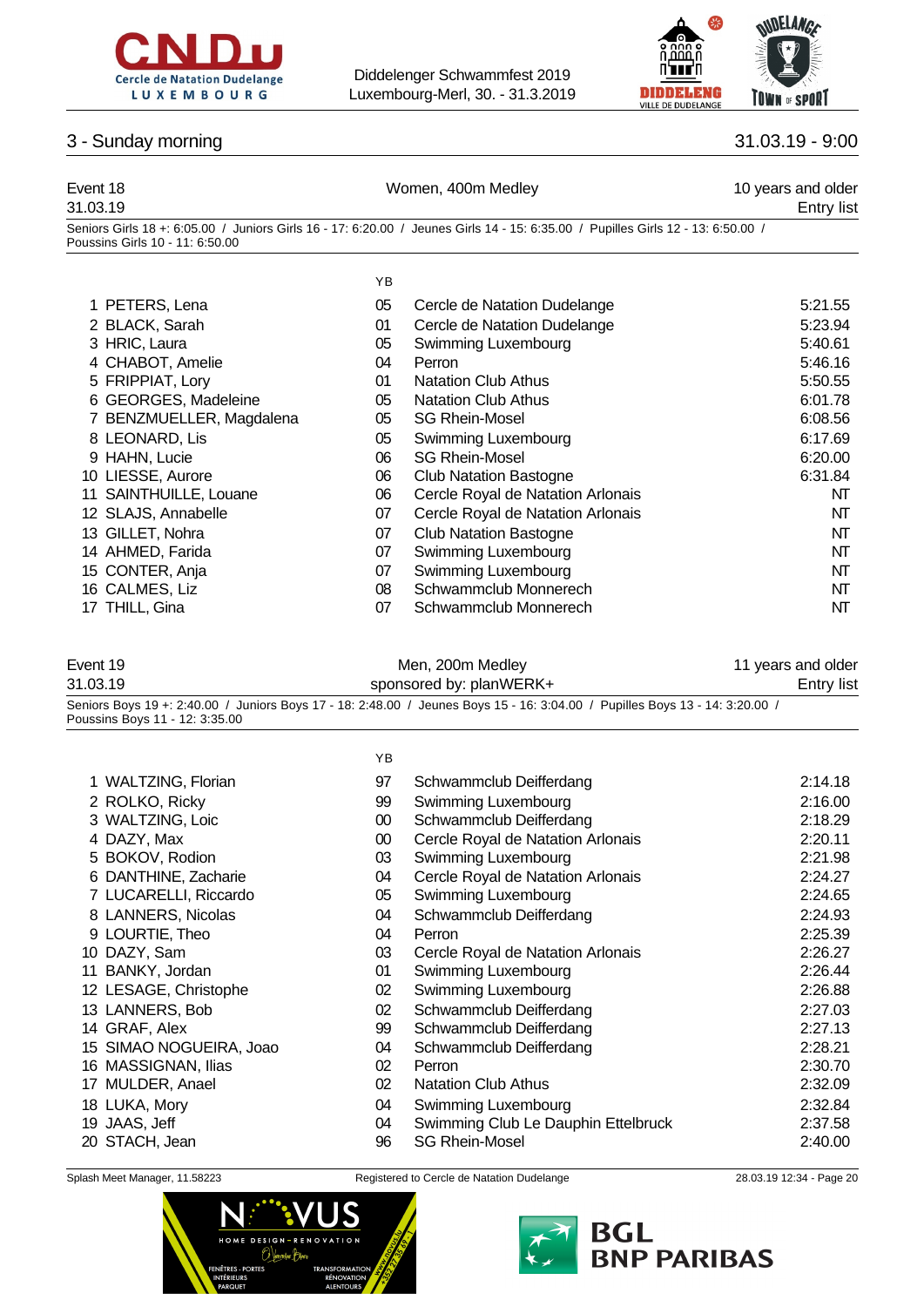

### Event 19, Men, 200m Medley

Diddelenger Schwammfest 2019 Luxembourg-Merl, 30. - 31.3.2019



| 21 SUKHANOV, Maxim          | 04 | Cercle de Natation Dudelange        | 2:43.07 |
|-----------------------------|----|-------------------------------------|---------|
| 22 LOUTSCH, Baptiste        | 02 | <b>Club Natation Bastogne</b>       | 2:43.17 |
| 23 FUCCI, Nicolo            | 03 | Cercle de Natation Dudelange        | 2:46.05 |
| 24 CALMES, Nicolas          | 06 | Schwammclub Monnerech               | 2:46.23 |
| 25 MILANOVSKI, Nikola       | 04 | Swimming Luxembourg                 | 2:51.79 |
| 26 CHAUSSARD, Albert        | 07 | Cercle de Natation Dudelange        | 2:52.56 |
| 27 WEBER, Loris             | 03 | Cercle de Natation Dudelange        | 2:53.08 |
| 28 PEUSCH, Kevin            | 06 | Swimming Luxembourg                 | 2:53.38 |
| 29 FEDOSEEV, Anton          | 07 | Swimming Luxembourg                 | 2:54.12 |
| 30 OLINGER, Liam            | 05 | Schwammclub Monnerech               | 2:55.55 |
| 31 KOHN-CANTOREGGI, Daniel  | 03 | Cercle de Natation Dudelange        | 2:58.84 |
| 32 WESTER, Ben              | 06 | Cercle de Natation Dudelange        | 2:59.93 |
| 33 ORTIZ BOGDANOV, Pablo    | 08 | Swimming Luxembourg                 | 3:01.32 |
| 34 JAAS, Tom                | 06 | Swimming Club Le Dauphin Ettelbruck | 3:04.24 |
| 35 JAAS, Joe                | 06 | Swimming Club Le Dauphin Ettelbruck | 3:07.63 |
| 36 TUCHILA, Ionut Alexandru | 06 | Swimming Luxembourg                 | 3:09.70 |
| 37 DUSEMON, Paul            | 07 | Swimming Luxembourg                 | 3:10.04 |
| 38 SCHOCKMEL, Julien        | 06 | Swimming Club Redange               | 3:12.96 |
| 39 BOURG, Nicolas           | 08 | Swimming Luxembourg                 | 3:16.61 |
| 40 MILANOVSKI, Stefan       | 06 | Swimming Luxembourg                 | 3:19.04 |
| 41 SCHMIDT, Simon           | 05 | <b>SG Rhein-Mosel</b>               | 3:20.00 |
| 42 KRIES, Leo               | 08 | Swimming Luxembourg                 | 3:20.94 |
| 43 KROMBACH, Alex           | 08 | Swimming Luxembourg                 | 3:24.85 |
| 44 WEYLAND, Philippe        | 07 | Swimming Luxembourg                 | 3:29.31 |
| 45 METZLER, Charles         | 08 | Swimming Luxembourg                 | 3:33.89 |
| 46 MOOG, Jules              | 08 | Swimming Luxembourg                 | 3:44.11 |
| 47 PASSER, Daniel           | 07 | Swimming Luxembourg                 | 3:52.63 |
| 48 SAMMARCO, Andrea         | 08 | Swimming Luxembourg                 | 3:56.50 |
| 49 SCHARF, Herman           | 07 | Swimming Luxembourg                 | NT      |
| 50 ARNAUDIES, David         | 02 | Cercle de Natation Dudelange        | NT      |
| 51 LEBEDEV, Sasha           | 06 | Cercle de Natation Dudelange        | NT      |
| 52 SVEEN, Albert            | 04 | Cercle de Natation Dudelange        | NT      |
| 53 THIEL, Vincent           | 04 | Cercle de Natation Dudelange        | NT      |
| 54 BOZONCA, Gabriel         | 06 | Schwammclub Deifferdang             | NT      |

| Event 20 | Women, 50m Butterfly                                                                                                                         | 10 years and older |
|----------|----------------------------------------------------------------------------------------------------------------------------------------------|--------------------|
| 31.03.19 | sponsored by: Boulangerie-Pâtisserie Kremer                                                                                                  | Entry list         |
|          | Seniors Girls 18 +: 35.50 / Juniors Girls 16 - 17: 38.00 / Jeunes Girls 14 - 15: 40.50 / Pupilles Girls 12 - 13: 43.00 / Poussins Girls 10 - |                    |
| 11:46.00 |                                                                                                                                              |                    |
|          |                                                                                                                                              |                    |

|                          | ΥB |                               |       |
|--------------------------|----|-------------------------------|-------|
| 1 PEREZ GARCIA, Maria    | 02 | Cercle de Natation Dudelange  | 29.15 |
| 2 PETERS, Lena           | 05 | Cercle de Natation Dudelange  | 29.26 |
| 3 RICCI, Giorgia Michela | 02 | Swimming Luxembourg           | 29.27 |
| 4 HAMEN SAIEG, Yael      | 01 | Swimming Luxembourg           | 30.31 |
| 5 WALLERIUS, Katharina   | 01 | <b>SG Rhein-Mosel</b>         | 31.43 |
| 6 STREPENNE, Elisa       | 00 | <b>Club Natation Bastogne</b> | 31.45 |
| 7 COIMBRA, Alice         | 02 | Swimming Luxembourg           | 31.97 |
| 8 JOMINET, Lou           | 05 | Swimming Luxembourg           | 32.02 |
| 9 MORALES LANG, Paula    | 99 | <b>SG Rhein-Mosel</b>         | 32.78 |
| 10 SUBASSIC, lara        | 02 | Perron                        | 33.23 |
| 11 GASPARD, Marie        | 05 | <b>Club Natation Bastogne</b> | 33.71 |





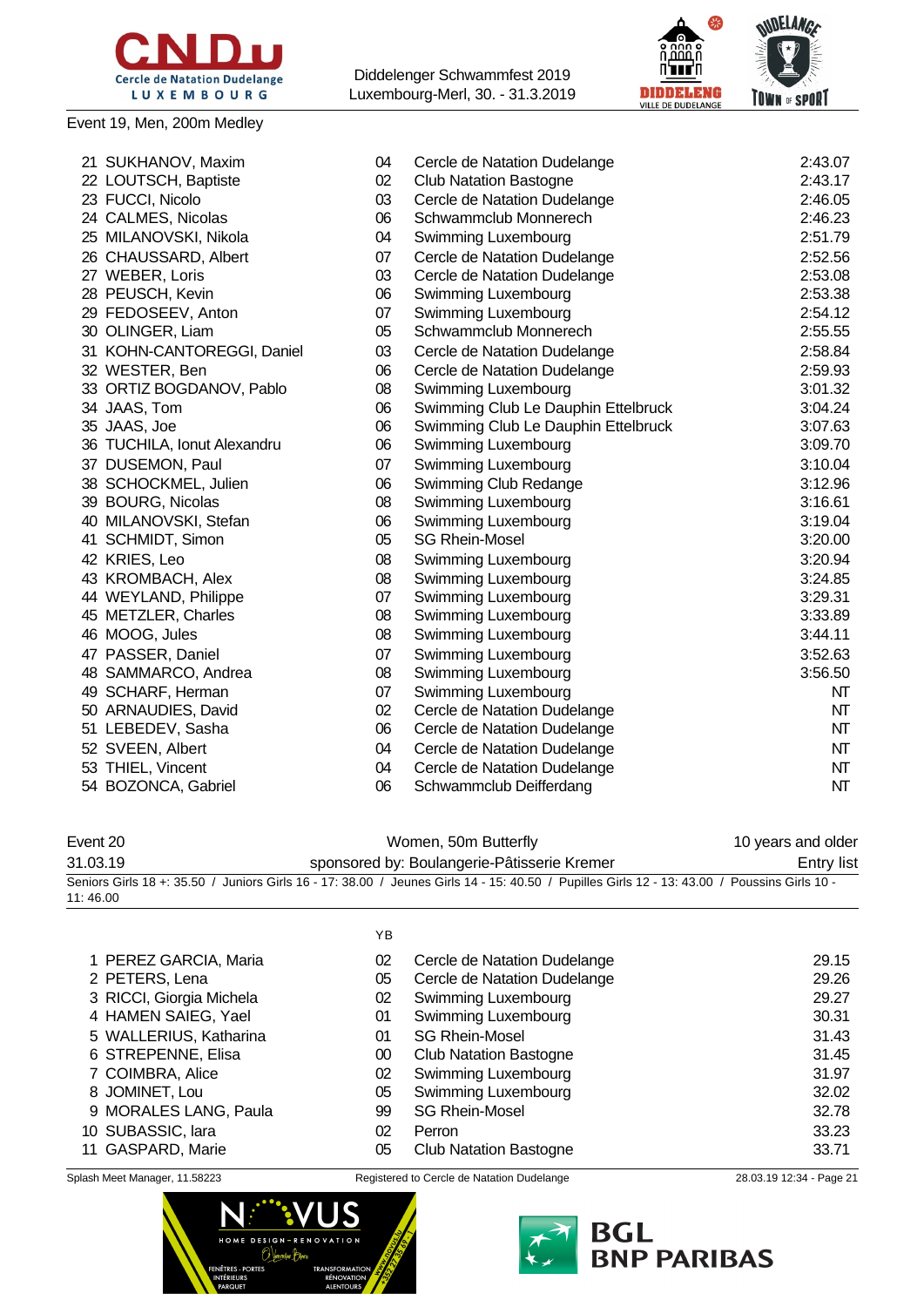

### Event 20, Women, 50m Butterfly

Diddelenger Schwammfest 2019 Luxembourg-Merl, 30. - 31.3.2019





| 12 SCHNEIDER, Mara         | 02       | <b>SG Rhein-Mosel</b>               | 33.76    |
|----------------------------|----------|-------------------------------------|----------|
| 13 WALLERIUS, Theresa      | 03       | <b>SG Rhein-Mosel</b>               | 33.86    |
| 14 ENDRES, Elisa           | 04       | <b>SG Rhein-Mosel</b>               | 33.88    |
| 15 PHILIPPART, Lina        | 07       | Schwammclub Monnerech               | 34.06    |
| 16 GEORGES, Madeleine      | 05       | <b>Natation Club Athus</b>          | 34.18    |
| 17 HAAG, Nora              | 04       | Swimming Club Redange               | 34.21    |
| 18 WIRTH, Mandy            | 00       | Schwammclub Deifferdang             | 34.78    |
| 19 SOFFIO, Mara            | 06       | Schwammclub Monnerech               | 34.82    |
| 20 YOSHIDA, Tomoyo         | 02       | Cercle de Natation Dudelange        | 34.88    |
| 21 BORDONARO, Madeleine    | 06       | Cercle Royal de Natation Arlonais   | 35.01    |
| 22 HOLLERICH, Anne         | 01       | Swimming Club Le Dauphin Ettelbruck | 35.35    |
| 23 CALMES, Lara            | 04       | Schwammclub Monnerech               | 35.59    |
| 24 BLESES, Joyce           | 08       | Swimming Club Le Dauphin Ettelbruck | 35.79    |
| 25 BOUZIDI, Imene          | 05       | Schwammclub Monnerech               | 36.22    |
| 26 PEDROSA ANTONIO, Monica | 03       | Cercle de Natation Diekirch         | 36.49    |
| 27 ELCHEROTH, Milly        | 03       | Swimming Club Redange               | 37.16    |
| 28 HERMES, Sophie          | 02       | Swimming Club Redange               | 37.51    |
| 29 CORREIA, Eva            | 05       | Cercle de Natation Diekirch         | 38.01    |
| 30 BERNARD, Camille        | 05       | Cercle Royal de Natation Arlonais   | 38.19    |
| 31 MAHY, Jennifer          | 01       | Cercle Natation Jodoignois          | 39.75    |
| 32 SCHOLER, Amelie         | 08       | Swimming Luxembourg                 | 40.50    |
| 33 KOENIG, Aurelie         | 07       | Swimming Club Redange               | 40.80    |
| 34 GRUJIC-MARTINS, Teodora | 09       | Swimming Luxembourg                 | 41.15    |
| 35 HRIC, Nina              | 08       | Swimming Luxembourg                 | 41.80    |
| 36 OLINGER, Tina           | 06       | Swimming Club Redange               | 41.89    |
| 37 BOKOVA, Marta           | 06       | Swimming Luxembourg                 | 42.81    |
| 38 NTAGANDA, Sophie        | 07       | Swimming Luxembourg                 | 42.92    |
| 39 ETIENNE, Constance      | 06       | Cercle Natation Jodoignois          | 42.95    |
| 40 VAN RUYMBEKE, Julie     | 04       | <b>Cercle Natation Jodoignois</b>   | 42.97    |
| 41 THIRY, Alice            | 08       | <b>Club Natation Bastogne</b>       | 43.61    |
| 42 ALLAR, Maud             | 08       | Cercle Nautique Petange             | 44.40    |
| 43 BURNIAUX, Clemence      | 06       | Cercle Natation Jodoignois          | 44.76    |
| 44 OLIVERO, Francesca      | 08       | Swimming Luxembourg                 | 45.29    |
| 45 BOUWMEISTER, Philine    | 07       | Swimming Luxembourg                 | 46.06    |
| 46 MARTUCCI, Sofia         | 08       | Schwammclub Deifferdang             | 49.60    |
| 47 COLINET, Manon          | 07       | Cercle Natation Jodoignois          | 49.64    |
| 48 MILANOVSKA, Maja        | 09       | Swimming Luxembourg                 | 53.56    |
| 49 BOUWMEISTER, Yfke       | 08       | Swimming Luxembourg                 | 54.60    |
| 50 AVEZ, Paule Audrey      | 08       | Cercle Nautique Petange             | 56.18    |
| 51 COLINET, Charlotte      | 07       | Cercle Natation Jodoignois          | 57.91    |
| 52 BOUWMEISTER, Annebelle  | 08       | Swimming Luxembourg                 | 58.26    |
| 53 GRAAS, Isa-Ling         | 03       | Cercle Royal de Natation Arlonais   | NT       |
| 54 LAMBIN, Elisa           | 09       | <b>Natation Club Athus</b>          | NT       |
| 55 BARBERON, Sophie        | 05       | Cercle de Natation Dudelange        | NT       |
| 56 SIEBENS, Hanne          | 06       | Cercle de Natation Dudelange        | NT       |
| 57 SELMANOVIC, Amina       | 07       | Schwammclub Deifferdang             | NT       |
| 58 WINKEL, Nadine          | 04       | Schwammclub Deifferdang             | NT       |
| 59 POPA, Sonia             |          | Schwammclub Monnerech               |          |
|                            | 06<br>07 | Schwammclub Monnerech               | NT<br>NT |
| 60 THINNES, Lena           |          |                                     |          |



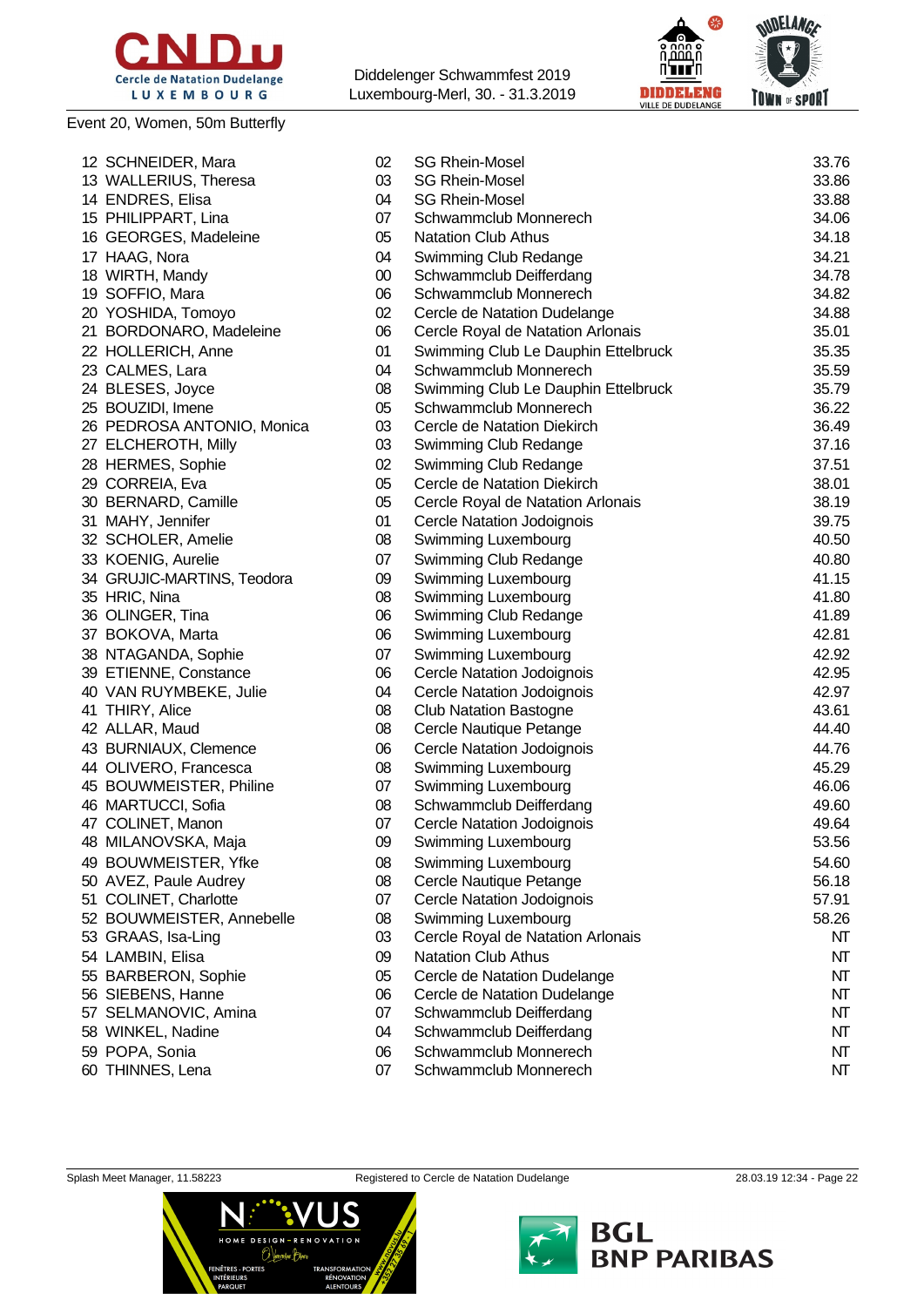



Event 21 **Event 21** Men, 50m Freestyle **11** years and older 31.03.19 sponsored by: NATURATA Entry list

Seniors Boys 19 +: 28.00 / Juniors Boys 17 - 18: 30.50 / Jeunes Boys 15 - 16: 33.00 / Pupilles Boys 13 - 14: 35.50 / Poussins Boys 11 - 12: 38.50

|                                | ΥB     |                                     |       |
|--------------------------------|--------|-------------------------------------|-------|
| 1 VANDERSCHRICK, Stephan       | $00\,$ | Swimming Luxembourg                 | 24.14 |
| 2 BRANG, Tim                   | 97     | <b>SG Rhein-Mosel</b>               | 25.25 |
| 3 CONZEMIUS, Jerome            | 99     | Swimming Luxembourg                 | 25.40 |
| 4 COLLINET, Germain            | $00\,$ | Cercle Royal de Natation Arlonais   | 25.69 |
| 5 BOKOV, Rodion                | 03     | Swimming Luxembourg                 | 25.73 |
| 6 JAAS, Jeff                   | 04     | Swimming Club Le Dauphin Ettelbruck | 25.77 |
| 7 DALEIDEN CIUFERRI, Ralph     | 03     | Swimming Luxembourg                 | 26.02 |
| 8 HAYRAPETYAN, Getjo           | $00\,$ | <b>SG Rhein-Mosel</b>               | 26.30 |
| 9 DUBOS, Julien                | 99     | Cercle de Natation Diekirch         | 26.31 |
| 10 WALTZING, Florian           | 97     | Schwammclub Deifferdang             | 26.59 |
| 11 WAKEFIELD, Andrew           | $00\,$ | Cercle de Natation Dudelange        | 26.67 |
| 12 BANKY, Jordan               | 01     | Swimming Luxembourg                 | 26.69 |
| 13 FLOREAN, Darius             | 05     | Swimming Luxembourg                 | 26.78 |
| 14 WIRTH, David                | 02     | Schwammclub Deifferdang             | 26.88 |
| 15 CAILLIAU, Nils              | 01     | Swimming Club Redange               | 26.89 |
| 16 MORARU, Matteo              | 04     | Swimming Luxembourg                 | 27.23 |
| 17 LUCARELLI, Riccardo         | 05     | Swimming Luxembourg                 | 27.33 |
| 18 MOREAUX, Maxime             | 02     | Swimming Club Redange               | 27.35 |
| 19 DE COOMAN, Francois-Clement | 04     | Cercle Royal de Natation Arlonais   | 27.42 |
| 20 LOUTSCH, Baptiste           | 02     | <b>Club Natation Bastogne</b>       | 27.48 |
| 21 KIRCH, Felix                | 03     | Cercle de Natation Dudelange        | 27.57 |
| 22 DURAKOVIC, Tarik            | 05     | Swimming Luxembourg                 | 28.32 |
| 23 SUKHANOV, Maxim             | 04     | Cercle de Natation Dudelange        | 28.65 |
| 24 KOHN-CANTOREGGI, Daniel     | 03     | Cercle de Natation Dudelange        | 28.85 |
| 25 PALAGNIOUK, Romain          | 04     | Cercle Nautique Petange             | 28.95 |
| 26 BINSFELD, John-Glenn        | 02     | Cercle de Natation Dudelange        | 29.18 |
| 27 STACH, Jean                 | 96     | <b>SG Rhein-Mosel</b>               | 29.24 |
| 28 BADOT, Arthur               | 01     | Cercle de Natation Dudelange        | 29.37 |
| 29 LINDMARK MELO, Hugo         | 04     | Cercle de Natation Dudelange        | 29.42 |
| 30 PUETZ, Yann                 | 02     | Swimming Luxembourg                 | 29.81 |
| 31 KIRCH, Paul                 | 05     | Cercle de Natation Dudelange        | 29.89 |
| 32 DECORTE, Lucien             | 05     | Cercle Natation Jodoignois          | 29.92 |
| 33 MAUDOUX, Loic               | 06     | Cercle Natation Jodoignois          | 30.01 |
| 34 THILL, Nicolas              | 05     | Swimming Luxembourg                 | 30.30 |
| 35 VIGUIER, Elyan              | 04     | Swimming Luxembourg                 | 31.10 |
| 36 KEMP, Finn                  | 05     | Swimming Luxembourg                 | 31.41 |
| 37 OLINGER, Liam               | 05     | Schwammclub Monnerech               | 31.87 |
| 38 NTAGANDA, Alexis            | 05     | Swimming Luxembourg                 | 32.14 |
| 39 CIRELLI, Marco              | 02     | Swimming Club Redange               | 32.15 |
| 40 MOOG, Mathis                | 06     | Swimming Luxembourg                 | 32.22 |
| 41 DELIEGE, Brice              | 04     | <b>Natation Club Athus</b>          | 32.68 |
| 42 JAAS, Joe                   | 06     | Swimming Club Le Dauphin Ettelbruck | 32.71 |
| 43 SVEEN, Albert               | 04     | Cercle de Natation Dudelange        | 33.77 |
| 44 LANZ, Timothee              | 08     | <b>SG Rhein-Mosel</b>               | 33.79 |
| 45 SCHMIDT, Simon              | 05     | <b>SG Rhein-Mosel</b>               | 34.00 |
| 46 WEYLAND, Philippe           | 07     | Swimming Luxembourg                 | 34.22 |
| 47 FEDOSEEV, Anton             | 07     | Swimming Luxembourg                 | 34.60 |
| 48 SCHOCKMEL, Julien           | 06     | Swimming Club Redange               | 34.76 |
|                                |        |                                     |       |



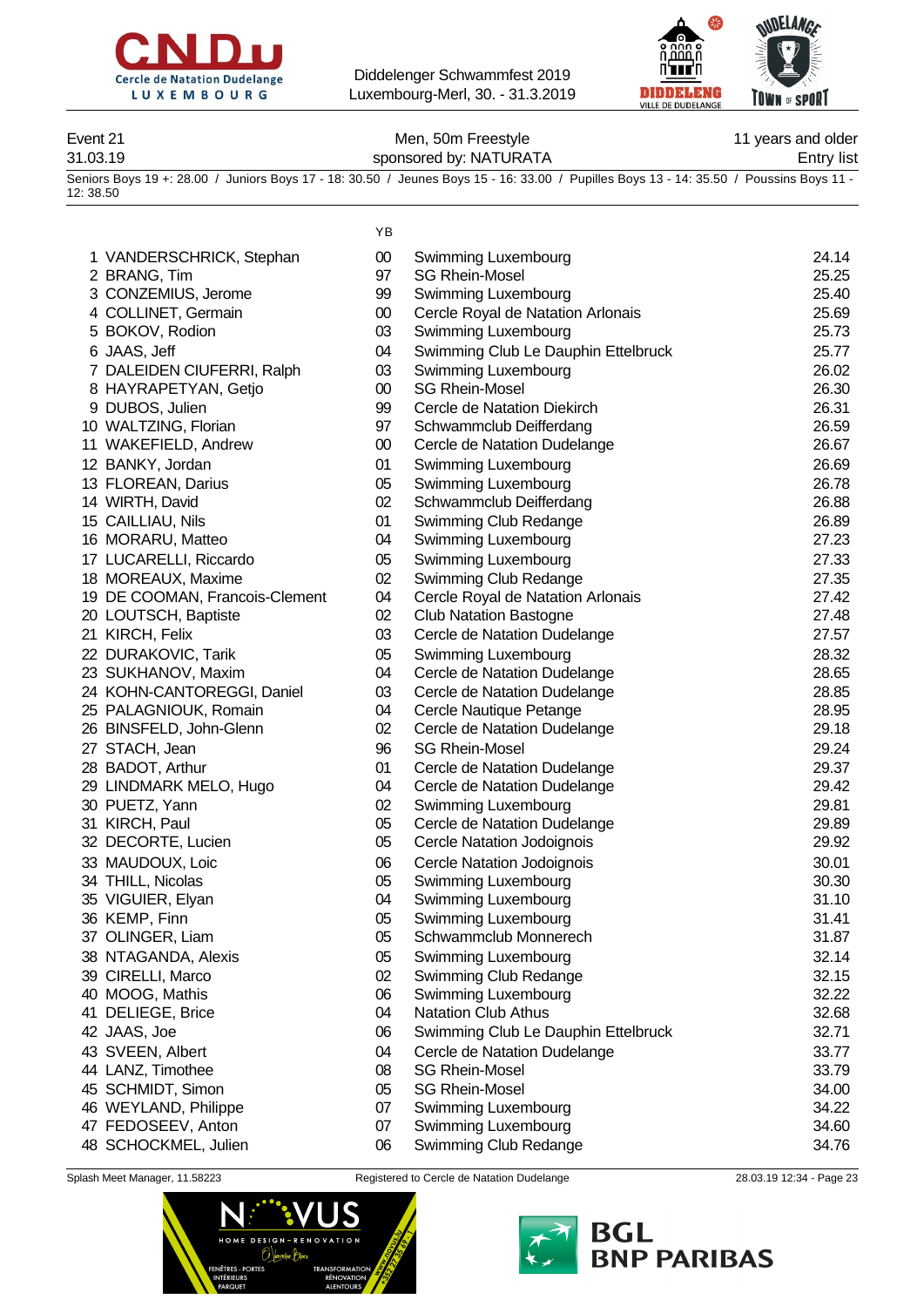

#### Event 21, Men, 50m Freestyle



|    | 49 TUCHILA, Ionut Alexandru | 06 | Swimming Luxembourg                 | 34.89 |
|----|-----------------------------|----|-------------------------------------|-------|
|    | 50 ORTIZ BOGDANOV, Pablo    | 08 | Swimming Luxembourg                 | 35.00 |
|    | 51 MILANOVSKI, Stefan       | 06 | Swimming Luxembourg                 | 35.43 |
|    | 52 THILL, Louis             | 07 | Swimming Luxembourg                 | 36.52 |
|    | 53 D'HAES, William          | 06 | <b>Natation Club Athus</b>          | 36.65 |
|    | 54 ANISKO, Leonard          | 08 | Cercle Nautique Petange             | 36.94 |
|    | 55 BOURG, Nicolas           | 08 | Swimming Luxembourg                 | 37.14 |
|    | 56 KROMBACH, Alex           | 08 | Swimming Luxembourg                 | 37.65 |
|    | 57 DUSEMON, Paul            | 07 | Swimming Luxembourg                 | 37.86 |
|    | 58 SOMMER, Juliusz          | 08 | <b>SG Rhein-Mosel</b>               | 38.23 |
|    | 59 KRIES, Leo               | 08 | Swimming Luxembourg                 | 38.74 |
| 60 | MOOG, Jules                 | 08 | Swimming Luxembourg                 | 38.74 |
| 61 | SCHARF, Herman              | 07 | Swimming Luxembourg                 | 39.09 |
|    | 62 PASSER, Daniel           | 07 | Swimming Luxembourg                 | 39.10 |
|    | 63 KACHURA, Dinis           | 04 | Cercle de Natation Diekirch         | 39.51 |
|    | 64 SAMMARCO, Andrea         | 08 | Swimming Luxembourg                 | 42.32 |
|    | 65 METZLER, Charles         | 08 | Swimming Luxembourg                 | 44.53 |
|    | 66 HANNARD, Flavio          | 07 | Cercle Royal de Natation Arlonais   | NT    |
|    | 67 LEBEDEV, Sasha           | 06 | Cercle de Natation Dudelange        | NT    |
| 68 | THIEL, Vincent              | 04 | Cercle de Natation Dudelange        | NT    |
| 69 | <b>BOZONCA, Gabriel</b>     | 06 | Schwammclub Deifferdang             | NT    |
|    | 70 FERAGOTTO, Noe           | 01 | Swimming Club Le Dauphin Ettelbruck | NT    |
|    |                             |    |                                     |       |

Event 22 **Event 22** Women, 200m Freestyle **10 years and older** 31.03.19 Entry list Seniors Girls 18 +: 2:30.00 / Juniors Girls 16 - 17: 2:36.00 / Jeunes Girls 14 - 15: 2:48.00 / Pupilles Girls 12 - 13: 3:00.00 / Poussins Girls 10 - 11: 3:15.00 YB

| 1 BANKY, Jacqueline    | 96 | Swimming Luxembourg                 | 2:06.37 |
|------------------------|----|-------------------------------------|---------|
| 2 PETERS, Emma         | 03 | Cercle de Natation Dudelange        | 2:10.31 |
| 3 CHABOT, Amelie       | 04 | Perron                              | 2:14.89 |
| 4 WALLERIUS, Katharina | 01 | <b>SG Rhein-Mosel</b>               | 2:16.00 |
| 5 WALLERIUS, Theresa   | 03 | <b>SG Rhein-Mosel</b>               | 2:19.53 |
| 6 SCHNEIDER, Mara      | 02 | <b>SG Rhein-Mosel</b>               | 2:19.77 |
| 7 MORALES LANG, Paula  | 99 | <b>SG Rhein-Mosel</b>               | 2:21.16 |
| 8 SUBASSIC, lara       | 02 | Perron                              | 2:22.48 |
| 9 SLAJS, Emilie        | 03 | Cercle Royal de Natation Arlonais   | 2:22.54 |
| 10 HAMEN SAIEG, Yael   | 01 | Swimming Luxembourg                 | 2:25.24 |
| 11 HOLLERICH, Anne     | 01 | Swimming Club Le Dauphin Ettelbruck | 2:25.56 |
| 12 HERMES, Sophie      | 02 | Swimming Club Redange               | 2:26.54 |
| 13 COIMBRA, Alice      | 02 | Swimming Luxembourg                 | 2:27.45 |
| 14 SCHNEIDER, Kira     | 04 | <b>SG Rhein-Mosel</b>               | 2:27.97 |
| 15 WALLERIUS, Carlotta | 06 | <b>SG Rhein-Mosel</b>               | 2:28.00 |
| 16 BOUZIDI, Imene      | 05 | Schwammclub Monnerech               | 2:29.10 |
| 17 CALMES, Lara        | 04 | Schwammclub Monnerech               | 2:29.45 |
| 18 ALBERS, Neele       | 05 | Swimming Club Le Dauphin Ettelbruck | 2:29.63 |
| 19 DECORTE, Louise     | 01 | Cercle Natation Jodoignois          | 2:30.26 |
| 20 SOFFIO, Mara        | 06 | Schwammclub Monnerech               | 2:30.91 |
| 21 CORREIA, Eva        | 05 | Cercle de Natation Diekirch         | 2:32.23 |
| 22 ELCHEROTH, Milly    | 03 | Swimming Club Redange               | 2:33.20 |
| 23 BARBERON, Sophie    | 05 | Cercle de Natation Dudelange        | 2:34.42 |
|                        |    |                                     |         |



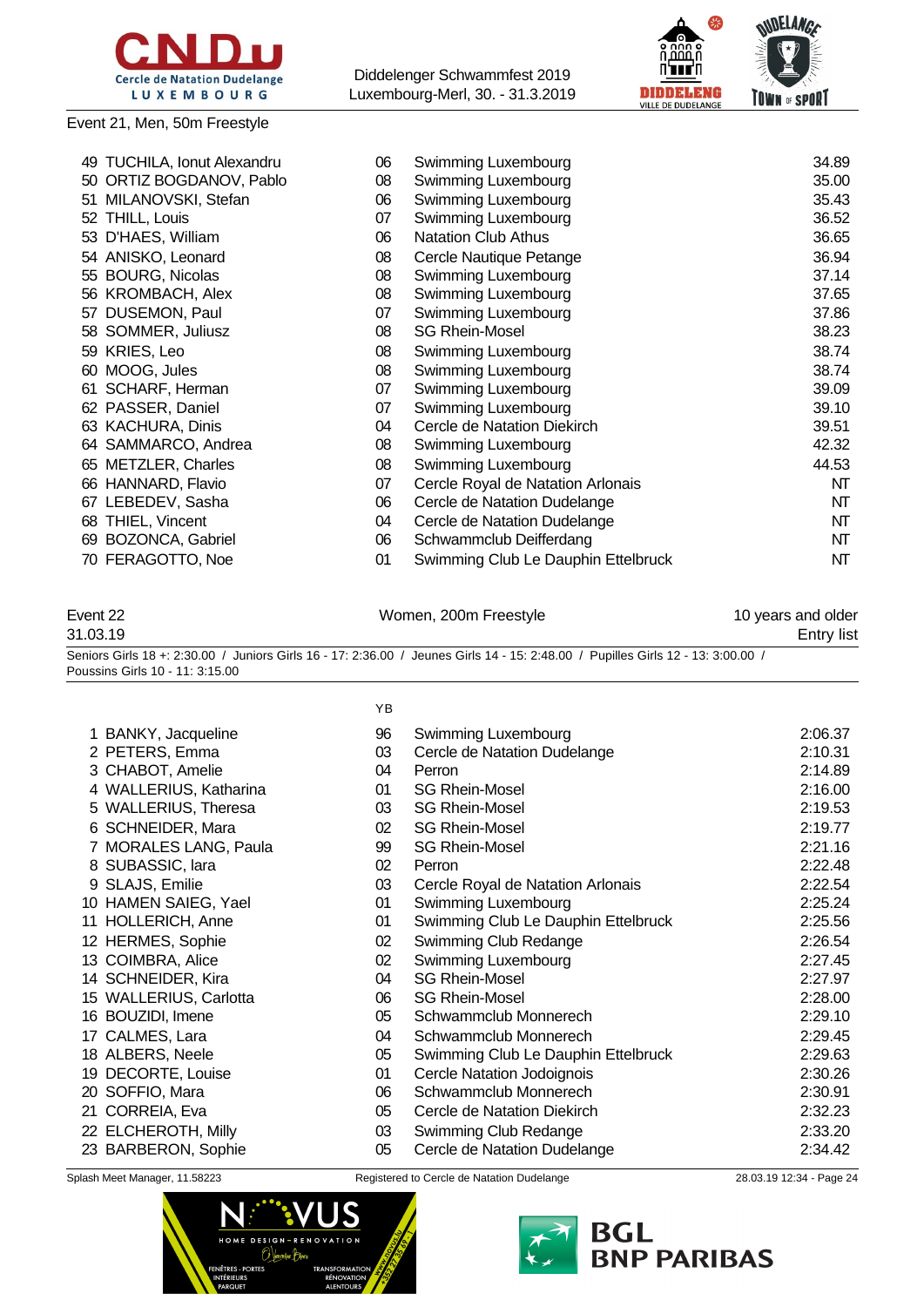

### Event 22, Women, 200m Freestyle

Diddelenger Schwammfest 2019 Luxembourg-Merl, 30. - 31.3.2019



| 24 LINDMARK MELO, Maia     | 07 | Cercle de Natation Dudelange        | 2:35.08 |
|----------------------------|----|-------------------------------------|---------|
| 25 ERNENS, Chloe           | 05 | <b>Natation Club Athus</b>          | 2:36.89 |
| 26 SCHOLER, Amelie         | 08 | Swimming Luxembourg                 | 2:37.00 |
| 27 HRIC, Nina              | 08 | Swimming Luxembourg                 | 2:37.34 |
| 28 GRAAS, Isa-Ling         | 03 | Cercle Royal de Natation Arlonais   | 2:40.61 |
| 29 REDING, Sevda           | 07 | Cercle de Natation Dudelange        | 2:40.65 |
| 30 ETIENNE, Constance      | 06 | <b>Cercle Natation Jodoignois</b>   | 2:41.79 |
| 31 MAHY, Jennifer          | 01 | <b>Cercle Natation Jodoignois</b>   | 2:42.29 |
| 32 POPA, Sonia             | 06 | Schwammclub Monnerech               | 2:43.27 |
| 33 KIRSCH, Marlene         | 05 | <b>SG Rhein-Mosel</b>               | 2:45.00 |
| 34 BALON, Flavie           | 04 | <b>Natation Club Athus</b>          | 2:46.25 |
| 35 GOUILLART, Ivana        | 05 | Schwammclub Monnerech               | 2:49.25 |
| 36 BLESES, Joyce           | 08 | Swimming Club Le Dauphin Ettelbruck | 2:51.12 |
| 37 KOENIG, Aurelie         | 07 | Swimming Club Redange               | 2:53.20 |
| 38 SCHILTZ, Marie          | 05 | <b>Natation Club Athus</b>          | 2:53.73 |
| 39 KIDD, Francesca         | 06 | Swimming Luxembourg                 | 2:54.12 |
| 40 AHMED, Farida           | 07 | Swimming Luxembourg                 | 2:55.00 |
| 41 GRUJIC-MARTINS, Teodora | 09 | Swimming Luxembourg                 | 2:55.04 |
| 42 GARBUGLIO, Jaya Lavinia | 07 | Schwammclub Monnerech               | 2:55.95 |
| 43 ELCHEROTH, Niki         | 07 | Swimming Club Redange               | 2:58.21 |
| 44 NTAGANDA, Sophie        | 07 | Swimming Luxembourg                 | 2:59.29 |
| 45 BOKOVA, Marta           | 06 | Swimming Luxembourg                 | 2:59.50 |
| 46 CONTER, Anja            | 07 | Swimming Luxembourg                 | 3:03.19 |
| 47 OLIVERO, Francesca      | 08 | Swimming Luxembourg                 | 3:03.64 |
| 48 CALMES, Liz             | 08 | Schwammclub Monnerech               | 3:05.35 |
| 49 BOUWMEISTER, Philine    | 07 | Swimming Luxembourg                 | 3:08.29 |
| 50 AVEZ, Paule Audrey      | 08 | Cercle Nautique Petange             | 3:10.00 |
| 51 GEORGES, Violette       | 08 | <b>Natation Club Athus</b>          | 3:13.77 |
| 52 DE WAHA, Lina-Marie     | 07 | Cercle de Natation Diekirch         | 3:14.75 |
| 53 BOULANGER, Lucie        | 08 | Cercle Royal de Natation Arlonais   | 3:17.29 |
| 54 LAMBIN, Elisa           | 09 | <b>Natation Club Athus</b>          | 3:20.90 |
| 55 MILANOVSKA, Maja        | 09 | Swimming Luxembourg                 | 3:24.90 |
| 56 ALLAR, Maud             | 08 | Cercle Nautique Petange             | 3:27.18 |
| 57 BOUWMEISTER, Annebelle  | 08 | Swimming Luxembourg                 | 3:30.10 |
| 58 BOUWMEISTER, Yfke       | 08 | Swimming Luxembourg                 | 3:30.87 |
| 59 DESTREE, Alixane        | 08 | <b>Natation Club Athus</b>          | 3:34.69 |
| 60 THIRY, Alice            | 08 | <b>Club Natation Bastogne</b>       | NT      |
| 61 LIU, Anna               | 09 | <b>SG Rhein-Mosel</b>               | NT      |
| 62 SIEBENS, Hanne          | 06 | Cercle de Natation Dudelange        | NT      |
| 63 HUMMER, Chriss          | 03 | Schwammclub Deifferdang             | NT      |
| 64 FABIANI, Eden           | 07 | Schwammclub Monnerech               | NT      |
|                            |    |                                     |         |





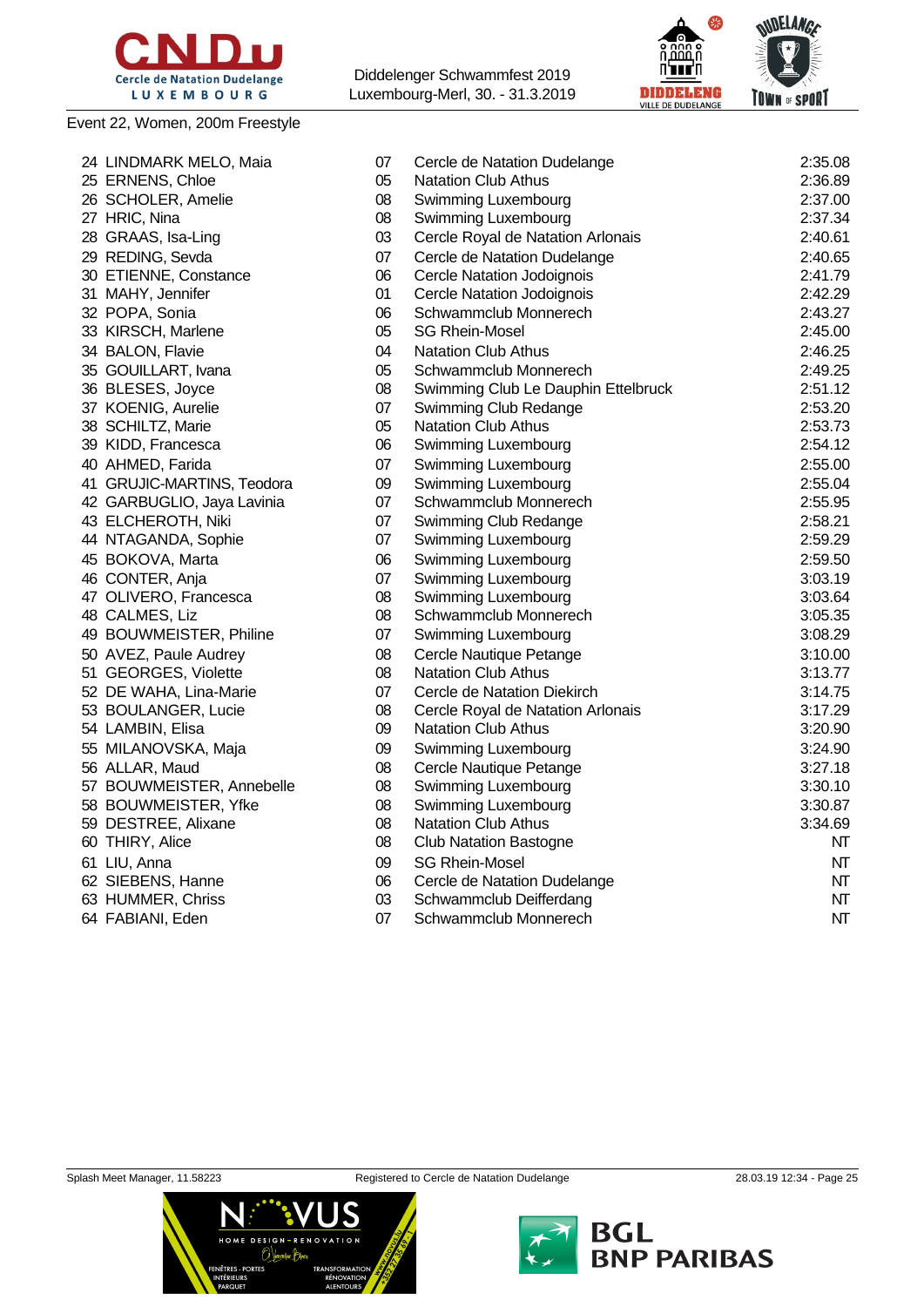



### Event 23 **Men, 100m Butterfly** 11 years and older

31.03.19 Entry list

Seniors Boys 19 +: 1:10.00 / Juniors Boys 17 - 18: 1:14.00 / Jeunes Boys 15 - 16: 1:23.00 / Pupilles Boys 13 - 14: 1:30.00 / Poussins Boys 11 - 12: 1:40.00

 $\overline{V}$ 

|                                | . ט    |                                     |         |
|--------------------------------|--------|-------------------------------------|---------|
| 1 DALEIDEN CIUFERRI, Ralph     | 03     | Swimming Luxembourg                 | 1:00.65 |
| 2 DUBOS, Julien                | 99     | Cercle de Natation Diekirch         | 1:00.93 |
| 3 SIMAO NOGUEIRA, Joao         | 04     | Schwammclub Deifferdang             | 1:02.82 |
| 4 LANNERS, Nicolas             | 04     | Schwammclub Deifferdang             | 1:02.82 |
| 5 ROLKO, Ricky                 | 99     | Swimming Luxembourg                 | 1:02.87 |
| 6 JAAS, Jeff                   | 04     | Swimming Club Le Dauphin Ettelbruck | 1:03.48 |
| 7 LESAGE, Christophe           | 02     | Swimming Luxembourg                 | 1:04.40 |
| 8 CONZEMIUS, Jerome            | 99     | Swimming Luxembourg                 | 1:04.49 |
| 9 LANNERS, Bob                 | 02     | Schwammclub Deifferdang             | 1:05.11 |
| 10 ADAMI, Mike                 | 99     | Swimming Club Le Dauphin Ettelbruck | 1:05.38 |
| 11 WIRTH, David                | 02     | Schwammclub Deifferdang             | 1:06.21 |
| 12 GRAF, Alex                  | 99     | Schwammclub Deifferdang             | 1:06.45 |
| 13 DE COOMAN, Francois-Clement | 04     | Cercle Royal de Natation Arlonais   | 1:06.63 |
| 14 MOREAUX, Maxime             | 02     | Swimming Club Redange               | 1:06.91 |
| 15 LOURTIE, Theo               | 04     | Perron                              | 1:07.58 |
| 16 LUKA, Mory                  | 04     | Swimming Luxembourg                 | 1:08.09 |
| 17 MULDER, Anael               | 02     | <b>Natation Club Athus</b>          | 1:08.64 |
| 18 SUKHANOV, Maxim             | 04     | Cercle de Natation Dudelange        | 1:09.23 |
| 19 DAZY, Sam                   | 03     | Cercle Royal de Natation Arlonais   | 1:10.00 |
| 20 FUCCI, Nicolo               | 03     | Cercle de Natation Dudelange        | 1:13.59 |
| 21 MASSIGNAN, Ilias            | 02     | Perron                              | 1:13.87 |
| 22 BINSFELD, John-Glenn        | 02     | Cercle de Natation Dudelange        | 1:16.47 |
| 23 VIGUIER, Elyan              | 04     | Swimming Luxembourg                 | 1:17.18 |
| 24 PEUSCH, Kevin               | 06     | Swimming Luxembourg                 | 1:19.49 |
| 25 PUETZ, Yann                 | 02     | Swimming Luxembourg                 | 1:19.64 |
| 26 KEMP, Finn                  | 05     | Swimming Luxembourg                 | 1:20.08 |
| 27 MILANOVSKI, Nikola          | 04     | Swimming Luxembourg                 | 1:20.11 |
| 28 MAUDOUX, Loic               | 06     | Cercle Natation Jodoignois          | 1:21.39 |
| 29 CIRELLI, Marco              | 02     | Swimming Club Redange               | 1:23.06 |
| 30 CHAUSSARD, Albert           | 07     | Cercle de Natation Dudelange        | 1:24.48 |
| 31 DECORTE, Lucien             | 05     | <b>Cercle Natation Jodoignois</b>   | 1:26.67 |
| 32 THILL, Louis                | 07     | Swimming Luxembourg                 | 1:27.31 |
| 33 JAAS, Tom                   | 06     | Swimming Club Le Dauphin Ettelbruck | 1:32.23 |
| 34 JAAS, Joe                   | 06     | Swimming Club Le Dauphin Ettelbruck | 1:32.82 |
| 35 ORTIZ BOGDANOV, Pablo       | 08     | Swimming Luxembourg                 | 1:40.00 |
| 36 COLLINET, Germain           | $00\,$ | Cercle Royal de Natation Arlonais   | NT      |
| 37 WEYLAND, Philippe           | 07     | Swimming Luxembourg                 | NT      |
| 38 ARNAUDIES, David            | 02     | Cercle de Natation Dudelange        | NT      |
| 39 BADOT, Arthur               | 01     | Cercle de Natation Dudelange        | NT      |

40 WEBER, Loris 603 Cercle de Natation Dudelange 10 MT



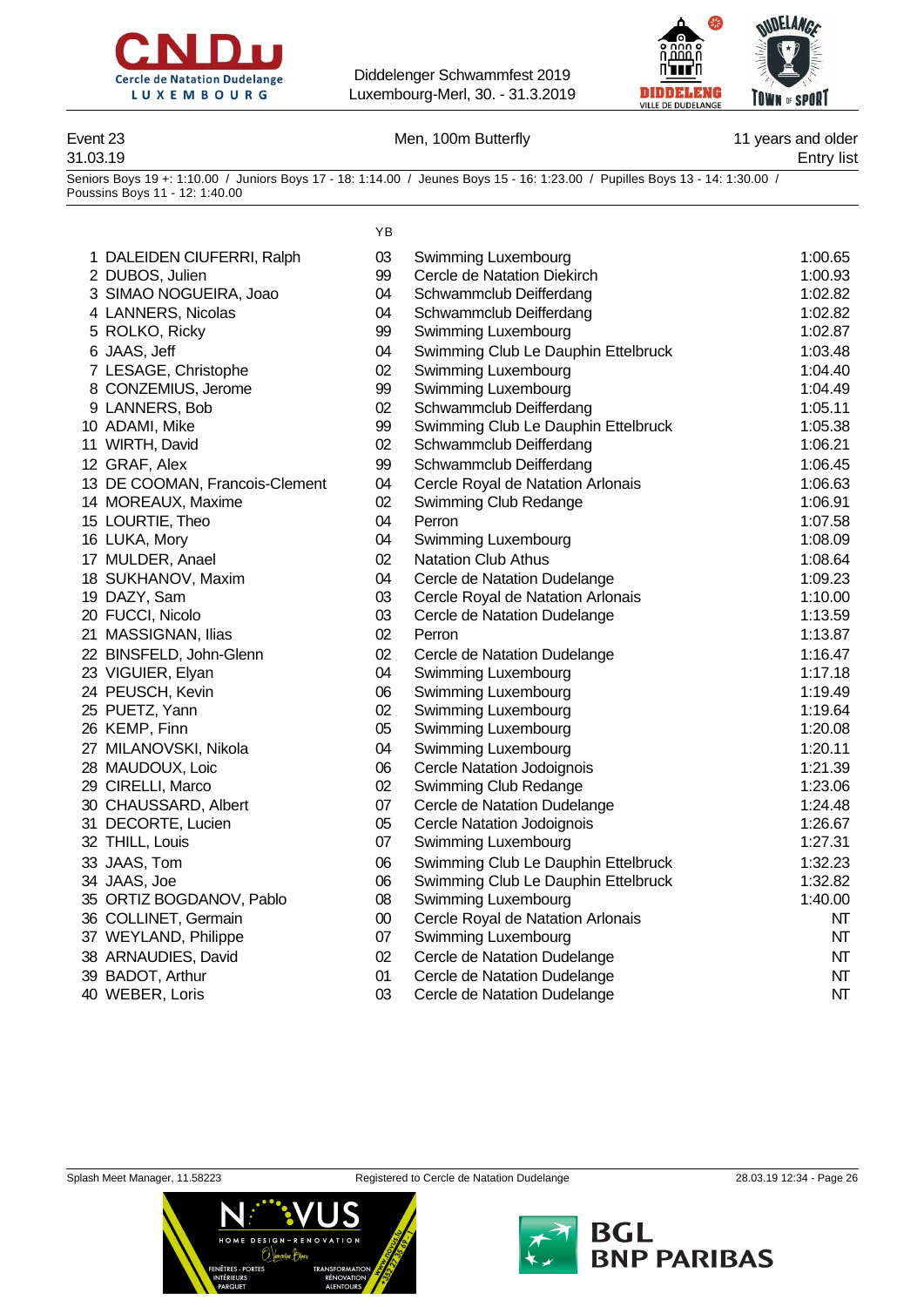



### Event 24 **Event 24** Momen, 100m Breaststroke 10 years and older

31.03.19 Entry list

Seniors Girls 18 +: 1:28.00 / Juniors Girls 16 - 17: 1:30.00 / Jeunes Girls 14 - 15: 1:37.00 / Pupilles Girls 12 - 13: 1:44.00 / Poussins Girls 10 - 11: 1:50.00

|                            | ΥB     |                                     |         |
|----------------------------|--------|-------------------------------------|---------|
| 1 ALBERS, Neele            | 05     | Swimming Club Le Dauphin Ettelbruck | 1:16.33 |
| 2 GASPARD, Marie           | 05     | <b>Club Natation Bastogne</b>       | 1:16.38 |
| 3 STREPENNE, Elisa         | $00\,$ | <b>Club Natation Bastogne</b>       | 1:17.69 |
| 4 BANKY, Jacqueline        | 96     | Swimming Luxembourg                 | 1:19.03 |
| 5 HRIC, Laura              | 05     | Swimming Luxembourg                 | 1:19.34 |
| 6 PEDROSA ANTONIO, Monica  | 03     | Cercle de Natation Diekirch         | 1:21.50 |
| 7 DECORTE, Louise          | 01     | <b>Cercle Natation Jodoignois</b>   | 1:22.49 |
| 8 BORDONARO, Madeleine     | 06     | Cercle Royal de Natation Arlonais   | 1:23.44 |
| 9 RICCI, Giorgia Michela   | 02     | Swimming Luxembourg                 | 1:23.45 |
| 10 GLODT, Kelly            | 02     | Swimming Club Redange               | 1:24.27 |
| 11 HAAG, Nora              | 04     | Swimming Club Redange               | 1:24.47 |
| 12 JOMINET, Lou            | 05     | Swimming Luxembourg                 | 1:25.47 |
| 13 HERMES, Sophie          | 02     | Swimming Club Redange               | 1:26.26 |
| 14 ENDRES, Elisa           | 04     | <b>SG Rhein-Mosel</b>               | 1:26.57 |
| 15 GEORGES, Madeleine      | 05     | <b>Natation Club Athus</b>          | 1:29.19 |
| 16 CALMES, Lara            | 04     | Schwammclub Monnerech               | 1:30.31 |
| 17 KIDD, Francesca         | 06     | Swimming Luxembourg                 | 1:30.74 |
| 18 KIRSCH, Marlene         | 05     | <b>SG Rhein-Mosel</b>               | 1:31.23 |
| 19 HAHN, Lucie             | 06     | <b>SG Rhein-Mosel</b>               | 1:32.25 |
| 20 BERNARD, Camille        | 05     | Cercle Royal de Natation Arlonais   | 1:32.76 |
| 21 SAINTHUILLE, Louane     | 06     | Cercle Royal de Natation Arlonais   | 1:33.65 |
| 22 YOSHIDA, Tomoyo         | 02     | Cercle de Natation Dudelange        | 1:35.93 |
| 23 GARBUGLIO, Jaya Lavinia | 07     | Schwammclub Monnerech               | 1:36.33 |
| 24 CONTER, Anja            | 07     | Swimming Luxembourg                 | 1:36.97 |
| 25 AHMED, Farida           | 07     | Swimming Luxembourg                 | 1:40.00 |
| 26 SCHILTZ, Marie          | 05     | <b>Natation Club Athus</b>          | 1:41.32 |
| 27 LENEAU, Camille         | 07     | Cercle Natation Jodoignois          | 1:42.88 |
| 28 ALLAR, Maud             | 08     | Cercle Nautique Petange             | 1:42.93 |
| 29 OLINGER, Tina           | 06     | Swimming Club Redange               | 1:42.96 |
| 30 REINESCH, Leeloo        | 07     | Schwammclub Monnerech               | 1:43.92 |
| 31 WINKEL, Nadine          | 04     | Schwammclub Deifferdang             | 1:43.97 |
| 32 PETESCH, Lea            | 07     | Schwammclub Monnerech               | 1:44.69 |
| 33 SCHOLER, Amelie         | 08     | Swimming Luxembourg                 | 1:44.76 |
| 34 PHILIPPART, Lina        | 07     | Schwammclub Monnerech               | 1:45.36 |
| 35 BURNIAUX, Clemence      | 06     | Cercle Natation Jodoignois          | 1:46.51 |
| 36 BOUWMEISTER, Philine    | 07     | Swimming Luxembourg                 | 1:46.66 |
| 37 BERTRANG, Marina        | 05     | Schwammclub Monnerech               | 1:46.86 |
| 38 GRUJIC-MARTINS, Teodora | 09     | Swimming Luxembourg                 | 1:47.23 |
| 39 COLINET, Manon          | 07     | Cercle Natation Jodoignois          | 1:47.82 |
| 40 THINNES, Lena           | 07     | Schwammclub Monnerech               | 1:48.94 |
| 41 KOENIG, Aurelie         | 07     | Swimming Club Redange               | 1:49.39 |
| 42 COLINET, Charlotte      | 07     | <b>Cercle Natation Jodoignois</b>   | 1:49.43 |
| 43 BOULANGER, Lucie        | 08     | Cercle Royal de Natation Arlonais   | 1:49.98 |
| 44 DE WAHA, Lina-Marie     | 07     | Cercle de Natation Diekirch         | 1:50.43 |
| 45 OLIVERO, Francesca      | 08     | Swimming Luxembourg                 | 1:51.16 |
| 46 BRANDAO, Lynn           | 05     | Schwammclub Monnerech               | 1:51.25 |
| 47 AVEZ, Paule Audrey      | 08     | Cercle Nautique Petange             | 1:55.24 |
| 48 DESTREE, Alixane        | 08     | <b>Natation Club Athus</b>          | 1:55.87 |



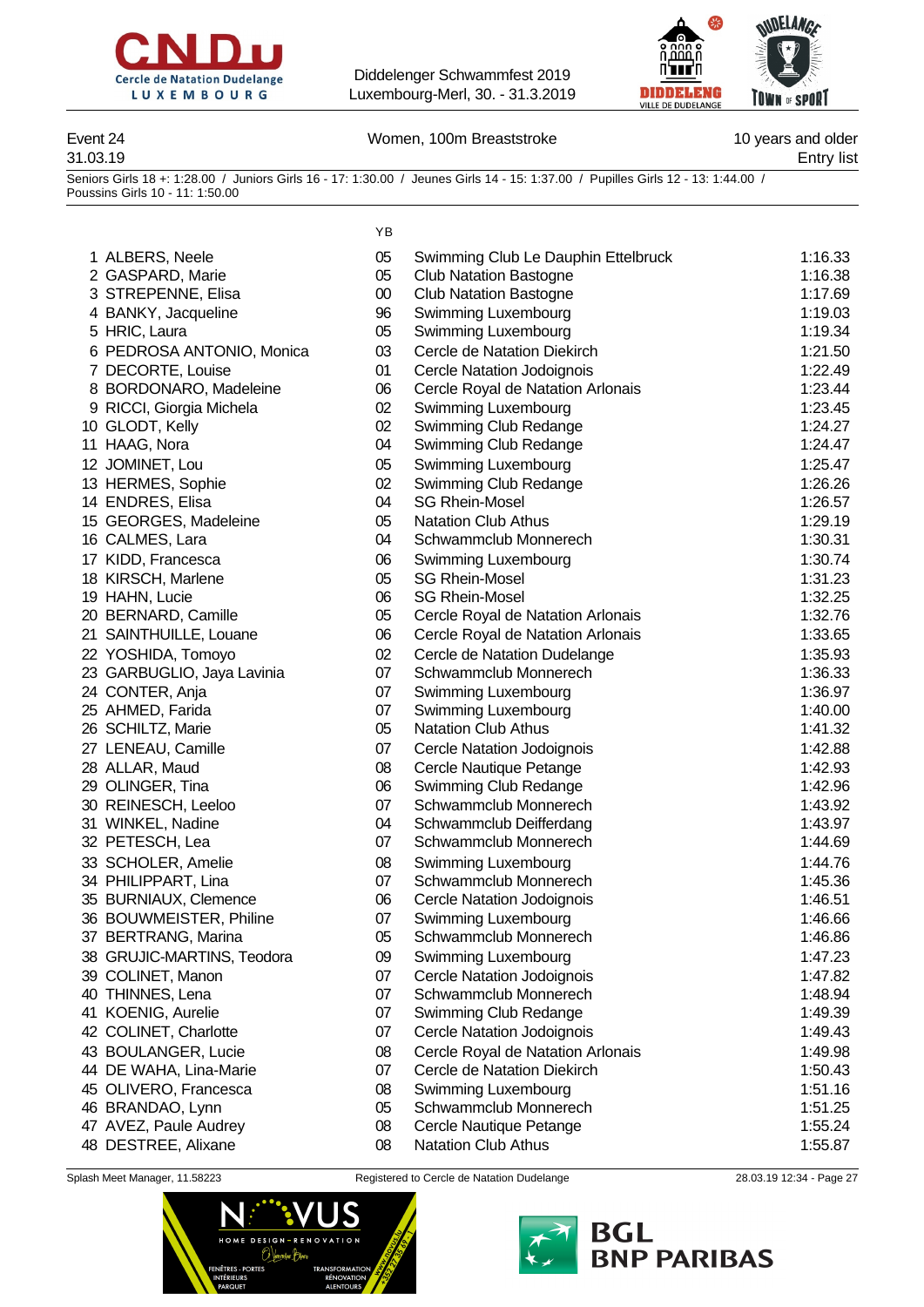

Event 24, Women, 100m Breaststroke

Diddelenger Schwammfest 2019 Luxembourg-Merl, 30. - 31.3.2019



| 49 BOUWMEISTER, Yfke      | 08 | <b>Swimming Luxembourg</b>   | 2:00.37 |
|---------------------------|----|------------------------------|---------|
| 50 GEORGES, Violette      | 08 | <b>Natation Club Athus</b>   | 2:02.20 |
| 51 BOUWMEISTER, Annebelle | 08 | <b>Swimming Luxembourg</b>   | 2:02.51 |
| 52 MILANOVSKA, Maja       | 09 | Swimming Luxembourg          | 2:02.68 |
| 53 BARBERON, Sophie       | 05 | Cercle de Natation Dudelange | NT      |
| 54 LINDMARK MELO, Maia    | 07 | Cercle de Natation Dudelange | NT      |
| 55 REDING, Sevda          | 07 | Cercle de Natation Dudelange | NT      |
| 56 MARTUCCI, Sofia        | 08 | Schwammclub Deifferdang      | NT      |
| 57 SELMANOVIC, Amina      | 07 | Schwammclub Deifferdang      | NT      |

| Event 25                        | Men, 800m Freestyle                                                                                                              | 11 years and older |
|---------------------------------|----------------------------------------------------------------------------------------------------------------------------------|--------------------|
| 31.03.19                        | sponsored by: Sport Team                                                                                                         | <b>Entry list</b>  |
|                                 | Seniors Boys 19 +: 10:00.00 / Juniors Boys 17 - 18: 10:30.00 / Jeunes Boys 15 - 16: 11:30.00 / Pupilles Boys 13 - 14: 12:30.00 / |                    |
| Poussins Boys 11 - 12: 12:30.00 |                                                                                                                                  |                    |

 $\sqrt{5}$ 

|                      | םז |                                     |          |
|----------------------|----|-------------------------------------|----------|
| 1 DAZY, Max          | 00 | Cercle Royal de Natation Arlonais   | 8:52.24  |
| 2 DANTHINE, Zacharie | 04 | Cercle Royal de Natation Arlonais   | 9:03.82  |
| 3 FLOREAN, Darius    | 05 | Swimming Luxembourg                 | 10:10.10 |
| 4 DURAKOVIC, Tarik   | 05 | Swimming Luxembourg                 | 10:25.75 |
| 5 THILL, Nicolas     | 05 | Swimming Luxembourg                 | 10:50.07 |
| 6 MOOG, Mathis       | 06 | Swimming Luxembourg                 | 11:11.52 |
| 7 DELIEGE, Brice     | 04 | <b>Natation Club Athus</b>          | 11:28.78 |
| 8 JAAS, Tom          | 06 | Swimming Club Le Dauphin Ettelbruck | 11:49.73 |
| 9 NTAGANDA, Alexis   | 05 | Swimming Luxembourg                 | 12:00.32 |
| 10 CALMES, Nicolas   | 06 | Schwammclub Monnerech               | 12:25.91 |
| 11 D'HAES, William   | 06 | <b>Natation Club Athus</b>          | NT       |
| 12 FEDOSEEV, Anton   | 07 | Swimming Luxembourg                 | NT       |
| 13 THILL, Louis      | 07 | Swimming Luxembourg                 | NT       |
| 14 WESTER, Ben       | 06 | Cercle de Natation Dudelange        | NT       |
|                      |    |                                     |          |

### Event 26 **Event 26** Women, 1500m Freestyle 10 years and older 31.03.19 Entry list Seniors Girls 18 +: 20:00.00 / Juniors Girls 16 - 17: 21:30.00 / Jeunes Girls 14 - 15: 23:00.00 / Pupilles Girls 12 - 13: 24:30.00 / Poussins Girls 10 - 11: 24:30.00

|                          | YΒ |                                   |          |
|--------------------------|----|-----------------------------------|----------|
| 1 SLAJS, Emilie          | 03 | Cercle Royal de Natation Arlonais | 19:05.98 |
| 2 SCHNEIDER, Kira        | 04 | <b>SG Rhein-Mosel</b>             | 19:50.00 |
| 3 BENZMUELLER, Magdalena | 05 | <b>SG Rhein-Mosel</b>             | 19:59.00 |
| 4 GILLET, Nohra          | 07 | <b>Club Natation Bastogne</b>     | NT       |
| 5 LIESSE, Aurore         | 06 | <b>Club Natation Bastogne</b>     | NΤ       |
| 6 VAN RUYMBEKE, Julie    | 04 | <b>Cercle Natation Jodoignois</b> | NΤ       |
| 7 BALON, Flavie          | 04 | <b>Natation Club Athus</b>        | NT       |
| 8 ERNENS, Chloe          | 05 | <b>Natation Club Athus</b>        | NΤ       |
| 9 FRIPPIAT, Lory         | 01 | <b>Natation Club Athus</b>        | NΤ       |
| 10 REINESCH, Leeloo      | 07 | Schwammclub Monnerech             | NΤ       |
| 11 THILL, Gina           | 07 | Schwammclub Monnerech             | NΤ       |



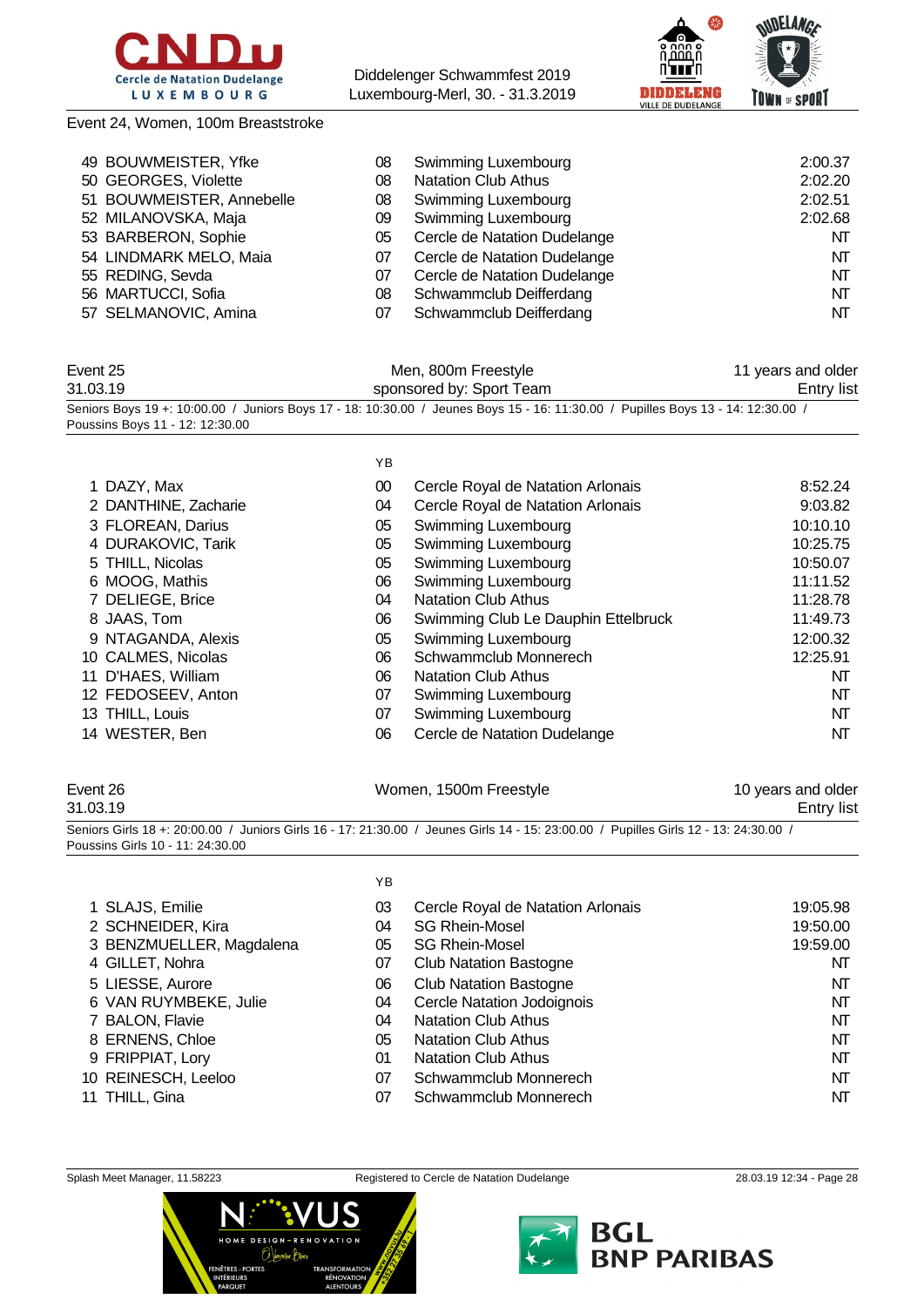



### 4 - Sunday afternoon 31.03.19 - 14:30

| Event 27<br>31.03.19 | Women, 200m Backstroke                                                                                                           | 10 years and older<br>Entry list |
|----------------------|----------------------------------------------------------------------------------------------------------------------------------|----------------------------------|
|                      | Seniors Girls 18 +: 2:50.00 / Juniors Girls 16 - 17: 2:58.00 / Jeunes Girls 14 - 15: 3:12.00 / Pupilles Girls 12 - 13: 3:26.00 / |                                  |

Poussins Girls 10 - 11: 3:40.00 2 BLACK, Sarah 3 FABIANI, Chanel 4 URBAIN, Lara 5 CHABOT, Amelie 6 SCHNEIDER, Kira 7 SUBASSIC, lara 8 HRIC, Laura 9 STREPENNE, Elisa 10 SAINTHUILLE, Maelle 11 SLAJS, Emilie 12 HAHN, Lucie 13 CORREIA, Eva 14 SOFFIO, Mara 15 KIRSCH, Marlene 16 ERNENS, Chloe 17 BARBERON, Sophie 18 HAAG, Nora 19 BLESES, Joyce 20 BALON, Flavie 21 FABIANI, Eden 22 SLAJS, Annabelle 23 THILL, Gina 24 ELCHEROTH, Niki 25 DA SILVA PAIVA, Ana 26 BOKOVA, Marta 27 CALMES, Liz 28 BERTRANG, Louana 29 FOETZ, Valerie 30 SHEHU, Alishia 31 THIRY, Alice

- 32 TROMBINI, Sara
- 33 GEORGES, Violette
- 34 LAMBIN, Elisa
- 35 LINDMARK MELO, Maia
- 36 REDING, Sevda
- 37 POPA, Sonia
- 38 TOCK, Julie

| 1 BANKY, Jacqueline    | 96     | Swimming Luxembourg                 | 2:19.73 |
|------------------------|--------|-------------------------------------|---------|
| 2 BLACK, Sarah         | 01     | Cercle de Natation Dudelange        | 2:29.37 |
| 3 FABIANI, Chanel      | 03     | Cercle de Natation Dudelange        | 2:38.57 |
| 4 URBAIN, Lara         | 05     | Swimming Club Saint Vith            | 2:40.63 |
| 5 CHABOT, Amelie       | 04     | Perron                              | 2:42.32 |
| 6 SCHNEIDER, Kira      | 04     | <b>SG Rhein-Mosel</b>               | 2:42.44 |
| 7 SUBASSIC, lara       | 02     | Perron                              | 2:43.32 |
| 8 HRIC, Laura          | 05     | Swimming Luxembourg                 | 2:43.80 |
| 9 STREPENNE, Elisa     | $00\,$ | <b>Club Natation Bastogne</b>       | 2:44.52 |
| 0 SAINTHUILLE, Maelle  | 01     | Cercle Royal de Natation Arlonais   | 2:47.65 |
| 1 SLAJS, Emilie        | 03     | Cercle Royal de Natation Arlonais   | 2:47.81 |
| 2 HAHN, Lucie          | 06     | <b>SG Rhein-Mosel</b>               | 2:48.00 |
| 3 CORREIA, Eva         | 05     | Cercle de Natation Diekirch         | 2:52.47 |
| 4 SOFFIO, Mara         | 06     | Schwammclub Monnerech               | 2:53.67 |
| 5 KIRSCH, Marlene      | 05     | <b>SG Rhein-Mosel</b>               | 2:54.42 |
| 6 ERNENS, Chloe        | 05     | <b>Natation Club Athus</b>          | 2:55.95 |
| 7 BARBERON, Sophie     | 05     | Cercle de Natation Dudelange        | 2:58.21 |
| 8 HAAG, Nora           | 04     | Swimming Club Redange               | 2:58.36 |
| 9 BLESES, Joyce        | 08     | Swimming Club Le Dauphin Ettelbruck | 2:59.17 |
| 20 BALON, Flavie       | 04     | <b>Natation Club Athus</b>          | 3:03.10 |
| 1 FABIANI, Eden        | 07     | Schwammclub Monnerech               | 3:07.28 |
| 2 SLAJS, Annabelle     | 07     | Cercle Royal de Natation Arlonais   | 3:08.04 |
| 23 THILL, Gina         | 07     | Schwammclub Monnerech               | 3:10.84 |
| 24 ELCHEROTH, Niki     | 07     | Swimming Club Redange               | 3:19.17 |
| 25 DA SILVA PAIVA, Ana | 04     | Swimming Club ERA                   | 3:25.94 |
| <b>6 BOKOVA, Marta</b> | 06     | Swimming Luxembourg                 | 3:26.00 |
| ?7 CALMES, Liz         | 08     | Schwammclub Monnerech               | 3:28.98 |
| 28 BERTRANG, Louana    | 06     | Schwammclub Monnerech               | 3:31.28 |
| 9 FOETZ, Valerie       | 04     | Swimming Club ERA                   | 4:06.71 |
| 80 SHEHU, Alishia      | 07     | Swimming Club ERA                   | 4:56.75 |
| 31 THIRY, Alice        | 08     | <b>Club Natation Bastogne</b>       | NT      |
| 32 TROMBINI, Sara      | 07     | Swimming Club ERA                   | NT      |
| 33 GEORGES, Violette   | 08     | <b>Natation Club Athus</b>          | NT      |
| 34 LAMBIN, Elisa       | 09     | <b>Natation Club Athus</b>          | NT      |
| 85 LINDMARK MELO, Maia | 07     | Cercle de Natation Dudelange        | NT      |
| 86 REDING, Sevda       | 07     | Cercle de Natation Dudelange        | NT      |
| 37 POPA, Sonia         | 06     | Schwammclub Monnerech               | NT      |
| 88 TOCK, Julie         | 02     | Swimming Club Le Dauphin Ettelbruck | NT      |





YB

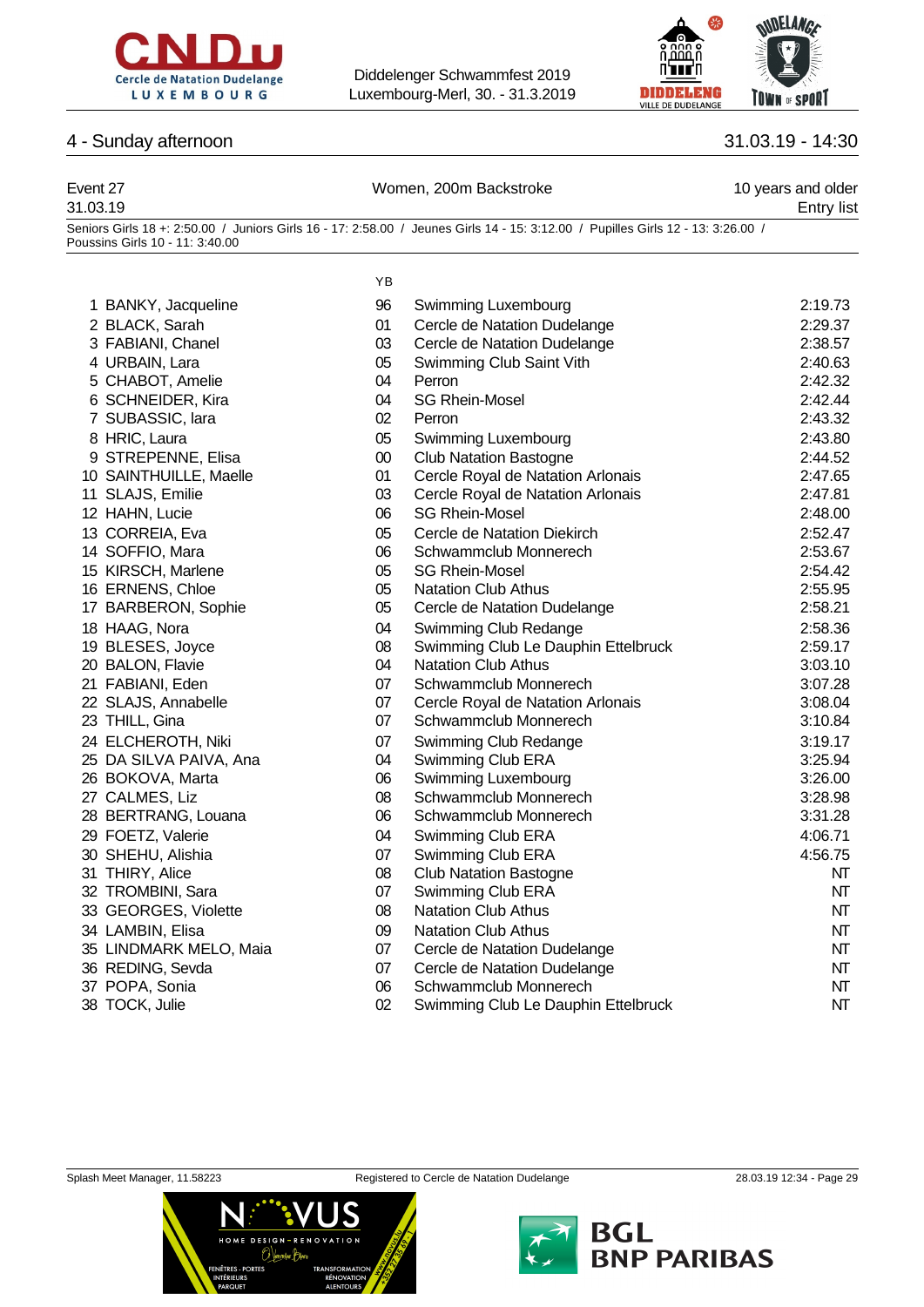



### Event 28 **Men, 200m Breaststroke** 11 years and older

31.03.19 Entry list

Seniors Boys 19 +: 2:54.00 / Juniors Boys 17 - 18: 3:06.00 / Jeunes Boys 15 - 16: 3:24.00 / Pupilles Boys 13 - 14: 3:40.00 / Poussins Boys 11 - 12: 3:50.00

|                            | YB     |                                     |         |
|----------------------------|--------|-------------------------------------|---------|
| 1 ROLKO, Ricky             | 99     | Swimming Luxembourg                 | 2:24.44 |
| 2 WALTZING, Loic           | $00\,$ | Schwammclub Deifferdang             | 2:34.24 |
| 3 DAZY, Sam                | 03     | Cercle Royal de Natation Arlonais   | 2:34.73 |
| 4 BANKY, Jordan            | 01     | Swimming Luxembourg                 | 2:40.51 |
| 5 MORIS, Cedric            | 98     | Swimming Club Le Dauphin Ettelbruck | 2:41.14 |
| 6 LANNERS, Bob             | 02     | Schwammclub Deifferdang             | 2:44.58 |
| 7 FLOREAN, Darius          | 05     | Swimming Luxembourg                 | 2:46.56 |
| 8 MASSIGNAN, Ilias         | 02     | Perron                              | 2:47.15 |
| 9 DANTHINE, Zacharie       | 04     | Cercle Royal de Natation Arlonais   | 2:47.95 |
| 10 DURAKOVIC, Tarik        | 05     | Swimming Luxembourg                 | 2:50.65 |
| 11 KOHN-CANTOREGGI, Daniel | 03     | Cercle de Natation Dudelange        | 2:54.19 |
| 12 STACH, Jean             | 96     | <b>SG Rhein-Mosel</b>               | 2:58.19 |
| 13 LINDMARK MELO, Hugo     | 04     | Cercle de Natation Dudelange        | 3:07.57 |
| 14 CALMES, Nicolas         | 06     | Schwammclub Monnerech               | 3:07.87 |
| 15 WEBER, Loris            | 03     | Cercle de Natation Dudelange        | 3:09.77 |
| 16 DELIEGE, Brice          | 04     | <b>Natation Club Athus</b>          | 3:12.86 |
| 17 LOUTSCH, Baptiste       | 02     | <b>Club Natation Bastogne</b>       | 3:14.32 |
| 18 SCHMIDT, Simon          | 05     | <b>SG Rhein-Mosel</b>               | 3:23.37 |
| 19 LANZ, Timothee          | 08     | <b>SG Rhein-Mosel</b>               | 3:32.62 |
| 20 SCHOCKMEL, Julien       | 06     | Swimming Club Redange               | 3:35.40 |
| MOOG, Mathis<br>21.        | 06     | Swimming Luxembourg                 | 3:39.87 |
| 22 JAAS, Tom               | 06     | Swimming Club Le Dauphin Ettelbruck | 3:41.66 |
| 23 DEFRANG, Chris          | 05     | Swimming Club ERA                   | NT      |
| 24 MIASIK, Gabriel         | 08     | Swimming Club ERA                   | NT      |
| 25 ZYSKOWSKI, Maksymilian  | 07     | Swimming Club ERA                   | NT      |
| 26 ARNAUDIES, David        | 02     | Cercle de Natation Dudelange        | NT      |
| 27 THIEL, Vincent          | 04     | Cercle de Natation Dudelange        | NT      |

| Event 29 | Women, 50m Breaststroke                                                                                                                      | 10 years and older |
|----------|----------------------------------------------------------------------------------------------------------------------------------------------|--------------------|
| 31.03.19 | sponsored by: atelier ANDRE                                                                                                                  | Entry list         |
|          | Seniors Girls 18 +: 41.00 / Juniors Girls 16 - 17: 43.50 / Jeunes Girls 14 - 15: 46.00 / Pupilles Girls 12 - 13: 48.50 / Poussins Girls 10 - |                    |

YB RICCI, Giorgia Michela 02 Swimming Luxembourg 34.64 BANKY, Jacqueline 96 Swimming Luxembourg 34.94 STREPENNE, Elisa 00 Club Natation Bastogne 35.23 GASPARD, Marie 05 Club Natation Bastogne 35.74 LEONARD, Lis 05 Swimming Luxembourg 36.46 PEDROSA ANTONIO, Monica 03 Cercle de Natation Diekirch 36.94 ENDRES, Elisa 04 SG Rhein-Mosel 37.50 SCHNEIDER, Mara 02 SG Rhein-Mosel 37.81 BORDONARO, Madeleine 06 Cercle Royal de Natation Arlonais 37.82 NAGY, Katalin 02 Schwammclub Deifferdang 38.75 HAAG, Nora 04 Swimming Club Redange 39.18 GEORGES, Madeleine 05 Natation Club Athus 41.29 YOSHIDA, Tomoyo 02 Cercle de Natation Dudelange 42.34

11: 51.50



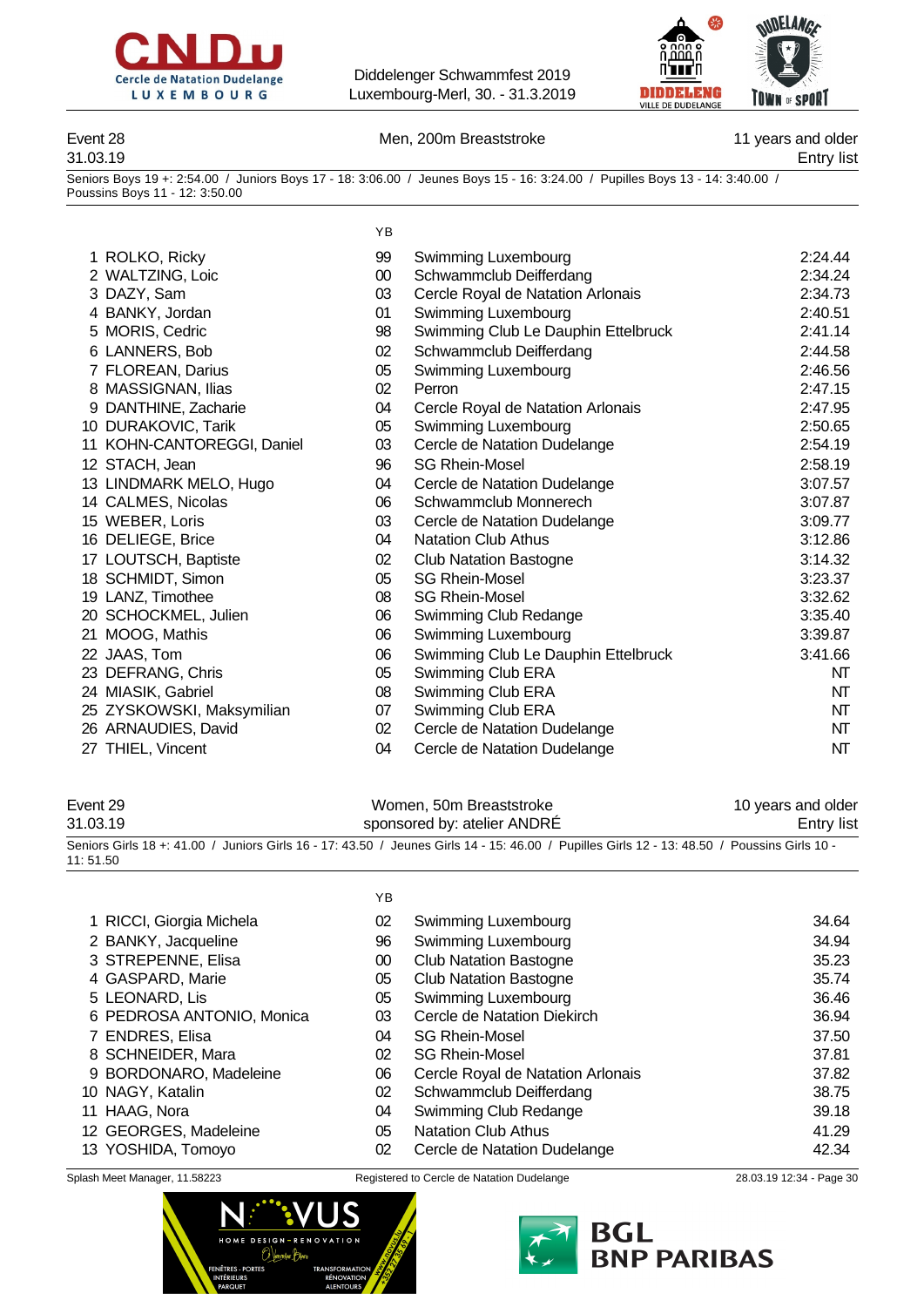

Event 29, Women, 50m Breaststroke

Diddelenger Schwammfest 2019 Luxembourg-Merl, 30. - 31.3.2019



| 14 SAINTHUILLE, Louane          | 06 | Cercle Royal de Natation Arlonais   | 42.44 |
|---------------------------------|----|-------------------------------------|-------|
| 15 BERNARD, Camille             | 05 | Cercle Royal de Natation Arlonais   | 43.52 |
| 16 FRIPPIAT, Lory               | 01 | <b>Natation Club Athus</b>          | 44.18 |
| 17 CHIAIA GVOZDENOVICH, Militsa | 02 | Cercle de Natation Dudelange        | 44.47 |
| 18 AVEZ, Paule Audrey           | 08 | Cercle Nautique Petange             | 45.46 |
| 19 BOUZIDI, Imene               | 05 | Schwammclub Monnerech               | 46.08 |
| 20 KIDD, Francesca              | 06 | Swimming Luxembourg                 | 47.15 |
| 21 SCHILTZ, Marie               | 05 | <b>Natation Club Athus</b>          | 47.30 |
| 22 FOETZ, Valerie               | 04 | Swimming Club ERA                   | 47.84 |
| 23 LENEAU, Camille              | 07 | Cercle Natation Jodoignois          | 47.98 |
| 24 PHILIPPART, Lina             | 07 | Schwammclub Monnerech               | 48.35 |
| 25 NTAGANDA, Sophie             | 07 | Swimming Luxembourg                 | 48.41 |
| 26 KOENIG, Aurelie              | 07 | Swimming Club Redange               | 49.58 |
| 27 DE WAHA, Lina-Marie          | 07 | Cercle de Natation Diekirch         | 49.74 |
| 28 LIU, Anna                    | 09 | <b>SG Rhein-Mosel</b>               | 51.50 |
| 29 DESTREE, Alixane             | 08 | <b>Natation Club Athus</b>          | 52.98 |
| 30 BOULANGER, Lucie             | 08 | Cercle Royal de Natation Arlonais   | 53.63 |
| 31 THINNES, Lena                | 07 | Schwammclub Monnerech               | 53.69 |
| 32 TROMBINI, Sara               | 07 | Swimming Club ERA                   | 54.96 |
| 33 MARTUCCI, Sofia              | 08 | Schwammclub Deifferdang             | 56.25 |
| 34 HRIC, Nina                   | 08 | Swimming Luxembourg                 | 58.25 |
| 35 SHEHU, Alishia               | 07 | Swimming Club ERA                   | 59.41 |
| 36 SAINTHUILLE, Maelle          | 01 | Cercle Royal de Natation Arlonais   | NΤ    |
| 37 GAMASA, Polina               | 05 | Cercle de Natation Dudelange        | NT    |
| 38 SIEBENS, Hanne               | 06 | Cercle de Natation Dudelange        | NT    |
| 39 WAGNER, Caroline             | 08 | Cercle de Natation Dudelange        | NT    |
| 40 GOUILLART, Sara              | 02 | Schwammclub Deifferdang             | NT    |
| 41 GUERARD, Anna-Sica           | 01 | Schwammclub Deifferdang             | NT    |
| 42 SELMANOVIC, Amina            | 07 | Schwammclub Deifferdang             | NT    |
| 43 GARBUGLIO, Jaya Lavinia      | 07 | Schwammclub Monnerech               | NT    |
| 44 GOUILLART, Ivana             | 05 | Schwammclub Monnerech               | NT    |
| 45 PETESCH, Lea                 | 07 | Schwammclub Monnerech               | NT    |
| 46 REINESCH, Leeloo             | 07 | Schwammclub Monnerech               | NT    |
| 47 STRASSER, Amelie             | 08 | Swimming Club Le Dauphin Ettelbruck | NΤ    |

Event 30 **Men**, 50m Backstroke 11 years and older

31.03.19 Entry list Seniors Boys 19 +: 33.50 / Juniors Boys 17 - 18: 36.00 / Jeunes Boys 15 - 16: 38.50 / Pupilles Boys 13 - 14: 41.00 / Poussins Boys 11 - 12: 44.00

YB

| 1 VANDERSCHRICK, Stephan   | 00 | Swimming Luxembourg                 | 28.79 |
|----------------------------|----|-------------------------------------|-------|
| 2 BRANG, Tim               | 97 | <b>SG Rhein-Mosel</b>               | 29.65 |
| 3 MORIS, Cedric            | 98 | Swimming Club Le Dauphin Ettelbruck | 29.98 |
| 4 DALEIDEN CIUFERRI, Ralph | 03 | Swimming Luxembourg                 | 30.74 |
| 5 WAKEFIELD, Andrew        | 00 | Cercle de Natation Dudelange        | 31.36 |
| 6 LANNERS, Nicolas         | 04 | Schwammclub Deifferdang             | 31.48 |
| 7 BOKOV, Rodion            | 03 | Swimming Luxembourg                 | 31.76 |
| 8 ROLKO, Ricky             | 99 | Swimming Luxembourg                 | 31.89 |
| 9 FABER, Pol               | 03 | Swimming Club Le Dauphin Ettelbruck | 31.94 |
| 10 KIRCH, Felix            | 03 | Cercle de Natation Dudelange        | 32.10 |
| 11 CAILLIAU, Nils          | 01 | Swimming Club Redange               | 32.20 |
|                            |    |                                     |       |



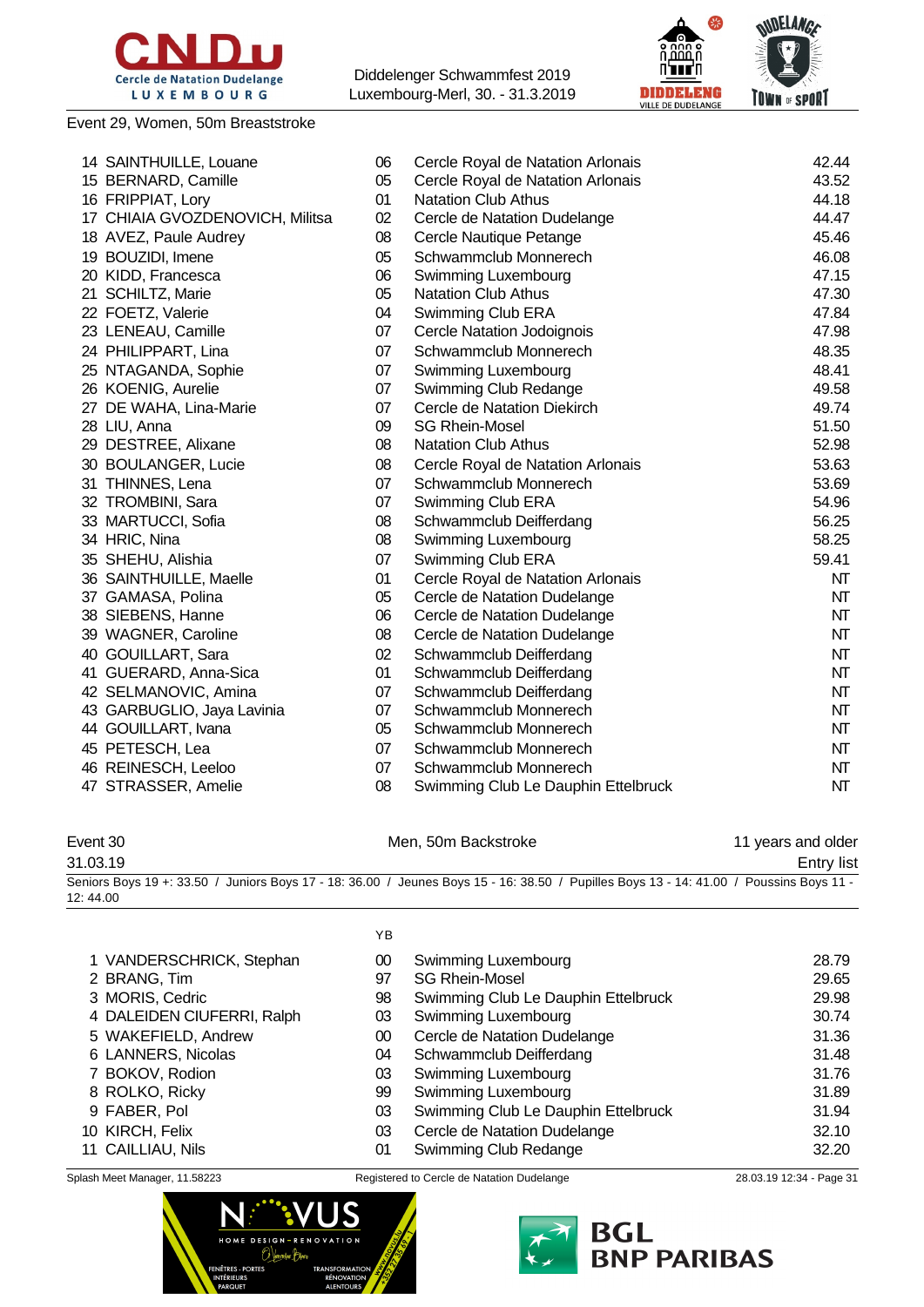

#### Event 30, Men, 50m Backstroke

Diddelenger Schwammfest 2019 Luxembourg-Merl, 30. - 31.3.2019



| 12 LESAGE, Christophe          | 02 | Swimming Luxembourg                 | 32.31   |
|--------------------------------|----|-------------------------------------|---------|
| 13 GILLARD, Remi               | 03 | Cercle Royal de Natation Arlonais   | 32.47   |
| 14 MORARU, Matteo              | 04 | Swimming Luxembourg                 | 32.78   |
| 15 PALAGNIOUK, Romain          | 04 | Cercle Nautique Petange             | 32.88   |
| 16 JAAS, Jeff                  | 04 | Swimming Club Le Dauphin Ettelbruck | 33.10   |
| 17 MULDER, Anael               | 02 | <b>Natation Club Athus</b>          | 33.31   |
| 18 LOUTSCH, Baptiste           | 02 | <b>Club Natation Bastogne</b>       | 34.01   |
| 19 DE COOMAN, Francois-Clement | 04 | Cercle Royal de Natation Arlonais   | 34.46   |
| 20 THILL, Nicolas              | 05 | Swimming Luxembourg                 | 35.07   |
| 21 BINSFELD, John-Glenn        | 02 | Cercle de Natation Dudelange        | 36.06   |
| 22 KIRCH, Paul                 | 05 | Cercle de Natation Dudelange        | 36.41   |
| 23 HOLLERICH, Tom              | 06 | Swimming Club Le Dauphin Ettelbruck | 36.76   |
| 24 WESTER, Ben                 | 06 | Cercle de Natation Dudelange        | 37.33   |
| 25 KEMP, Finn                  | 05 | Swimming Luxembourg                 | 37.53   |
| 26 OLINGER, Liam               | 05 | Schwammclub Monnerech               | 38.15   |
| 27 PUETZ, Yann                 | 02 | Swimming Luxembourg                 | 38.29   |
| 28 VIGUIER, Elyan              | 04 | Swimming Luxembourg                 | 38.47   |
| 29 JAAS, Joe                   | 06 | Swimming Club Le Dauphin Ettelbruck | 39.85   |
| 30 NTAGANDA, Alexis            | 05 | Swimming Luxembourg                 | 40.80   |
| 31 MILANOVSKI, Stefan          | 06 | Swimming Luxembourg                 | 40.88   |
| 32 FLEISCHER, Jan              | 06 | <b>SG Rhein-Mosel</b>               | 41.00   |
| 33 SCHOENHERR, Paul            | 07 | <b>SG Rhein-Mosel</b>               | 41.13   |
| 34 SCHOCKMEL, Julien           | 06 | Swimming Club Redange               | 42.20   |
| 35 DEFRANG, Chris              | 05 | Swimming Club ERA                   | 42.37   |
| 36 ANISKO, Leonard             | 08 | Cercle Nautique Petange             | 42.42   |
| 37 SOMMER, Juliusz             | 08 | <b>SG Rhein-Mosel</b>               | 44.00   |
| 38 URBAIN, Raphael             | 08 | Swimming Club Saint Vith            | 49.83   |
| 39 D'HAES, William             | 06 | Natation Club Athus                 | 50.31   |
| 40 ZYSKOWSKI, Maksymilian      | 07 | Swimming Club ERA                   | 1:00.20 |
| 41 MIASIK, Gabriel             | 08 | Swimming Club ERA                   | 1:04.12 |
| 42 BADOT, Arthur               | 01 | Cercle de Natation Dudelange        | NΤ      |
| 43 LEBEDEV, Sasha              | 06 | Cercle de Natation Dudelange        | NT      |
| 44 BOZONCA, Gabriel            | 06 | Schwammclub Deifferdang             | NT      |

### Event 31 North 200m Butterfly 10

| Event 31 | Women, 200m Butterfly | 10 years and older |
|----------|-----------------------|--------------------|
| 31.03.19 |                       | Entry list         |

Seniors Girls 18 +: 3:00.00 / Juniors Girls 16 - 17: 3:10.00 / Jeunes Girls 14 - 15: 3:20.00 / Pupilles Girls 12 - 13: 3:30.00 / Poussins Girls 10 - 11: 3:42.00

 $\sqrt{5}$ 

|                      | 1 D |                               |         |
|----------------------|-----|-------------------------------|---------|
| 1 PETERS, Lena       | 05  | Cercle de Natation Dudelange  | 2:24.42 |
| 2 COIMBRA, Alice     | 02  | Swimming Luxembourg           | 2:40.70 |
| 3 WIRTH, Mandy       | 00  | Schwammclub Deifferdang       | 2:45.00 |
| 4 GEORGES, Madeleine | 05  | <b>Natation Club Athus</b>    | 2:47.64 |
| 5 SOFFIO, Mara       | 06  | Schwammclub Monnerech         | 2:56.52 |
| 6 GASPARD, Marie     | 05  | <b>Club Natation Bastogne</b> | 3:02.06 |
| 7 LIESSE, Aurore     | 06  | <b>Club Natation Bastogne</b> | 3:07.83 |
| 8 GILLET, Nohra      | 07  | <b>Club Natation Bastogne</b> | NT      |
| 9 BARBERON, Sophie   | 05  | Cercle de Natation Dudelange  | NΤ      |
| 10 THILL, Gina       | 07  | Schwammclub Monnerech         | NΤ      |
|                      |     |                               |         |



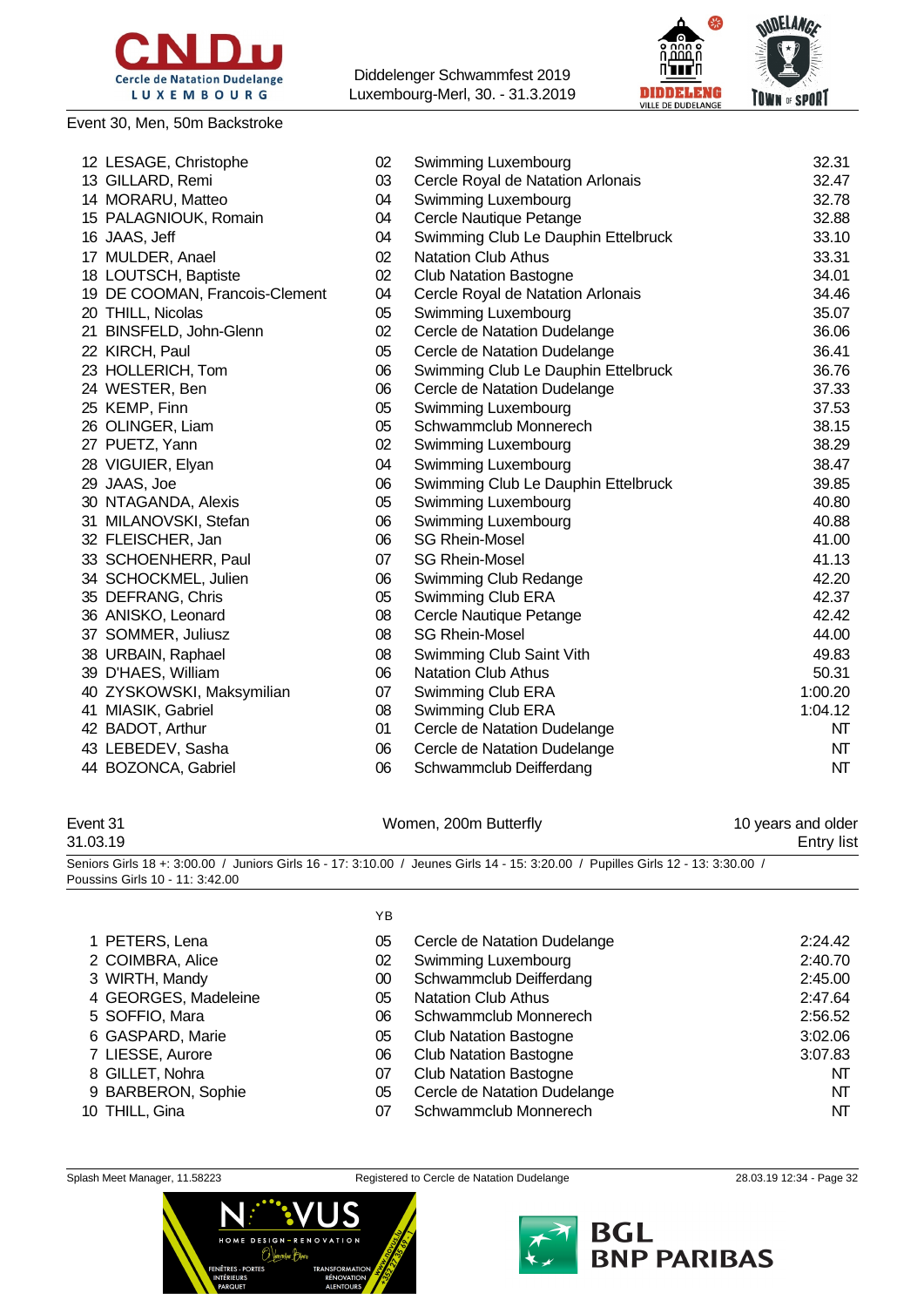



Event 32 Men, 400m Freestyle 11 years and older 31.03.19 Entry list

Seniors Boys 19 +: 4:50.00 / Juniors Boys 17 - 18: 5:10.00 / Jeunes Boys 15 - 16: 5:30.00 / Pupilles Boys 13 - 14: 6:00.00 / Poussins Boys 11 - 12: 6:00.00

YB

| 1 VANDERSCHRICK, Stephan    | $00\,$ | Swimming Luxembourg                 | 4:08.61 |
|-----------------------------|--------|-------------------------------------|---------|
| 2 DAZY, Max                 | $00\,$ | Cercle Royal de Natation Arlonais   | 4:13.61 |
| 3 DANTHINE, Zacharie        | 04     | Cercle Royal de Natation Arlonais   | 4:23.86 |
| 4 MORARU, Matteo            | 04     | Swimming Luxembourg                 | 4:26.83 |
| 5 ROLKO, Ricky              | 99     | Swimming Luxembourg                 | 4:28.67 |
| 6 LOURTIE, Theo             | 04     | Perron                              | 4:29.63 |
| 7 LANNERS, Nicolas          | 04     | Schwammclub Deifferdang             | 4:30.24 |
| 8 MULDER, Anael             | 02     | <b>Natation Club Athus</b>          | 4:36.41 |
| 9 DAZY, Sam                 | 03     | Cercle Royal de Natation Arlonais   | 4:37.18 |
| 10 JAAS, Jeff               | 04     | Swimming Club Le Dauphin Ettelbruck | 4:38.73 |
| 11 WIRTH, David             | 02     | Schwammclub Deifferdang             | 4:42.56 |
| 12 LUKA, Mory               | 04     | Swimming Luxembourg                 | 4:45.19 |
| 13 MASSIGNAN, Ilias         | 02     | Perron                              | 4:48.95 |
| 14 KIRCH, Paul              | 05     | Cercle de Natation Dudelange        | 5:04.85 |
| 15 MILANOVSKI, Nikola       | 04     | Swimming Luxembourg                 | 5:07.82 |
| 16 OLINGER, Liam            | 05     | Schwammclub Monnerech               | 5:18.99 |
| 17 VIGUIER, Elyan           | 04     | Swimming Luxembourg                 | 5:19.29 |
| 18 DELIEGE, Brice           | 04     | <b>Natation Club Athus</b>          | 5:19.79 |
| 19 JAAS, Tom                | 06     | Swimming Club Le Dauphin Ettelbruck | 5:24.92 |
| 20 TUCHILA, Ionut Alexandru | 06     | Swimming Luxembourg                 | 5:48.82 |
| 21 CHAUSSARD, Albert        | 07     | Cercle de Natation Dudelange        | 5:49.77 |
| 22 MILANOVSKI, Stefan       | 06     | Swimming Luxembourg                 | 5:50.71 |
| 23 JAAS, Joe                | 06     | Swimming Club Le Dauphin Ettelbruck | 5:55.00 |
| 24 LANZ, Timothee           | 08     | <b>SG Rhein-Mosel</b>               | 6:00.00 |
| 25 SCHMIDT, Simon           | 05     | <b>SG Rhein-Mosel</b>               | 6:00.00 |
| 26 URBAIN, Raphael          | 08     | Swimming Club Saint Vith            | 6:01.67 |
| 27 KACHURA, Dinis           | 04     | Cercle de Natation Diekirch         | 6:50.00 |
| 28 D'HAES, William          | 06     | <b>Natation Club Athus</b>          | NT      |
| 29 SCHOCKMEL, Julien        | 06     | Swimming Club Redange               | NT      |
| 30 VISSER, Mats             | 08     | Swimming Club Le Dauphin Ettelbruck | NT      |
|                             |        |                                     |         |

#### Event 33 **Event 33** Nomen, 100m Freestyle 10 years and older 31.03.19 Entry list Seniors Girls 18 +: 1:09.00 / Juniors Girls 16 - 17: 1:12.00 / Jeunes Girls 14 - 15: 1:17.00 / Pupilles Girls 12 - 13: 1:22.00 / Poussins Girls 10 - 11: 1:32.50

YB BANKY, Jacqueline 96 Swimming Luxembourg 58.42 PEREZ GARCIA, Maria 02 Cercle de Natation Dudelange 58.84 PETERS, Emma 03 Cercle de Natation Dudelange 59.23 RICCI, Giorgia Michela 02 Swimming Luxembourg 1:00.10 01 Swimming Club Le Dauphin Ettelbruck 1:00.87 JOMINET, Lou 05 Swimming Luxembourg 1:01.37 WALLERIUS, Katharina 01 SG Rhein-Mosel 1:01.45 8 HAMEN SAIEG, Yael **01** Swimming Luxembourg **1:01.56**  BLACK, Rachael 01 Cercle de Natation Dudelange 1:01.73 PETERS, Lena 05 Cercle de Natation Dudelange 1:02.28



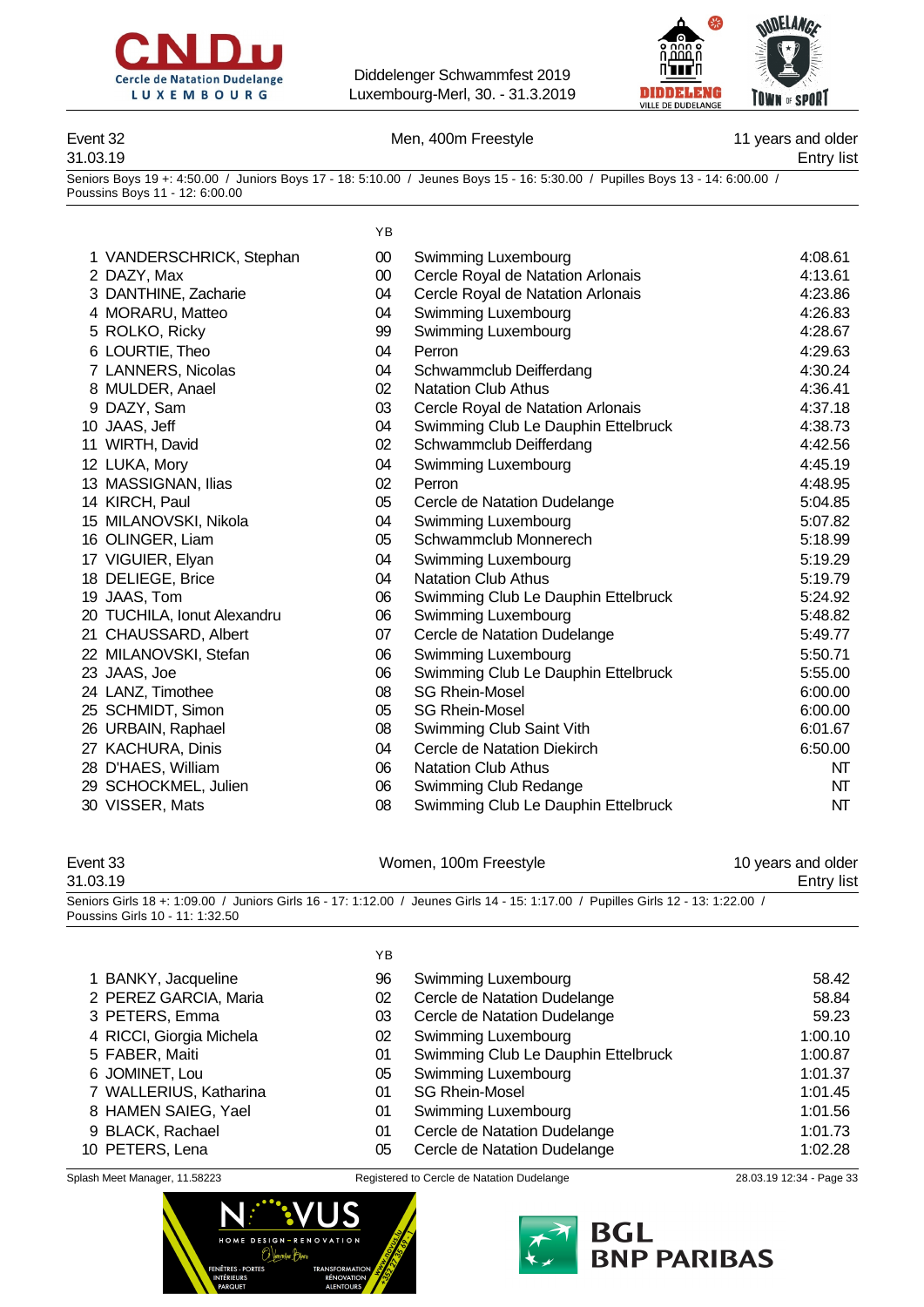

#### Event 33, Women, 100m Freestyle

Diddelenger Schwammfest 2019 Luxembourg-Merl, 30. - 31.3.2019





| 11 BENZMUELLER, Magdalena       | 05     | <b>SG Rhein-Mosel</b>               | 1:02.62 |
|---------------------------------|--------|-------------------------------------|---------|
| 12 WALLERIUS, Theresa           | 03     | <b>SG Rhein-Mosel</b>               | 1:02.76 |
| 13 CHABOT, Amelie               | 04     | Perron                              | 1:02.96 |
| 14 ENDRES, Elisa                | 04     | <b>SG Rhein-Mosel</b>               | 1:04.50 |
| 15 STREPENNE, Elisa             | 00     | <b>Club Natation Bastogne</b>       | 1:05.16 |
| 16 SUBASSIC, lara               | 02     | Perron                              | 1:05.17 |
| 17 GOUILLART, Sara              | 02     | Schwammclub Deifferdang             | 1:05.33 |
| 18 GASPARD, Marie               | 05     | <b>Club Natation Bastogne</b>       | 1:05.85 |
| 19 COIMBRA, Alice               | 02     | Swimming Luxembourg                 | 1:06.11 |
| 20 MORALES LANG, Paula          | 99     | <b>SG Rhein-Mosel</b>               | 1:06.46 |
| 21 GUERARD, Anna-Sica           | 01     | Schwammclub Deifferdang             | 1:06.56 |
| 22 WALLERIUS, Carlotta          | 06     | <b>SG Rhein-Mosel</b>               | 1:07.01 |
| 23 PHILIPPART, Lina             | 07     | Schwammclub Monnerech               | 1:07.52 |
| 24 NAGY, Katalin                | 02     | Schwammclub Deifferdang             | 1:07.61 |
| 25 HAAG, Nora                   | 04     | Swimming Club Redange               | 1:07.75 |
| 26 BORDONARO, Madeleine         | 06     | Cercle Royal de Natation Arlonais   | 1:07.76 |
| 27 CALMES, Lara                 | 04     | Schwammclub Monnerech               | 1:08.13 |
| 28 LIESSE, Aurore               | 06     | <b>Club Natation Bastogne</b>       | 1:08.16 |
| 29 SCHOENHERR, Sarah            | 04     | <b>SG Rhein-Mosel</b>               | 1:08.48 |
| 30 BLACK, Sarah                 | 01     | Cercle de Natation Dudelange        | 1:08.60 |
| 31 BARBERON, Sophie             | 05     | Cercle de Natation Dudelange        | 1:08.97 |
| 32 PEDROSA ANTONIO, Monica      | 03     | Cercle de Natation Diekirch         | 1:09.05 |
| 33 PETESCH, Lea                 | 07     | Schwammclub Monnerech               | 1:09.19 |
|                                 | 08     |                                     | 1:09.37 |
| 34 BLESES, Joyce                | 05     | Swimming Club Le Dauphin Ettelbruck |         |
| 35 BOUZIDI, Imene               | 03     | Schwammclub Monnerech               | 1:09.60 |
| 36 ELCHEROTH, Milly             |        | Swimming Club Redange               | 1:09.61 |
| 37 HAHN, Lucie                  | 06     | <b>SG Rhein-Mosel</b>               | 1:09.77 |
| 38 CORREIA, Eva                 | 05     | Cercle de Natation Diekirch         | 1:09.87 |
| 39 WIRTH, Mandy                 | $00\,$ | Schwammclub Deifferdang             | 1:10.02 |
| 40 LINDMARK MELO, Maia          | 07     | Cercle de Natation Dudelange        | 1:10.35 |
| 41 SOFFIO, Mara                 | 06     | Schwammclub Monnerech               | 1:10.50 |
| 42 HRIC, Nina                   | 08     | Swimming Luxembourg                 | 1:11.03 |
| 43 REINESCH, Leeloo             | 07     | Schwammclub Monnerech               | 1:11.16 |
| 44 BERNARD, Camille             | 05     | Cercle Royal de Natation Arlonais   | 1:11.54 |
| 45 GRAAS, Isa-Ling              | 03     | Cercle Royal de Natation Arlonais   | 1:12.18 |
| 46 YOSHIDA, Tomoyo              | 02     | Cercle de Natation Dudelange        | 1:12.38 |
| 47 POPA, Sonia                  | 06     | Schwammclub Monnerech               | 1:12.66 |
| 48 CHIAIA GVOZDENOVICH, Militsa | 02     | Cercle de Natation Dudelange        | 1:12.93 |
| 49 KIRSCH, Marlene              | 05     | <b>SG Rhein-Mosel</b>               | 1:13.10 |
| 50 NTAGANDA, Sophie             | 07     | Swimming Luxembourg                 | 1:13.12 |
| 51 ERNENS, Chloe                | 05     | <b>Natation Club Athus</b>          | 1:13.43 |
| 52 SAINTHUILLE, Louane          | 06     | Cercle Royal de Natation Arlonais   | 1:14.01 |
| 53 SLAJS, Annabelle             | 07     | Cercle Royal de Natation Arlonais   | 1:14.26 |
| 54 GARBUGLIO, Jaya Lavinia      | 07     | Schwammclub Monnerech               | 1:14.49 |
| 55 FABIANI, Eden                | 07     | Schwammclub Monnerech               | 1:15.91 |
| 56 ELCHEROTH, Niki              | 07     | Swimming Club Redange               | 1:16.15 |
| 57 GOUILLART, Ivana             | 05     | Schwammclub Monnerech               | 1:16.27 |
| 58 KOENIG, Aurelie              | 07     | Swimming Club Redange               | 1:16.98 |
| 59 WINKEL, Nadine               | 04     | Schwammclub Deifferdang             | 1:17.80 |
| 60 BALON, Flavie                | 04     | <b>Natation Club Athus</b>          | 1:17.84 |
| 61 GAMASA, Polina               | 05     | Cercle de Natation Dudelange        | 1:17.97 |
| 62 SCHILTZ, Marie               | 05     | <b>Natation Club Athus</b>          | 1:18.98 |
| 63 CALMES, Liz                  | 08     | Schwammclub Monnerech               | 1:19.47 |
|                                 |        |                                     |         |



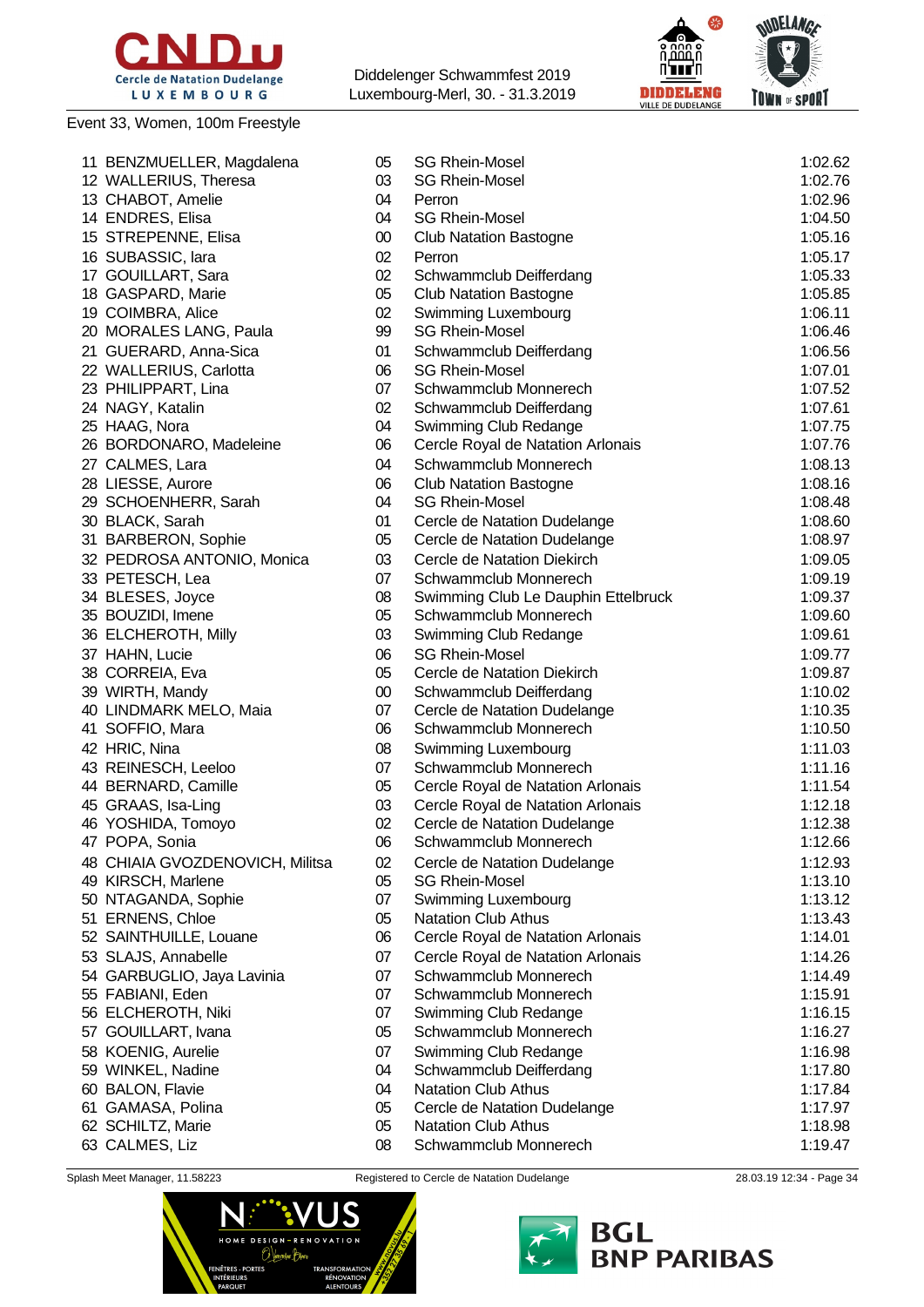

### Event 33, Women, 100m Freestyle

Diddelenger Schwammfest 2019 Luxembourg-Merl, 30. - 31.3.2019



| 64 OLINGER, Tina       | 06 | Swimming Club Redange               | 1:20.00 |
|------------------------|----|-------------------------------------|---------|
| 65 THIRY, Alice        | 08 | <b>Club Natation Bastogne</b>       | 1:20.92 |
| 66 BOULANGER, Lucie    | 08 | Cercle Royal de Natation Arlonais   | 1:21.04 |
| 67 LENEAU, Camille     | 07 | Cercle Natation Jodoignois          | 1:21.43 |
| 68 BERTRANG, Marina    | 05 | Schwammclub Monnerech               | 1:21.57 |
| 69 KIDD, Francesca     | 06 | Swimming Luxembourg                 | 1:21.68 |
| 70 BOKOVA, Marta       | 06 | Swimming Luxembourg                 | 1:21.78 |
| 71 DA SILVA PAIVA, Ana | 04 | Swimming Club ERA                   | 1:22.65 |
| 72 GEORGES, Violette   | 08 | <b>Natation Club Athus</b>          | 1:24.11 |
| 73 BRANDAO, Lynn       | 05 | Schwammclub Monnerech               | 1:24.23 |
| 74 HUMMER, Chriss      | 03 | Schwammclub Deifferdang             | 1:24.26 |
| 75 BERTRANG, Louana    | 06 | Schwammclub Monnerech               | 1:24.95 |
| 76 DESTREE, Alixane    | 08 | <b>Natation Club Athus</b>          | 1:26.82 |
| 77 DE WAHA, Lina-Marie | 07 | Cercle de Natation Diekirch         | 1:27.58 |
| 78 LAMBIN, Elisa       | 09 | <b>Natation Club Athus</b>          | 1:29.49 |
| 79 THINNES, Lena       | 07 | Schwammclub Monnerech               | 1:30.37 |
| 80 STRASSER, Amelie    | 08 | Swimming Club Le Dauphin Ettelbruck | 1:33.79 |
| 81 FOETZ, Valerie      | 04 | Swimming Club ERA                   | 1:35.42 |
| 82 SHEHU, Alishia      | 07 | Swimming Club ERA                   | 1:57.16 |
| 83 TROMBINI, Sara      | 07 | Swimming Club ERA                   | 2:08.45 |
| 84 REDING, Sevda       | 07 | Cercle de Natation Dudelange        | NT      |
| 85 SIEBENS, Hanne      | 06 | Cercle de Natation Dudelange        | NT      |
| 86 WAGNER, Caroline    | 08 | Cercle de Natation Dudelange        | NT      |
| 87 MARTUCCI, Sofia     | 08 | Schwammclub Deifferdang             | NT      |
| 88 SELMANOVIC, Amina   | 07 | Schwammclub Deifferdang             | NT      |
| 89 TOCK, Julie         | 02 | Swimming Club Le Dauphin Ettelbruck | NT      |
|                        |    |                                     |         |

| Event 34 | Men, 100m Backstroke                                                                                                         | 11 years and older |
|----------|------------------------------------------------------------------------------------------------------------------------------|--------------------|
| 31.03.19 | sponsored by: NATURATA                                                                                                       | <b>Entry list</b>  |
|          | Seniors Boys 19 +: 1:11.00 / Juniors Boys 17 - 18: 1:14.00 / Jeunes Boys 15 - 16: 1:20.00 / Pupilles Boys 13 - 14: 1:28.00 / |                    |

Poussins Boys 11 - 12: 1:37.50

| ۰. |
|----|
|----|

| 1 DALEIDEN CIUFERRI, Ralph     | 03     | Swimming Luxembourg                 | 1:04.86 |
|--------------------------------|--------|-------------------------------------|---------|
| 2 BOKOV, Rodion                | 03     | Swimming Luxembourg                 | 1:05.79 |
| 3 WALTZING, Loic               | 00     | Schwammclub Deifferdang             | 1:05.99 |
| 4 WAKEFIELD, Andrew            | $00\,$ | Cercle de Natation Dudelange        | 1:08.15 |
| 5 FABER, Pol                   | 03     | Swimming Club Le Dauphin Ettelbruck | 1:08.24 |
| 6 CAILLIAU, Nils               | 01     | Swimming Club Redange               | 1:09.13 |
| 7 LESAGE, Christophe           | 02     | Swimming Luxembourg                 | 1:09.15 |
| 8 KIRCH, Felix                 | 03     | Cercle de Natation Dudelange        | 1:09.66 |
| 9 JAAS, Jeff                   | 04     | Swimming Club Le Dauphin Ettelbruck | 1:10.57 |
| 10 DE COOMAN, Francois-Clement | 04     | Cercle Royal de Natation Arlonais   | 1:11.09 |
| 11 LOURTIE, Theo               | 04     | Perron                              | 1:13.16 |
| 12 CALMES, Nicolas             | 06     | Schwammclub Monnerech               | 1:17.58 |
| 13 WESTER, Ben                 | 06     | Cercle de Natation Dudelange        | 1:18.01 |
| 14 BINSFELD, John-Glenn        | 02     | Cercle de Natation Dudelange        | 1:18.35 |
| 15 KIRCH, Paul                 | 05     | Cercle de Natation Dudelange        | 1:19.12 |
| 16 KOHN-CANTOREGGI, Daniel     | 03     | Cercle de Natation Dudelange        | 1:19.91 |
| 17 HOLLERICH, Tom              | 06     | Swimming Club Le Dauphin Ettelbruck | 1:20.40 |
| 18 KEMP, Finn                  | 05     | Swimming Luxembourg                 | 1:21.40 |
| 19 CHAUSSARD, Albert           | 07     | Cercle de Natation Dudelange        | 1:22.35 |
|                                |        |                                     |         |